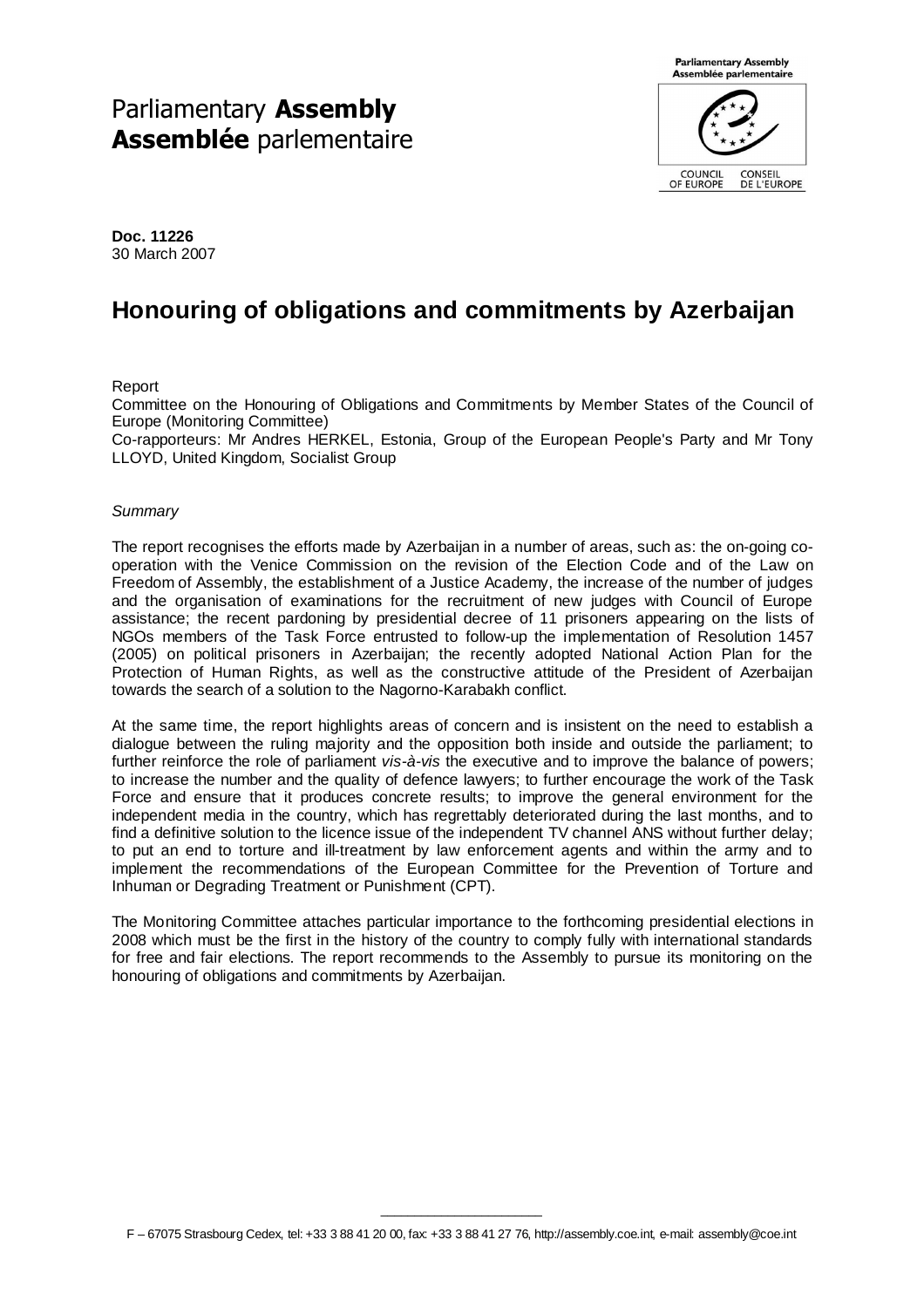# **A. Draft resolution**

1. Azerbaijan joined the Council of Europe on 25 January 2001 and, since its accession, has been subject to a Parliamentary Assembly monitoring procedure, which has led to the adoption of Resolutions 1305 (2002), 1358 (2004), 1398 (2004) and 1456 (2005).

2. Furthermore, in Resolution 1505 (2006) on the implementation of Resolution 1480 (2006) on the challenge of credentials of the parliamentary delegation of Azerbaijan, adopted in June 2006, the Assembly instructed its Monitoring Committee to follow closely the developments in the country and report back to it, at its spring 2007 part-session, on progress in the honouring of obligations and commitments by Azerbaijan, including those related to the electoral reform.

3. The aftermath of the November 2005 elections was marked by a further weakening of the opposition both inside and outside parliament and limited interest by the public in the political life of the country. Despite Assembly calls to the contrary, a number of opposition members have refused to take their seats in parliament or boycotted the May 2006 partial re-run elections. Subsequent splits within the opposition have further weakened its position. There is an urgent need for dialogue to be established between the ruling majority and the opposition both inside and outside parliament if the political climate in the country is to be improved.

4. Situated at the crossroads between Europe and Asia and with a booming economy, Azerbaijan is becoming a major strategic actor in the region. Holding the world's record in economic growth, Azerbaijan has, however, 25% of its population still living in poverty. An ever-increasing corruption risks jeopardising its economic development.

5. In the field of European integration, an action plan was signed on 14 November 2006 with the European Union, in the framework of the European Neighbourhood Policy. The Assembly welcomes the fact that the action plan refers to the country's international commitments, including towards the Council of Europe, in the fields of democracy, the rule of law and human rights.

6. With regard to Azerbaijan's obligations and commitments in the field of democracy:

6.1. the Assembly notes that, since accession to the Council of Europe, the Parliament of Azerbaijan has reinforced its role as a forum for political debate and an instrument for pushing forward democratic reforms. However, much remains to be done to strengthen parliamentary control over the executive and improve the checks and balances in a state governed by a strong presidential system. Therefore, the Assembly invites the authorities of Azerbaijan to consider in due course the possibility of a constitutional revision to improve the balance of powers and strengthen the role of the parliament, with the assistance of the Council of Europe's Venice Commission;

6.2. the Assembly would also like to see the work of parliamentary committees being further developed. Important matters, such as those related to the honouring of commitments undertaken upon accession to the Council of Europe, should be regulated by laws elaborated and discussed within the parliament and its committees rather than by presidential decrees;

6.3. the Assembly notes that, at present, political groups must have at least 20% of the voting strength to form parliamentary factions. It therefore invites the Parliament of Azerbaijan to consider lowering significantly this percentage through a revision of its Internal Rules, if need be with Council of Europe assistance or in the framework of the Assembly's interparliamentary co-operation programme;

6.4. noting that, since the country's accession to the Council of Europe, not a single election held in Azerbaijan has been deemed fully free and fair, the Assembly attaches particular importance to the forthcoming presidential elections in 2008;

6.5. the Assembly welcomes the on-going co-operation with the Venice Commission on the revision of the Election Code. It reiterates that, for the next presidential elections to comply fully with European standards, it is essential that, beyond technical improvements, the Election Code be amended in order to provide for: an election administration which enjoys the confidence of the electorate and of all the stakeholders; a better procedure for the efficient handling of election-related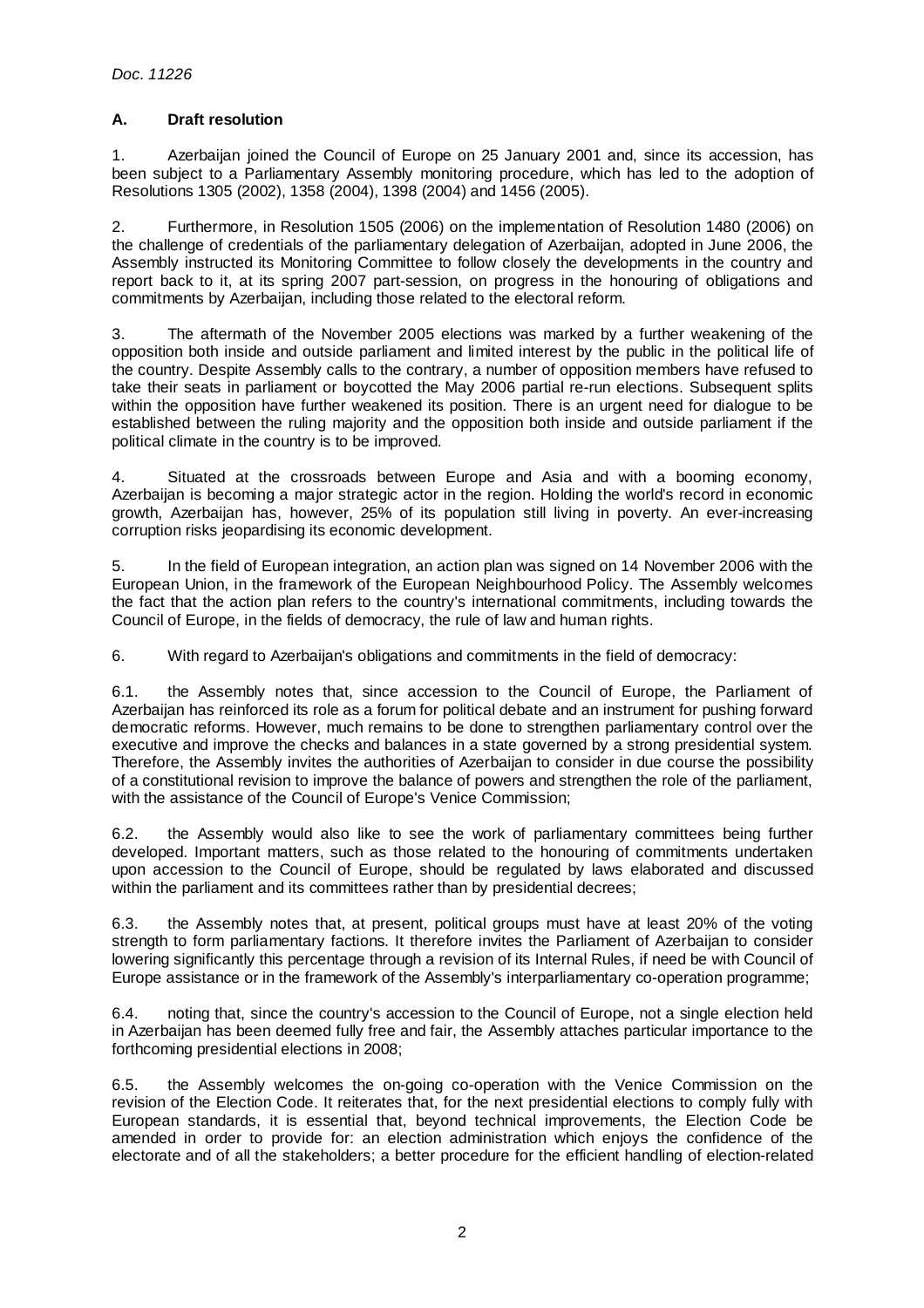complaints and appeals. The composition of the Central Electoral Commission should also be completed without further delay;

6.6. noting that, following the November 2005 elections, few criminal proceedings were instituted for electoral violations which resulted in the imprisonment of only one single person and the dismissal of others, the Assembly warns that more resolute action is needed to discourage future violations. It urges the Azerbaijani authorities to pass on a clear message at the highest political level that electoral fraud will not be tolerated in the next presidential elections.

6.7. with regard to local self-government, the Assembly:

6.7.1. welcomes the recent establishment in Azerbaijan of three municipal associations (for cities, rural towns and settlements) and encourages them to work jointly;

6.7.2. urges the Azerbaijani authorities to implement the recommendations made by the Congress of Local and Regional Authorities of the Council of Europe in order to bring the relevant legislation and its implementation in line with the Constitution and the European Charter of Local Self-Government. In particular, the authorities should take all necessary measures to grant municipalities a substantial share of public responsibilities, ensure that sufficient means are provided for their implementation and, with respect to the city of Baku and other large cities, set up a city council directly elected by the citizens to run local public administration acting at overall city level.

7. With regard to Azerbaijan's obligations and commitments in the field of the rule of law:

7.1. the Assembly has repeatedly insisted on the need to reform and train the Azerbaijani judiciary, effectively eradicate corruption among judges and improve its present negative image. It therefore welcomes the efforts undertaken by the authorities to achieve this goal, in co-operation with the Council of Europe, and calls for the effective implementation of adopted measures;

7.2. the Assembly notes in particular that presidential decrees issued in 2006 provide for an increase of the appeal courts and of the number of judges throughout the country as well as for the establishment of a Justice Academy in charge of training professionals from the justice field. The Assembly considers that this new institution should be placed under the authority of the Judicial Legal Council in order to guarantee its independence from the executive. The Assembly also notes with satisfaction that exams to recruit new judges have been organised on the basis of a fair and transparent selection procedure elaborated in co-operation with the Council of Europe;

7.3. the Assembly is concerned by the low number of defence lawyers practising currently in the country and especially in the regions. It notes that the establishment of a strong defence bar is critical in preventing human rights abuses and protecting the rights of criminal defendants;

7.4. while welcoming the recently organised bar examinations, the Assembly urges the competent authorities to reform the system of selection of defence lawyers, ensure that their number and quality of their services is increased and take appropriate measures to encourage young lawyers to join the defence bar. The Council of Europe could offer assistance and in particular training;

7.5. the Assembly underlines that the creation of an independent and well trained judiciary and criminal defence bar will ultimately put an end to allegations that persons are convicted in proceedings which do not respect the fundamental guarantees of a fair trial and thus allegations of politically motivated prosecutions, as well as allegations regarding ill-treatment during police custody and pre-trial detention;

7.6. in its Resolution 1457 (2005) on the implementation of Resolution 1359 (2004) on political prisoners in Azerbaijan, adopted in June 2005, the Assembly:

7.6.1. concluded that "it [could] not consider the issue of political prisoners to have been finally resolved" and asked the Azerbaijani authorities to take a number of measures in order to find "a speedy and permanent solution to the issue of political prisoners and presumed political prisoners";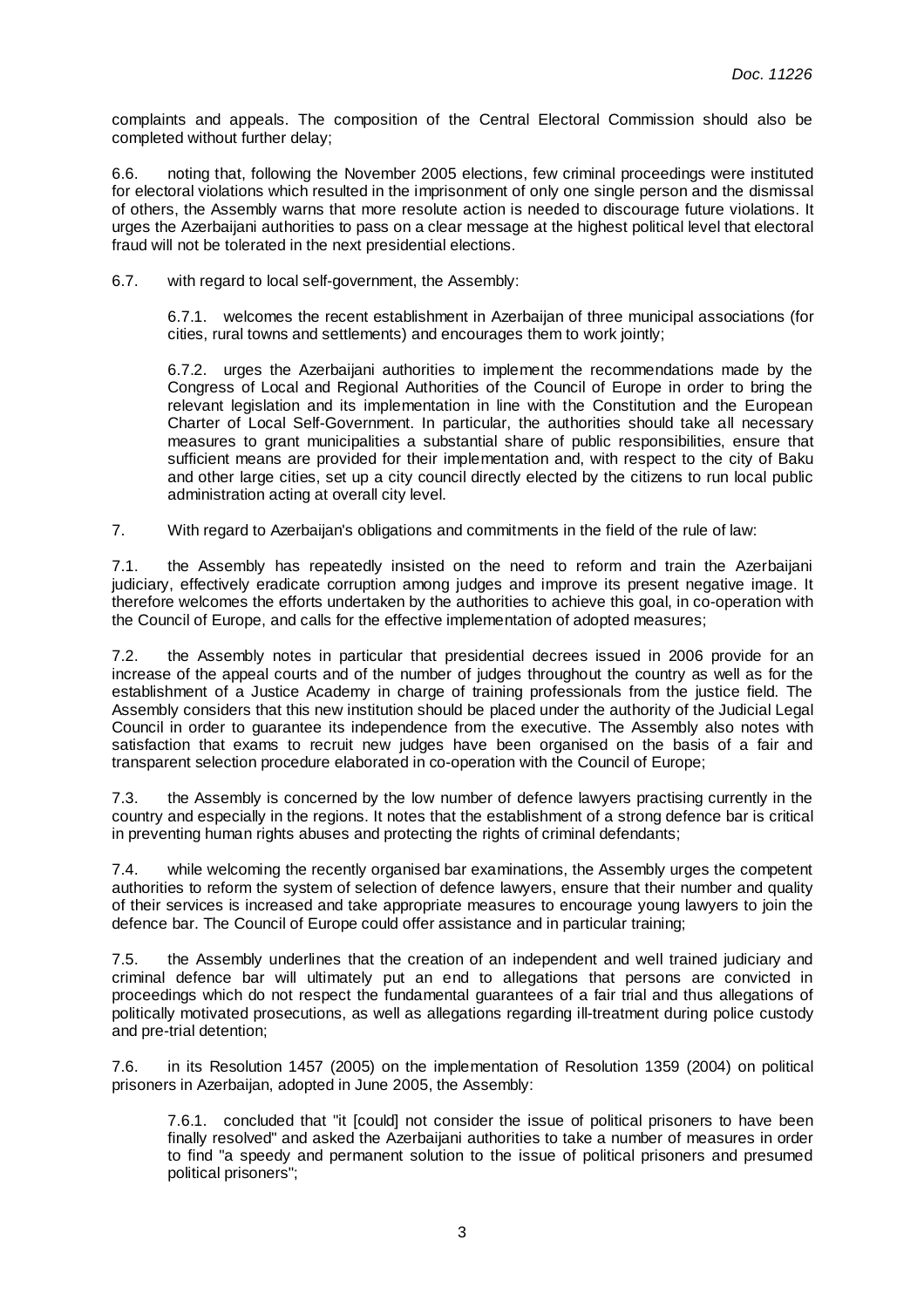7.6.2. welcomed the setting up of a Task Force comprising representatives of the authorities and of human rights NGOs for the purpose of "adopting a single position" on the issue; the representatives of the authorities have in particular committed themselves to "make use of every legal remedy (amnesty, review of cases by higher-instance courts, conditional release, release for health reasons, pardon) to settle this problem" and agreed to work on the basis of two lists referred to in Resolution 1457 (2005);

7.7. the Assembly notes that the Task Force on which much hope had been placed in June 2005 has remained inactive for more than a year and met only on the occasion of rapporteurs' visits. Moreover:

7.7.1. no concrete action has been taken as to the proposal of passing an amnesty law by the parliament;

7.7.2. on 11 appeals to the Supreme Court by persons mentioned on the lists of the Task Force and sentenced prior to the ratification of the European Convention of Human Rights, eight were declared inadmissible on procedural grounds; since no review on the merits of their case took place, this prevents them from successfully lodging an application with the European Court of Human Rights;

7.7.3. legislation on conditional release was not applied in all cases concerned;

7.7.4. the presidential pardon decree of October 2006 led to the release of two journalists, but covered only two persons mentioned on the lists of the Task Force;

7.8. welcoming the fact that since November 2006 the work of the Task Force has been reactivated and three meetings have been held in the last five months, the Assembly urges it now to produce concrete results and prove its efficiency;

7.9. the Assembly welcomes in this respect as an important step forward the presidential decree of 19 March 2007 which led to the pardoning of 11 persons appearing on the lists of NGOs members of the Task Force. As a result, ten persons were released and one person's sentence was reduced from life to 25 years' imprisonment. Furthermore, the suspended sentence inflicted on Mr Said Nuri, one of the leaders of the Yeni Fikir Youth Movement, was cancelled. The Assembly hopes that this decree will encourage the Task Force to continue its work and produce further results. As a priority, the Task Force should now:

7.9.1. up-date the June 2005 lists indicating how many cases have since been resolved and how the remaining cases will be solved;

7.9.2. establish which cases still require consideration, including on humanitarian grounds;

7.9.3. review the cases of still imprisoned relatives, employees or acquaintances of persons who have meanwhile been pardoned or released;

7.9.4. consider the proposals to extend its mandate to cover trial monitoring and to include representatives of the judiciary among its members.

7.10. the Assembly draws particular attention to the cases of: Mr Natiq Efendiyev, who had been considered as a political prisoner by the independent experts of the Secretary General, released subsequently by a presidential pardon decree in March 2005 and re-arrested a few weeks prior to the parliamentary elections, on 15 October 2005; Mr Rasim Alekperov, an old man considered a national hero, who suffers from serious health problems.

7.11. with regard to the prison sentences inflicted on the other two leaders of the Yeni Fikir Youth Movement, Mr Ruslan Bashirli and Mr Ramin Tagiyev, the Assembly hopes that the Supreme Court will fully examine the reported violations of fair trial in the procedure before the lower courts as well as the allegations of ill-treatment during police custody made by Mr Bashirli;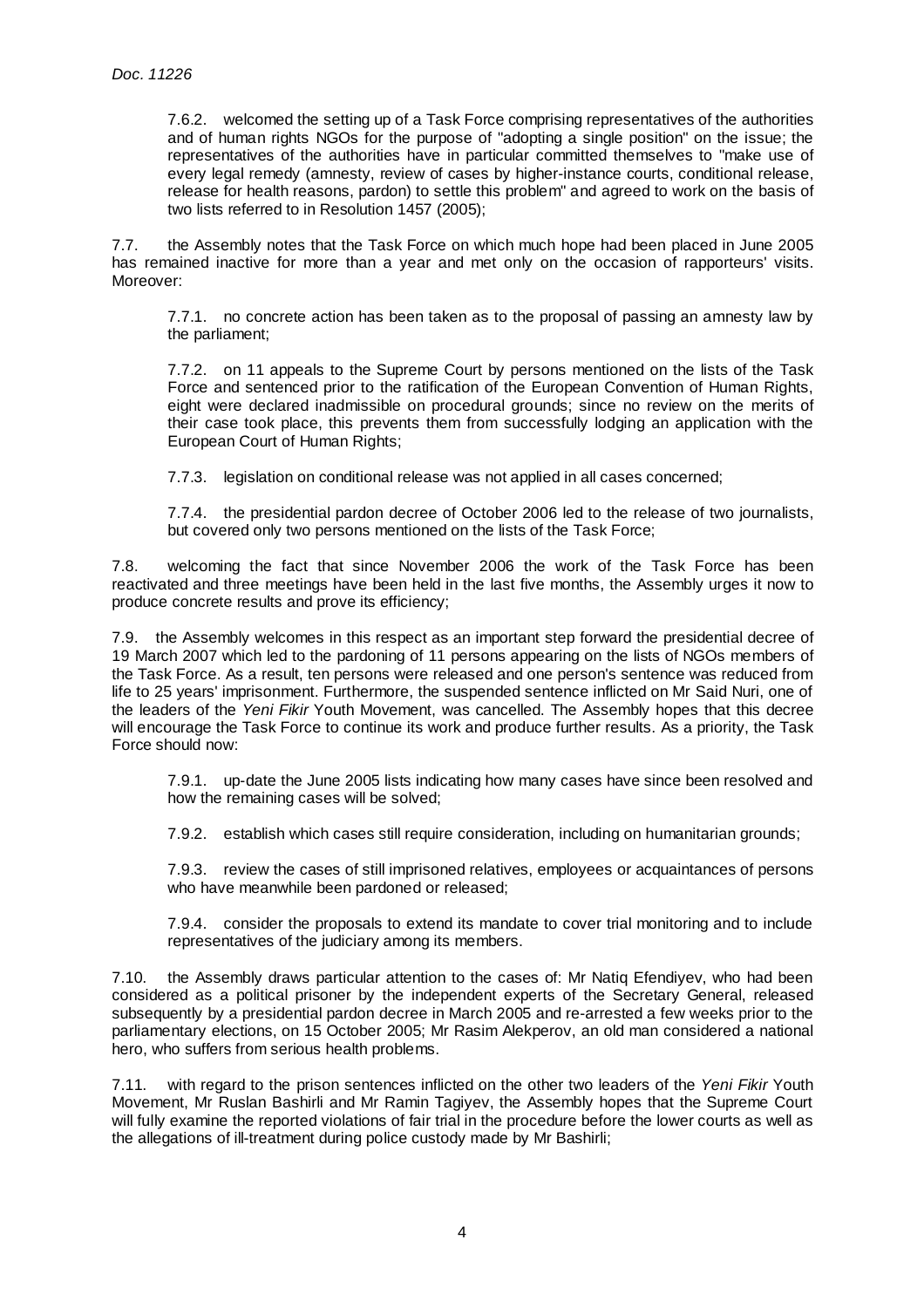7.12. the Assembly expects the trial of the former Minister of Economic Development, Mr Farhad Aliyev, who has been kept in pre-trial detention since October 2005, to start without further delay; it hopes that the trial court will duly examine allegations of any procedural violations which might have occurred during the pre-trial investigation; Mr Farhad Aliyev should also be allowed to receive treatment by doctors of his choice with respect to his heart problems;

7.13. the Assembly reiterates that the Criminal Code of Azerbaijan should be amended in line with recommendations made by Council of Europe experts in December 2005 as regards in particular its compatibility with the European Convention of Human Rights and the case-law of the European Court of Human Rights, as well as with Council of Europe standards in the criminal field;

7.14. as regards the fight against corruption, despite commendable efforts made by the authorities and Council of Europe assistance, corruption remains a major problem in Azerbaijan affecting all levels of society and threatening the economic, social and political development of the country. The Assembly urges the Azerbaijani authorities to implement the recommendations made by the Group of States against Corruption (GRECO), improve accordingly domestic legislation and effectively implement adopted measures.

8. With regard to Azerbaijan's commitments and obligations in the field of human rights:

8.1. with regard to the freedom of expression and of the media, the Assembly recalls the great concerns it expressed in its Resolution 1505 (2006), adopted in June 2006, about violent incidents directed against journalists. Regrettably, instead of improving, the general environment for the independent media in Azerbaijan has since deteriorated:

8.1.1. despite the President's political moratorium on defamation, launched in March 2005, the number of civil and criminal defamation proceedings brought against opposition journalists and newspapers by public officials has recently increased, leading to intimidation and selfcensorship;

8.1.2. Mr Nijat Huseynov, correspondent for the Azadliq newspaper, was attacked on 25 December 2006 in broad daylight; Mr Einullah Fatullayev, editor-in-chief of Realni Azerbaijan, which started to come out again in December 2006 after a two-month closure, has recently received death threats;

8.1.3. the well-known poet and satirical journalist Sakit Zahidov was convicted to a threeyear prison sentence in October 2006, which has been denounced as being politically motivated and based on no credible evidence by local and international human rights organizations;

8.1.4. on 24 November 2006, the Azadliq newspaper, the most vocal opposition newspaper, was evicted from the premises it occupied in the centre of Baku since 1992 free of charge following a court decision which found the agreement with the then Mayor of Baku to be illegal: special forces executed the eviction within an hour;

8.1.5. on the same day (24 November 2006) the most watched independent TV channel in Azerbaijan, ANS, was silenced following a decision taken by the National Television and Radio Council (NTRC) not to extend its licence on the basis of violations of the law on radio and television broadcasting; the channel was allowed to start re-broadcasting three weeks later pending the decision on the winner of a new tender;

8.2. while welcoming the release of two journalists in October 2006 by a presidential decree, the Assembly urges the Azerbaijani authorities to consider a legal reform aiming at the decriminalisation of defamation; relevant civil law provisions should also be revised to ensure respect of the principle of proportionality; the Assembly encourages Council of Europe assistance in this field as well as efforts undertaken by the OSCE, which have led to the elaboration of a draft law on defamation; it also encourages efforts aiming at improving the professional standards and ethics of journalists in Azerbaijan and notes that Council of Europe assistance could be sought for this purpose;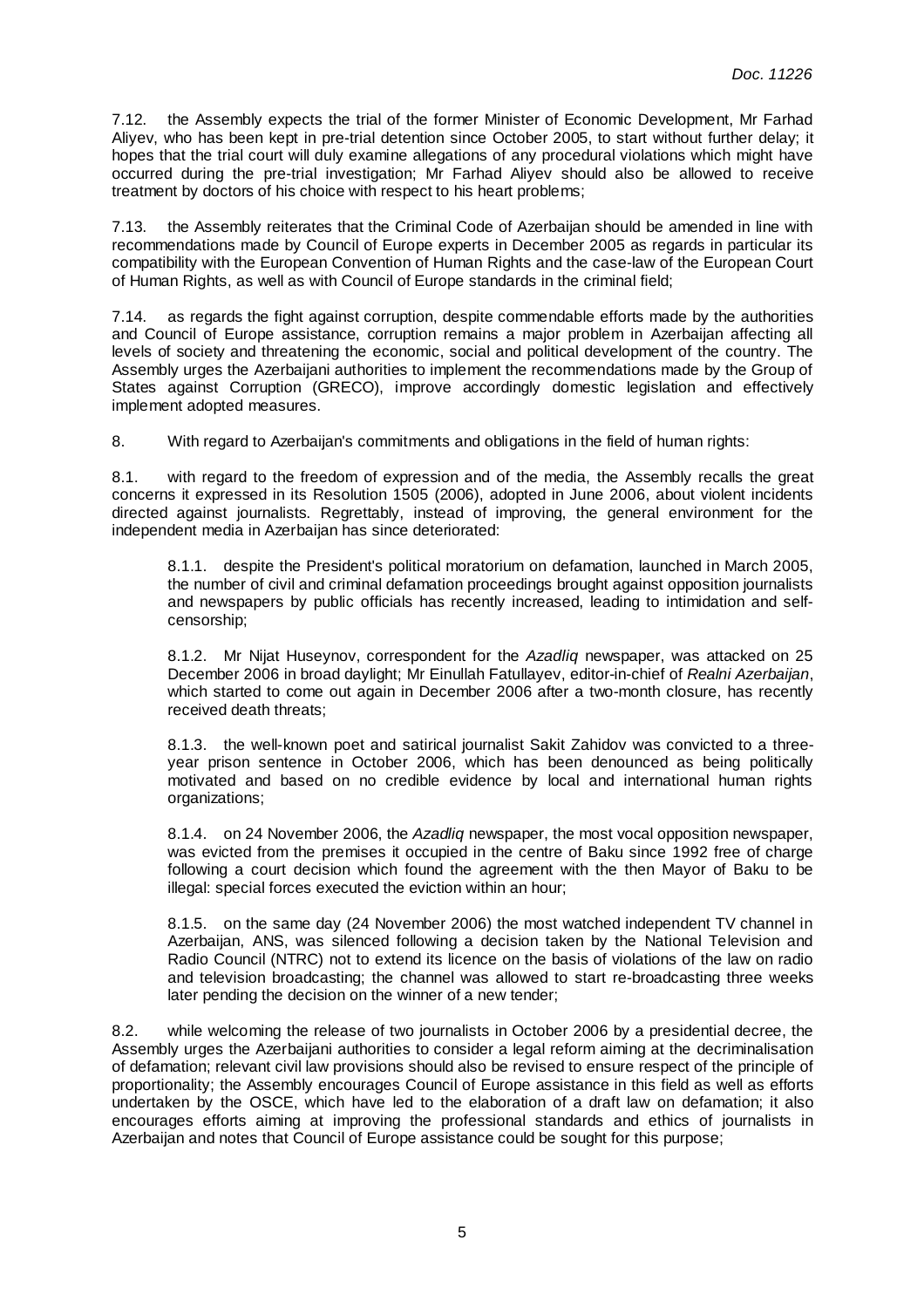8.3. the Assembly urges the Azerbaijani authorities to properly investigate attacks and threats against journalists; the perpetrators should be found, tried and punished;

8.4. the Assembly notes that the Azadlig newspaper is now functioning in the Azerbaijan Publishing House, also situated in the centre of Baku, and hopes that the new premises allow the paper to operate normally;

8.5. seriously concerned that the issue of licence for the ANS TV and Radio has not yet been finally resolved, the Assembly urges that a definitive solution be found without further delay; it welcomes the fact that the law on radio and television broadcasting has now been sent to the Council of Europe for an expert review, so as to avoid similar situations in the future;

8.6. violations of the freedom of assembly in Azerbaijan have been repeatedly and strongly denounced by the Assembly, especially prior to or after elections, most recently after the parliamentary elections of November 2005;

8.7. the Assembly notes that two demonstrations were recently staged by the opposition and no incidents were reported; it welcomes the fact that the authorities of Azerbaijan have shown the political will to amend the 1998 law on freedom of assembly and have requested the assistance of the Venice Commission; it urges them to amend now the law in line with the recommendations made by the latter and take appropriate measures to ensure that the implementation of the relevant legislation respects the guarantees of Article 11 of the European Convention of Human Rights as interpreted by the European Court of Human Rights; violations of the freedom of assembly and excessive use of force by law enforcement agents should be stopped; on-going training efforts in this respect are most welcomed;

8.8. prison conditions in Azerbaijan remain harsh despite continuing infrastructure improvements; the situation in the Gobustan prison gives rise to particular concerns in view of the number of deaths and suicides committed by inmates;

8.9. the Assembly urges the authorities to ensure a case-by-case review of life sentences which were the result of the abolition of the death penalty and allow the persons concerned to benefit from the retroactive application of the most favourable criminal law provisions adopted in 2000;

8.10. the Assembly welcomes an ambitious programme of prison reform currently on-going with Council of Europe and European Commission assistance; it also welcomes the fact that access to prisons has been granted to the Ombudsperson, local and international NGOs and human rights defenders;

8.11. however, persistent allegations of torture or ill-treatment, carried out mostly by law enforcement agents during police custody or pre-trial investigation, as well as within the army, harm the image of the country especially as long as they are not properly investigated and sanctioned; these problems have recently been highlighted in the judgment of 11 January 2007 of the European Court of Human Rights in the case of Mammadov (Jalaloglu) v. Azerbaijan;

8.12. the Assembly urges the Azerbaijani authorities to act energetically to prove that they do not tolerate torture or ill-treatment within public institutions and their own army and thus put an end to the high perception of impunity; on-going training for police officers and prison staff, with Council of Europe assistance, should be further encouraged;

8.13. the Assembly urges the Azerbaijani authorities to implement the recommendations made by the European Committee for the Prevention of Torture and Inhuman or Degrading Treatment (CPT) and authorise the publication of the CPT reports on its 2004 and 2005 visits to the country;

8.14. the Assembly welcomes the fact that work on a draft law on alternative civil service to replace military service has finally started with Council of Europe expert assistance; it urges the authorities of Azerbaijan to take into account the recommendations of the experts and adopt the law without further delay in line with their accession commitment;

8.15. Azerbaijan is home to many national minorities living peacefully together for centuries. The Advisory Committee on the Framework Convention of National Minorities has commended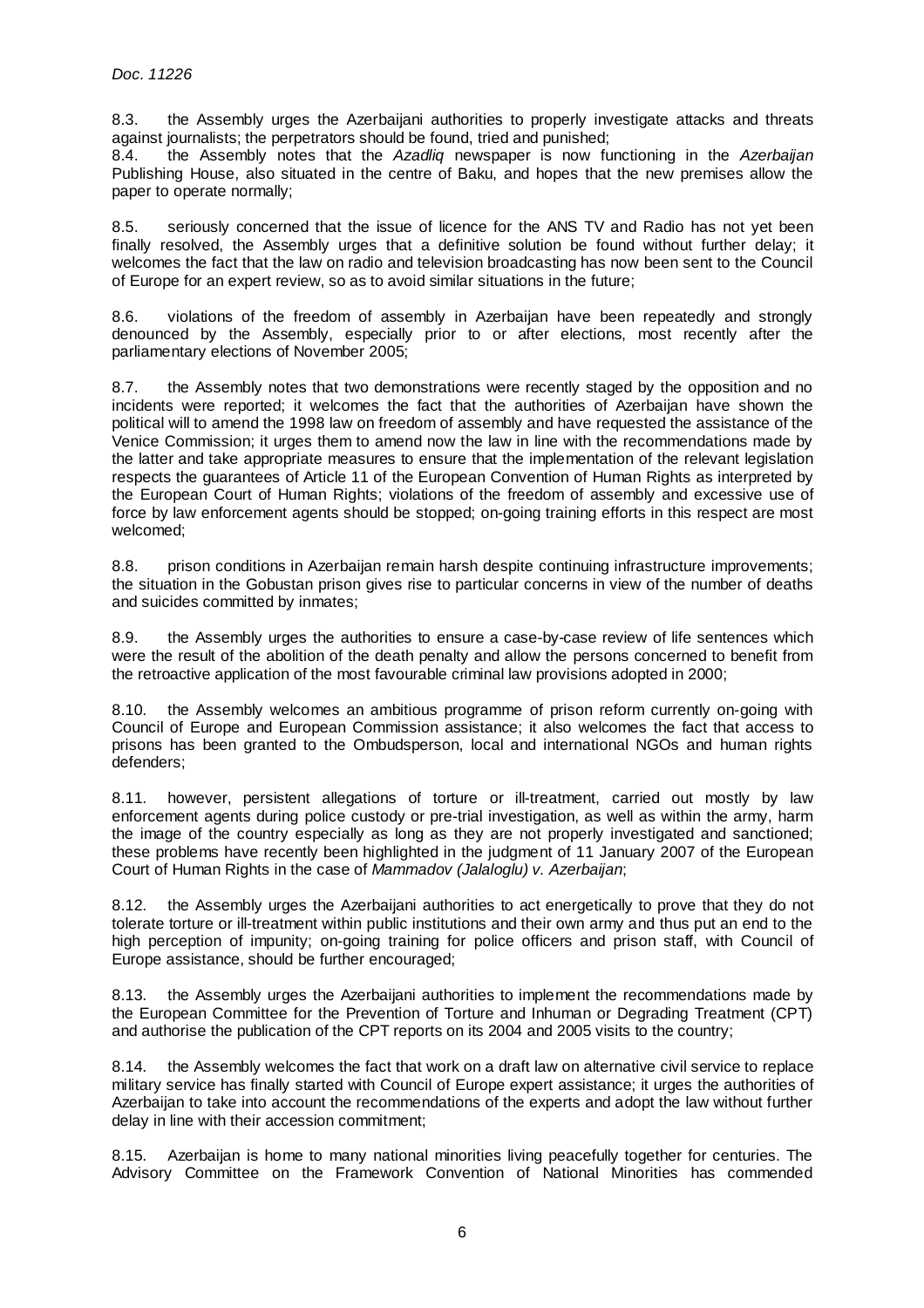Azerbaijan's efforts to open up the personal scope of application of the convention to a wide range of minorities, while enumerating a number of shortcomings in the relevant legislation;

8.16. the Assembly urges the authorities to implement the recommendations made by the Advisory Committee and in particular to adopt a law on national minorities in line with their accession commitment; it also urges them to ratify the European Charter for Regional or Minority Languages as soon as possible, noting Azerbaijan's commitment to do so within one year of its accession to the Council of Europe;

8.17. the Assembly urges the Azerbaijani authorities to implement:

8.17.1. Assembly Resolution 1497 (2006) on refugees and displaced persons in Armenia, Azerbaijan and Georgia, adopted in April 2006;

8.17.2. Resolution 1544 (2007) on the situation of women in the South Caucasus, adopted by the Standing Committee on behalf of the Assembly in March 2007, as regards in particular: the participation of women in public and political life, discrimination in employment, women's health and violence against women, in particular domestic violence, human trafficking, the situation of refugee and displaced women as well as female prisoners.

8.18. the Assembly welcomes the National Action Plan on the protection of human rights in the Republic of Azerbaijan, adopted on 28 December 2006 by a presidential decree; all sectors of public authorities, but also local NGOs, are expected to contribute to the implementation of the Action Plan;

9. With regard to the Nagorno-Karabakh conflict:

9.1. the Assembly refers to its Resolution 1416 (2005) whereby it held that considerable parts of the territory of Azerbaijan were still occupied by Armenian forces and regrets that, despite the continuation of high level dialogue between Azerbaijan and Armenia, this conflict, which is at the origin of more than four thousand missing persons and some 760 000 displaced persons from the Azerbaijani side, remains unresolved;

9.2. the Assembly recalls the concern it expressed in its Resolution 1416 (2005) that the military action, and the widespread ethnic hostilities, which preceded it, led to large-scale ethnic expulsion and the creation of mono-ethnic areas, which resemble the terrible concept of ethnic cleansing. It therefore urges the parties to enhance their efforts to build peace and harmony between the two communities of the Nagorno-Karabakh region of the Republic of Azerbaijan;

9.3. reiterating that it is in the interest of both sides to end this conflict as soon as possible, ruling out the use of force, in line with their accession commitment, the Assembly urges them, despite domestic political agendas, to maintain the momentum developed in the negotiations at the end of last year and refrain from unjustified delays, prolongations or intentional setbacks from the achieved understandings;

9.4. the Assembly invites the Azerbaijani authorities to prepare the population to accept the measures currently being negotiated. In this context it welcomes and further encourages contacts which have recently been established between Azerbaijani and Armenian civil society groups;

9.5. the Assembly expects that the Ad Hoc Committee of the Bureau on the implementation of Resolution 1416 (2005) on the conflict over the Nagorno-Karabakh region dealt with by the OSCE Minsk Conference will soon be able to visit the two countries, including the Nagorno-Karabakh region, to help foster a positive negotiating climate, while refraining from interfering in the negotiation process.

10. The Assembly resolves to pursue its monitoring on the honouring of obligations and commitments by Azerbaijan. It attaches particular importance to the forthcoming presidential elections in 2008 which must be the first in the history of the country to comply fully with international standards for free and fair elections.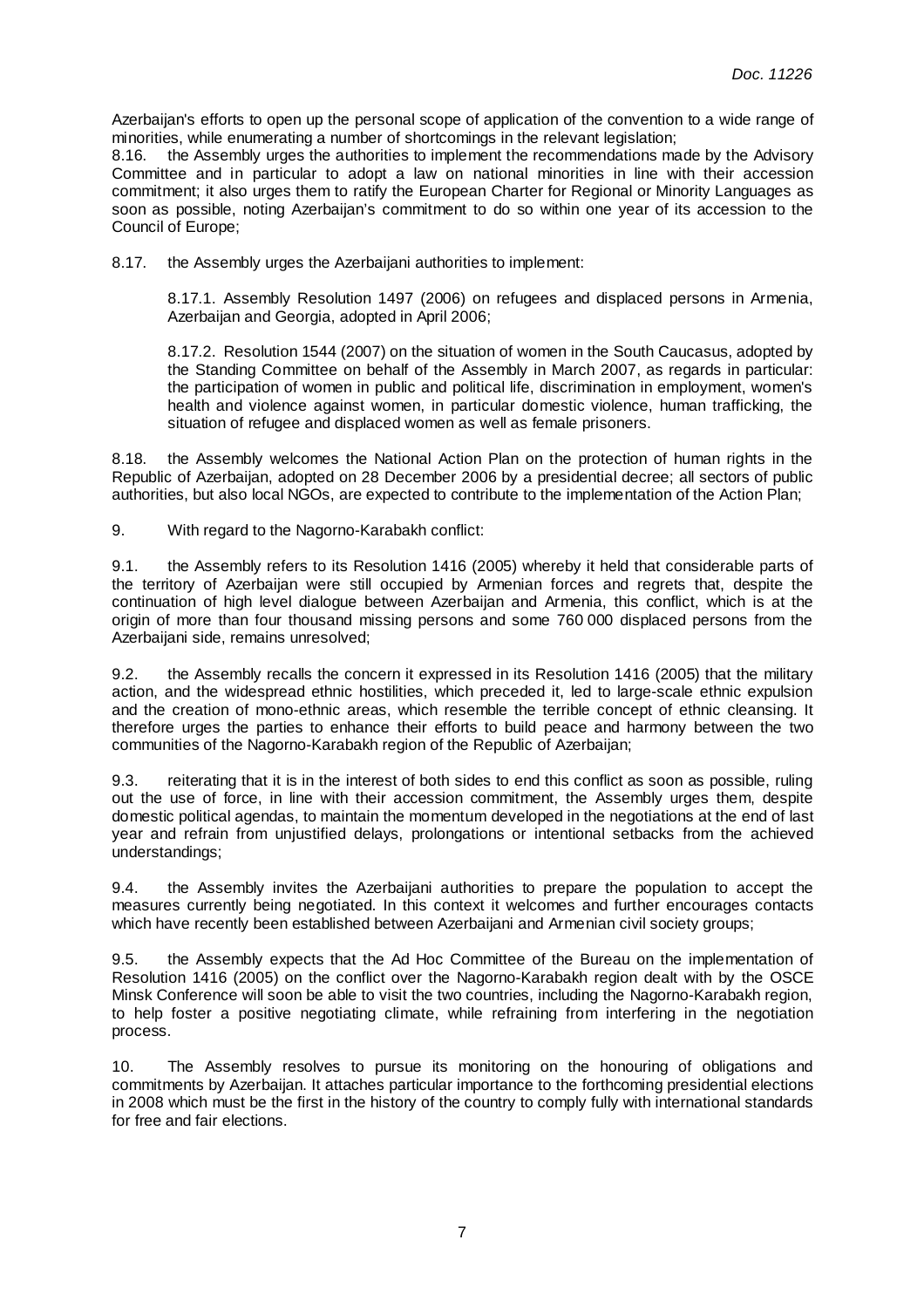# **B. Explanatory memorandum by MM. Herkel and Lloyd, Co-Rapporteurs**

# **Contents**

#### **1. Introduction**

- 1.1. The monitoring procedure
- 1.2. The political, economic and international context
- **2. Signature and ratification of Council of Europe conventions**

# **3. Honouring of obligations and commitments**

#### 3.1. Pluralist democracy

- 3.1.1. Separation of powers
- 3.1.2. Electoral reform
- 3.1.3. Local self-government reform
- 3.2. The rule of law
	- 3.2.1. Reform of the judicial system and the Bar Association
	- 3.2.2. Combating corruption and organised crime
	- 3.2.3 Follow-up to the issue of alleged political prisoners and humanitarian concerns

# 3.3. Human rights

- 3.3.1. National Action Plan on Human Rights
- 3.3.2. Media pluralism and freedom of expression
- 3.3.3. Freedom of assembly
- 3.3.4. Prison reform, detention conditions and allegations of ill-treatment
- 3.3.5. Alternative service and conscientious objectors
- 3.3.6. Minorities

# **4. The Nagorno-Karabakh conflict**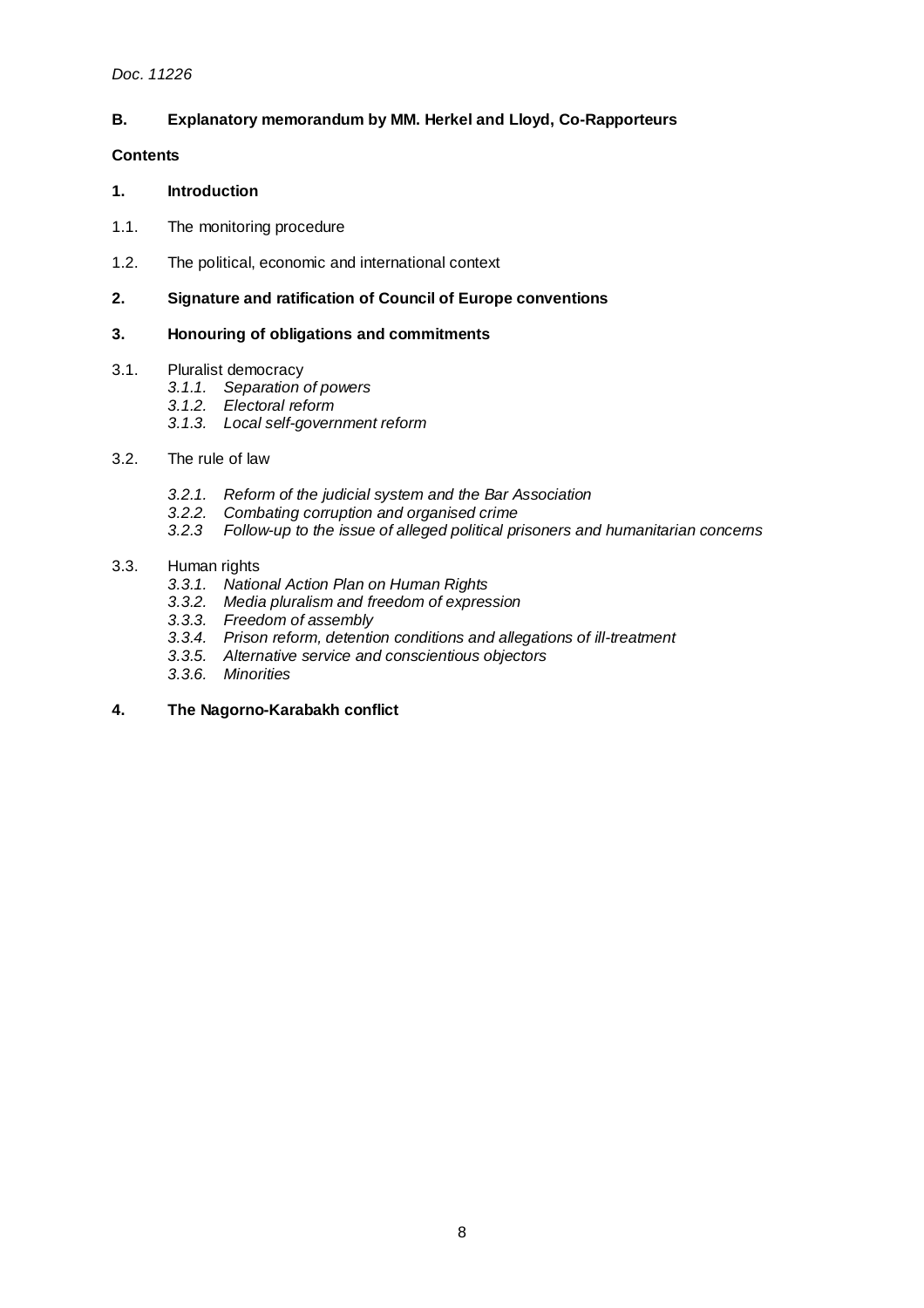# **1. Introduction**

# **1.1. The monitoring procedure**

1. When Azerbaijan joined the Council of Europe, on 25 January 2001, it agreed not only to honour the obligations incumbent on all member states under Article 3 of the Organisation's Statute but also a number of specific commitments, set out in Opinion No. 222 (2000) on Azerbaijan's application for membership of the Council of Europe.

2. Pursuant to Resolution 1115 (1997) and in accordance with paragraph 17 of Opinion No. 222, the monitoring procedure was initiated immediately upon Azerbaijan's accession<sup>1</sup>.

3. The Monitoring Committee has since presented numerous reports to the Parliamentary Assembly on progress made by Azerbaijan in honouring its obligations and commitments and in particular on the functioning of its democratic institutions. They resulted in the adoption by the Assembly of Resolutions: 1305 (2002), 1358 (2004), 1398 (2004) and 1456 (2005). Also, several reports were presented to the Assembly by the Committee of Legal Affairs and Human Rights on the honouring of a specific commitment, namely that of releasing or re-trying alleged political prisoners<sup>2</sup>. The developments regarding the Nagorno-Karabakh conflict have been followed-up by the Political Affairs Committee<sup>3</sup> and an Ad Hoc Committee of the Bureau. The situation of refugees and displaced persons in Armenia, Azerbaijan and Georgia is described in Doc. 10835 which led to the adoption of Resolution 1497 (2006) in April 2006. The situation of women in the South Caucasus, including Azerbaijan, is described in Doc. 11178 which was debated in the Standing Committee in March 2007 and led to the adoption of Resolution 1544 (2007) and Recommendation 1790 (2007).

4. Since its accession to the Council of Europe in 2001, all ballots held in Azerbaijan failed to meet a number of democratic standards. This failure was also observed during the last parliamentary elections of November 2005 and led to the challenging of the credentials of the Azerbaijani delegation at the opening of the Assembly's January 2006 part-session.

5. In its Resolution 1480 (2006), adopted in January 2006, the Assembly finally ratified the credentials of the delegation of Azerbaijan and decided to examine in June 2006 whether to reconsider them on the basis of the progress that would have been made in five areas, enumerated in paragraph 9 of Resolution 1480, and the conduct of the partial re-run parliamentary elections of May 2006. An Ad Hoc Committee of the Bureau of the Assembly observed the May re-run elections and a Rapporteurs' visit to the country was organised two weeks later to the country, from 25 to 28 May 2006, in order to verify the situation in the aftermath of the elections<sup>4</sup>.

6. Having examined the developments since January 2006, the Assembly considered in its Resolution 1505 (2006), adopted in June 2006, that, although progress was observed in the conduct of the voting on 13 May 2006, most of the requirements mentioned in Resolution 1480 had not been met.

7. Considering that co-operation between the Council of Europe and Azerbaijan remained essential for the development of democracy and the respect for the rule of law and human rights in Azerbaijan, and that such co-operation should continue for the purpose of preparing the 2008 presidential elections, the Assembly decided not to reconsider at that stage the credentials of the Azerbaijani delegation. The Assembly instructed the Monitoring Committee to continue to follow closely the developments in the country and to report back to the Assembly at its spring 2007 part-

 1 The honouring by Azerbaijan of its obligations and commitments is also monitored by the Committee of Ministers of the Council of Europe via its Monitoring Group (GT-SUIVI.AGO). The latter presented its 7<sup>th</sup> Progress Report in July 2006; see Doc. CM (2006) 100 final, declassified at the 971<sup>st</sup> Ministers' Deputies meeting (12 July

<sup>2006);</sup> see also the Deputies' decisions in CM/Del/Dec (2006) 971/2.3.<br><sup>2</sup> See Resolution 1272 (2002), Resolution 1359 (2004), Resolution 1398 (2004) and Resolution 1457 (2005).

<sup>&</sup>lt;sup>3</sup> See Resolution 1416 (2005) and Recommendation 1690 (2005) on the conflict over the Nagorno-Karabakh region dealt with by the OSCE Minsk Conference, adopted by the Assembly in January 2005. See also Resolution 1525 (2006) on the establishment of a Stability Pact for the South Caucasus, adopted by the Standing Committee in November 2006.

 $4$  See doc. AS/Mon (2006) 20, confidential.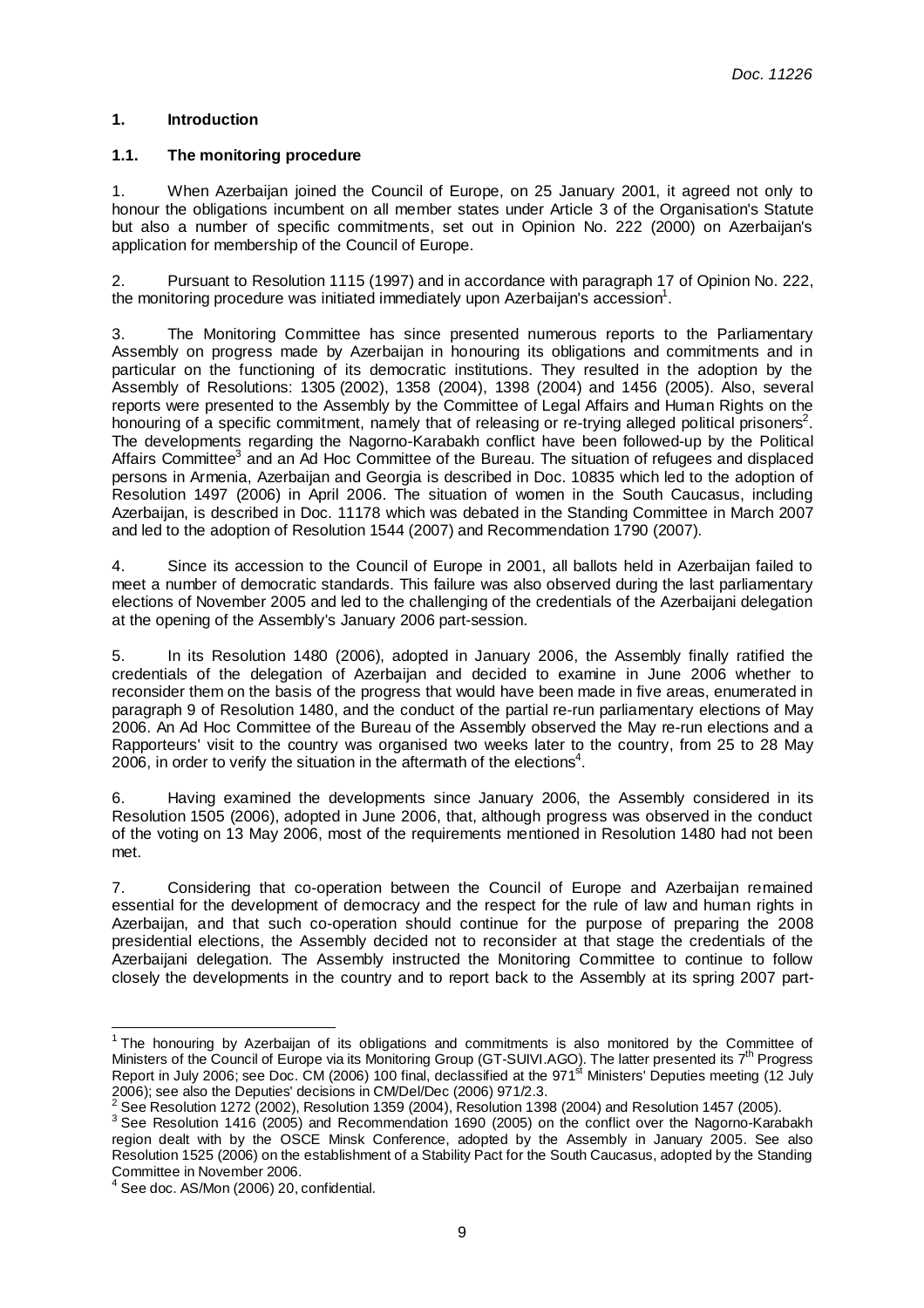session on progress in the honouring of obligations and commitments by Azerbaijan, including those related to the electoral reform.

8. It is against this background that we visited Azerbaijan from 30 October to 2 November 2006. We wish to thank the Azerbaijani Parliament and in particular the Chairman of the Azerbaijani delegation to the Assembly, Mr Samad Seyidov, and its secretariat, for their excellent organisation of our visit, which enabled us to hold very frank exchanges of views including at the highest level. We were particularly happy to be able, for the first time, to meet young students of the University of Languages and discuss with them issues of concern. Our visit included also a trip to the region of Quba in the north of the country. This allowed us to meet a number of representatives of national minorities and become acquainted with the multicultural diversity of the country. We are grateful to the Governor for his hospitality and the efficient organisation of the programme in the region.

9. Our special thanks also go to Mr Denis Bribosia, Special Representative of the Secretary General of the Council of Europe in Azerbaijan, for his active assistance in organising a wide range of meetings with civil society, political parties, and representatives of the media and of international organisations. He also hosted in our presence a meeting of the "Task Force between human rights protection organisations and the state authorities".

10. Last but not least, we wish to thank Mr Vasiliy Istratov, Ambassador of the Russian Federation to Azerbaijan, for organising a very fruitful briefing with Ambassadors of Council of Europe member states at the very beginning of our mission.

11. The wide spectrum of meetings we held in Azerbaijan allowed us to gather a wealth of information with respect to the state of play with regard to the country's commitments and obligations towards the Council of Europe. We insisted on the need for a permanent dialogue with our Azerbaijani colleagues based on mutual trust and respect, especially since for one of us (Tony Lloyd) this was the first monitoring mission to Azerbaijan. We have since been in regular contact with the Chairman of the delegation, Mr Seyidov, and received information on latest developments, in particular as regards the situation of the media (see also below).

12. We took stock of the main findings of our mission and developments which have occurred since in a preliminary draft report which the committee approved on 13 December 2006 and transmitted to the Azerbaijani parliamentary delegation for comments and clarifications within three months (doc. AS/Mon (2006) 36).

13. We are grateful to the delegation and in particular to its Chairman, Mr Seyidov, for having sent us their comments on 27 February 2007 $^5$ , i.e. before the three-month maximum deadline, thus enabling us to revise our report and present it to the Monitoring Committee in time for adoption at its meeting of 28 March with a view to an Assembly debate during the April 2007 part-session.

# **1.2. The political, economic and international context**

14. The Assembly has been following closely political developments in Azerbaijan since the November 2005 parliamentary elections. The aftermath of the elections was marked by a further weakening of the opposition both inside and outside Parliament and limited interest by the public in the political life of the country at a moment when economic development is impressive. After a tense and long electoral campaign in 2005, people seem to have tired of political confrontation and to have lost their interest in the political process. This may explain the low visibility of the electoral campaign for the May 2006 re-run elections and the low turnout and lack of public interest in the re-run local elections of October 2006. At the same time, an increased number of businessmen entered the Parliament in a desire to combine economic and political power. The next presidential elections due in 2008 do not generate any political debate since there seems to be no candidate, at least at this stage, prepared to challenge incumbent President Ilham Aliyev.

15. Despite Assembly calls to the contrary, most of the members belonging to the main opposition Azadliq block who were elected in the November 2005 elections refused to take their seats in Parliament and boycotted the partial re-run elections of May 2006 claiming they no longer believed

<sup>5</sup> See doc. AS/Mon (2007) 07.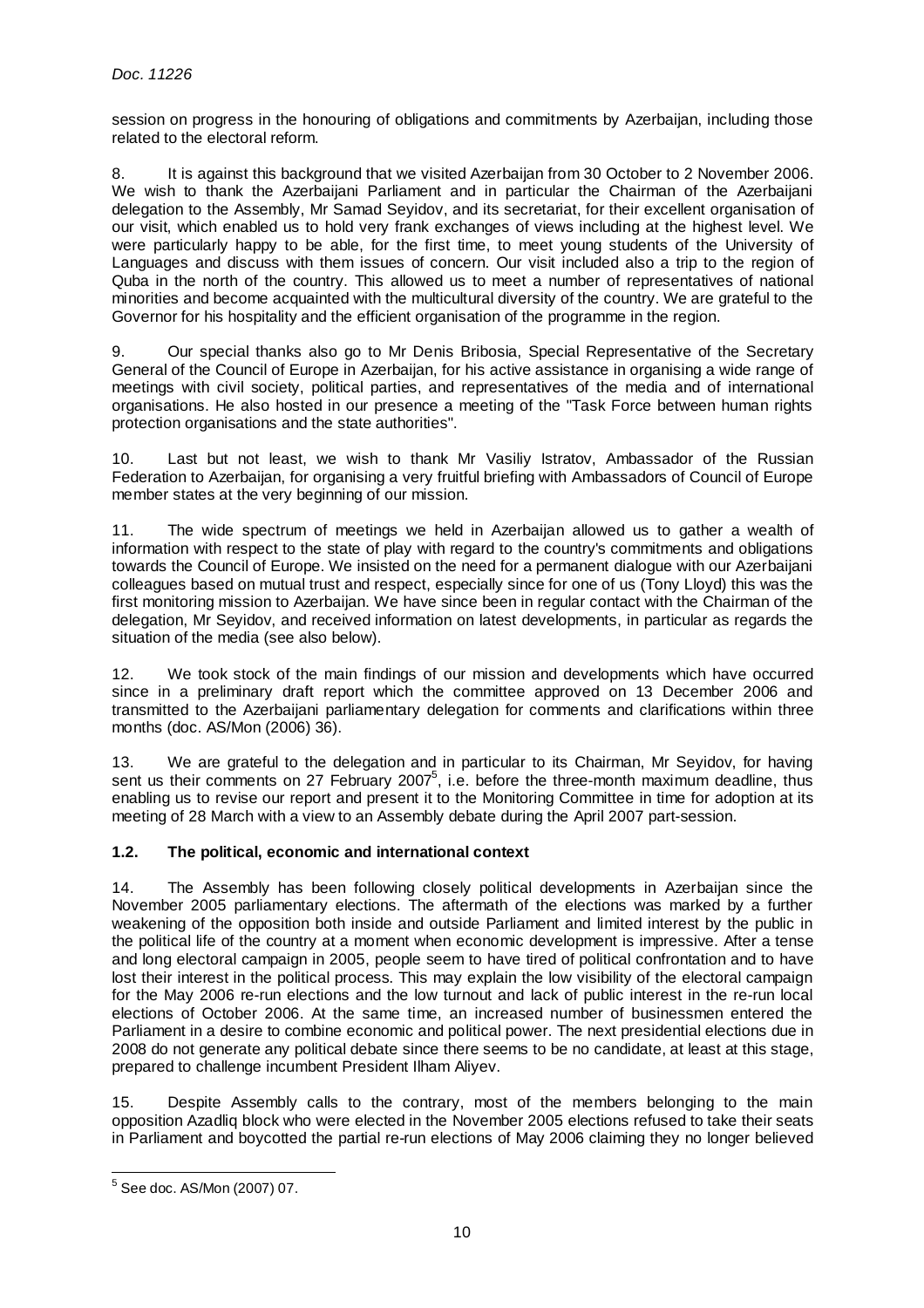in the electoral process. This was for instance the case of Mrs Lala Shovket, leader of the opposition Liberal Party. Mr Ali Kerimli, the leader of the opposition Popular Front Party, did not participate in the May partial re-run elections after his initial election in November 2005 was invalidated<sup>6</sup>.

16. The decision of MPs from the Musavat party, which also belonged to the Azadliq group, to take up their seats and participate in the May re-run elections led to a split within the main opposition bloc and the departure of Musavat from it. Moreover, Musavat lost its gamble as none of its candidates was elected in the May re-run.

17. A further split within the opposition occurred recently: following internal disputes, the Democratic Party of Azerbaijan (ADP) decided in February to dismiss its leader, Mr Rasul Guliyev. According to the First Deputy Chairman of the ADP, Mr Sardar Jalaloglu, the party dismissed Mr Guliyev for abuse of power, causing separation and disagreement within the party and disrespect of the party rules. Mr Rasul Guliyev, who is under arrest warrant in Azerbaijan, is living in exile in New York<sup>7</sup>. Following this decision, the Azadliq bloc announced in early March the suspension of its cooperation with the ADP. On 12 March, the ADP decided to quit the Azadliq bloc.

18. The composition of the Parliament following the May 2006 re-run elections is not much different than in the past: out of a total of 125, the ruling YAP party has 62 seats, the independents 44 and Musavat – considered to be the only genuine opposition party currently present in Parliament – is represented with only 5 MPs. The remaining 14 seats are divided between very small opposition parties who each have one, two or three seats. There is therefore hardly any realistic opportunity for the opposition to play a significant role in Parliament. As for the opposition which has stayed outside the Parliament, they feel that there is no space left for them to continue to exist and play a meaningful role in the political life of the country.

19. The eviction of the Popular Front Party from the premises it occupied in the centre of Baku on 24 November 2006, at the same time as the eviction of the main opposition newspaper – Azadliq – from the same building (together with other media outlets) added to the opposition's feeling of "being under attack" – and this despite any legal or technical arguments which may explain the measures taken. The silencing on the very same day of the most-watched independent TV channel in the country – ANS – apart from the concerns it raised from the point of view of the freedom of the media, also affected the general political context in the country harming its international image as a European democratic state respectful of the rule of law and of human rights<sup>8</sup>. This may be witnessed in the reactions of human rights activists and the international community to these events. Although we understand the authorities' insistence, including at the highest level, that these events should not be politicised but dealt with in the framework of the law, the cumulative impact is bound to be perceived as political.

20. In a positive development, which occurred one day before we issued our preliminary draft report, ANS was allowed to start re-broadcasting as of 12 December 2006, pending a decision on the winner of a new tender, which was expected to be taken at the beginning of February 2007. We welcomed this development, which was announced as the result of the President's goodwill and numerous appeals from the society and human rights activists, but still await a definitive solution of the ANS license issue<sup>9</sup>.

e<br><sup>6</sup> For reasons we have not understood Mr Kerimli has been refused a passport and cannot travel abroad. Upon our request for clarifications on this issue, the Azerbaijani authorities informed us that the Ministry of the Interior has never officially refused to issue a passport to Mr Ali Kerimli. The court of first instance that examined Mr Kerimli's case dismissed his application on the ground that he had not provided to the court sufficient evidence in support of the allegedly illegal behaviour of the Ministry of Interior. We still fail to understand why Mr Kerimli has no passport and reiterate our request that he should soon be able to receive one, especially if the Ministry of the Interior has not refused to grant him one.

<sup>&</sup>lt;sup>7</sup> Mr Rasul Guliyev caused considerable unrest, arrests of his supporters and trials in Baku before the legislative elections in 2005 by attempting - unsuccessfully - to land at Baku airport in order to participate in the elections.<br><sup>8</sup> See helpy section 3.3.3, for more detaile regarding the estian taken and the explanations given by t

See below section 3.3.2. for more details regarding the action taken and the explanations given by the authorities as well as other concerns related to the freedom of expression and of the media.

 $^9$  See below, section 3.3.2.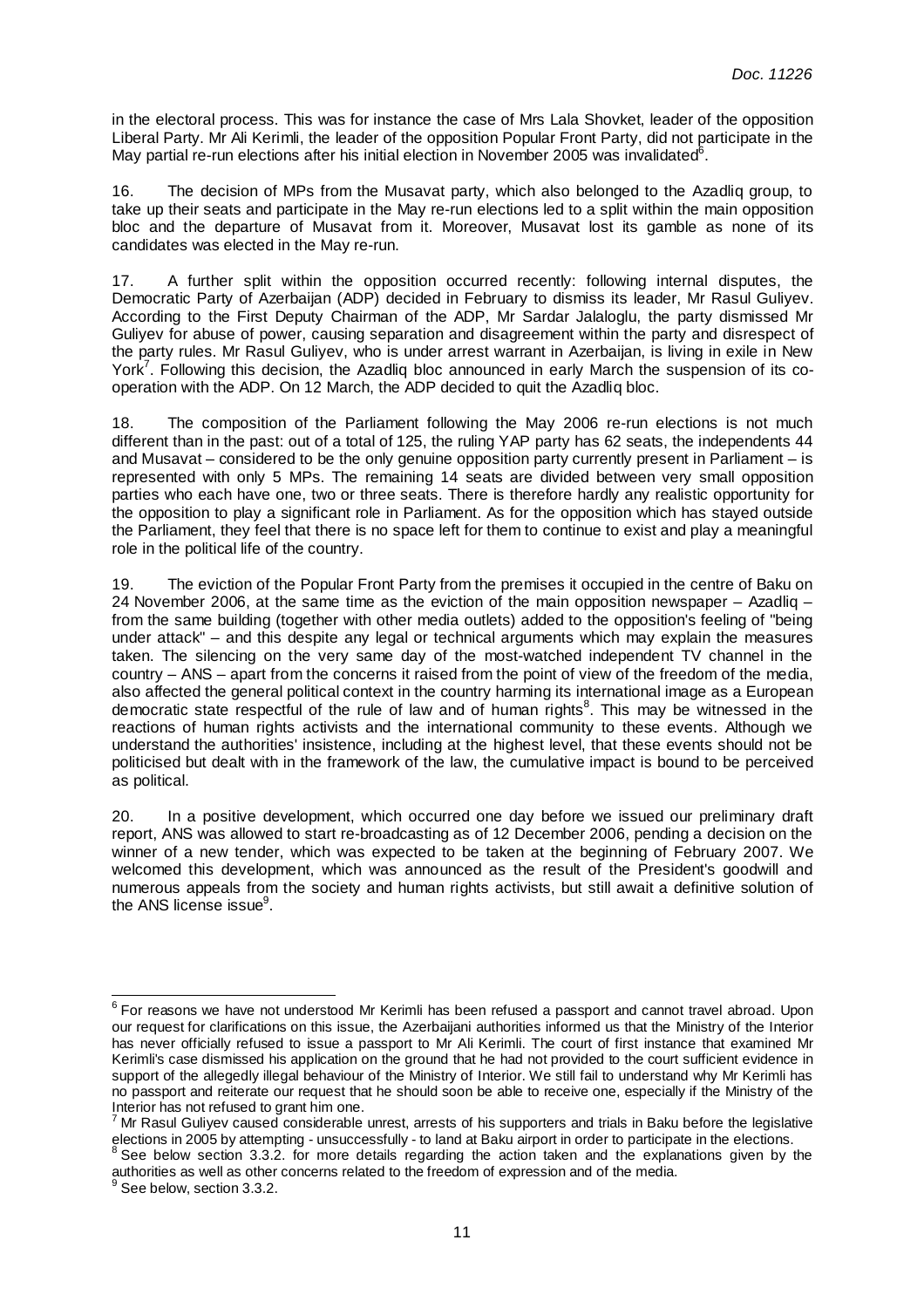l

21. In the field of European integration, on 14 November 2006, the European Union (EU) and Azerbaijan adopted an Action Plan under the European Neighbourhood Policy (ENP)<sup>10</sup>. The aim of the ENP is to strengthen relations with and promote the gradual integration of the three South Caucasus countries, notably by affording them access to the EU's internal market. Negotiations with each of the countries concerning the action plans began at the end of 2005. Each plan is adapted to the partner country's specific needs.

22. The Action Plan represents a wide-ranging economic and political co-operation instrument, enabling progress towards achievement of the commitments and objectives laid down in the partnership and co-operation agreement. The European Union expects in particular further work to strengthen democratic structures, the rule of law, including reform of the judiciary and the fight against fraud and corruption, as well as respect for human rights and fundamental freedoms, in compliance with the country's international commitments (Council of Europe, OSCE, and UN). The conduct of fair and transparent electoral processes, in line with international requirements, as well as the fight against organised crime, trafficking in human beings, smuggling of illegal migrants and moneylaundering are set among the priority policies to be pursued $11$ .

23. It is expected that the ENP Actions Plans will boost regional co-operation in the South Caucasus and defuse different disputes in the region. Thus, one of the major priority policy areas for both Azerbaijan and Armenia is the requirement to contribute to a peaceful solution of the Nagorno-Karabakh conflict and enhance efforts in the field of regional co-operation.

24. President Ilham Aliyev has told us clearly that his own and his government's option for Europe was unequivocal. As far as the Council of Europe in particular was concerned, he reaffirmed that without the values of the Organisation, namely respect for democracy, rule of law and human rights, there could be no political development in the country; and without political reforms, public control and increased transparency, economic success would also be jeopardised.

25. At the same time, Azerbaijan, situated at the crossroads between Europe and Asia and neighbouring Iran is clearly becoming a major strategic partner in the region, in particular for the United States where President Ilham Aliyev was received by President Bush last spring. Azerbaijan has also close relations with Georgia which it provides with gas. As for Russia, her interest in Azerbaijan has increased after the recent tensions with Georgia. Russia also needs stability in Azerbaijan as a guarantee vis-à-vis the North Caucasus. Regrettably, we heard numerous allegations that xenophobic attitudes have recently been growing in Russia against Azerbaijanis living there.

26. Azerbaijan is a founding member of GUAM, together with Georgia, Ukraine and Moldova. On 23 May 2006 in Kiev, the member States of GUAM decided to transform this rather loose organisation into a new regional organisation for democracy and economic development. Three key documents were adopted: the first one is the Kiev declaration establishing the new organisation, the second defines the regulations of the new entity and the third was a statement on principles of conflict settlement, unequivocally stating support for an end to separatist tendencies in their territories. Another 20 wide-ranging documents were also adopted related in particular to the establishment of free trade zones.

27. Welcome developments occurred in November 2006 with respect to the resolution of the Nagorno-Karbakh conflict, which remains the top priority of Azerbaijan's foreign policy as well as a major humanitarian issue involving some 760 000 displaced persons and more than four thousand missing persons. Following the last meeting of the two Presidents in Minsk on 28 November 2006, it seems that the two sides have now come closer to an agreement on the basic principles for the resolution of the conflict $12$ .

28. Against this political and international background, the economic situation in Azerbaijan is booming: Azerbaijan holds the world's record in economic growth. It was 26% in 2005 and 34% during

 $10$  The same day similar action plans were signed between the European Union and the two other South Caucasus countries, Armenia and Georgia.

<sup>&</sup>lt;sup>11</sup> The European Commission will work closely with other organisations such as the Council of Europe, the OSCE, relevant UN bodies, and International Financial Institutions to monitor the implementation of the objectives set out in the Plans. A first review of the implementation will be undertaken within two years.

<sup>&</sup>lt;sup>12</sup> See the OSCE Ministerial Statement dated 5 December 2006 and also section 4 below.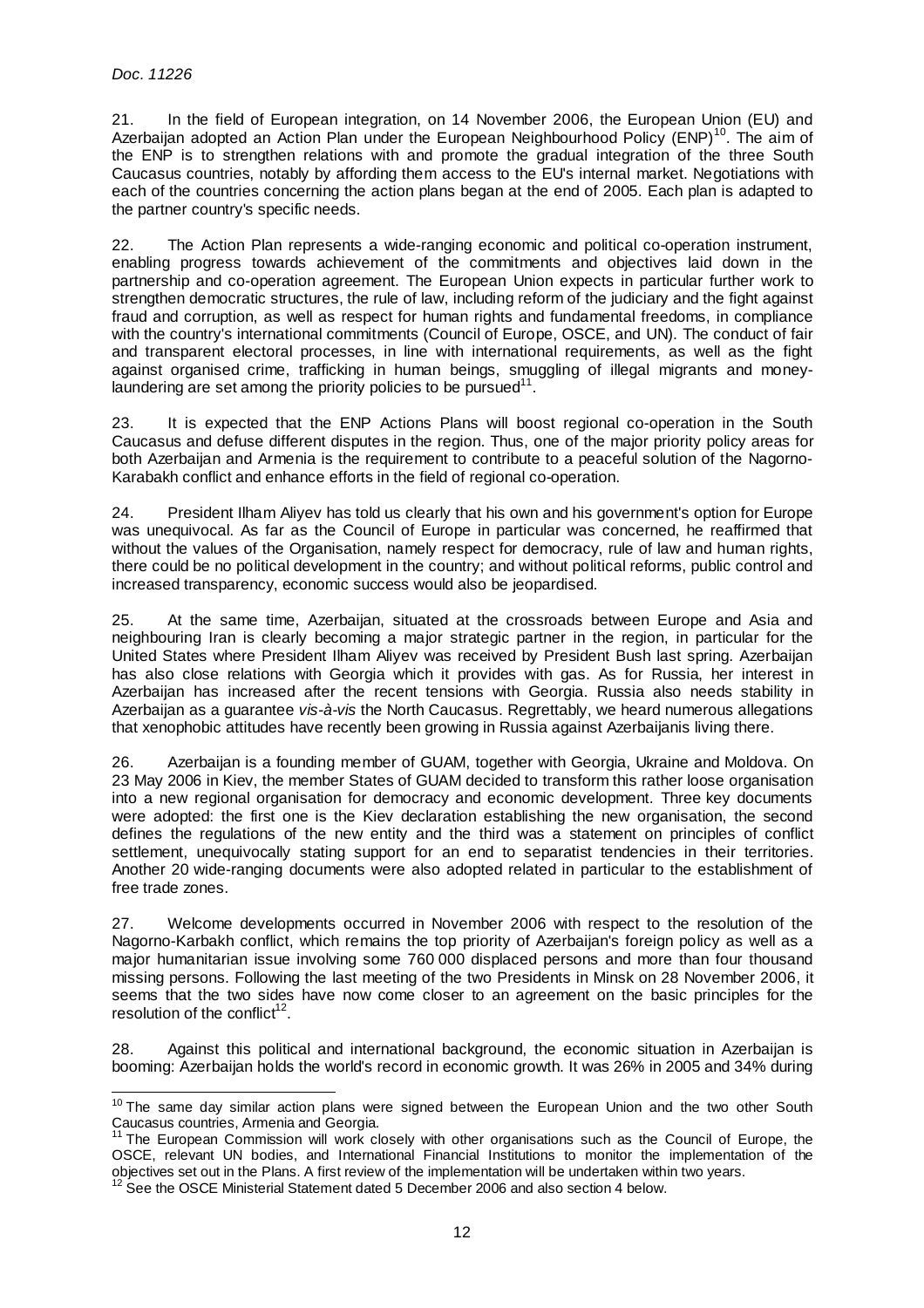the first nine months of 2006. Oil started flowing last year towards western markets through the BTC (Baku-Tbilisi-Ceyhan) pipeline thus avoiding Armenia, Russia and Iran. On 7 February 2007, an agreement on Baku-Tbilisi-Kars railway was signed in the city of Tbilisi. There is also talk about possible link-ups of Kazakh oilfields and Turkmen gas fields to this new infrastructure. We have seen major public works (flyovers, highways etc.) being carried out in the capital.

29. Inflation is however high<sup>13</sup> and the price of flats in Baku and its outskirts has reportedly doubled last year. There is also a major discrepancy in development between the capital (3.5 million people out of a total of officially 8.5 million inhabitants) and the regions. 25% of the population still lives in poverty. Corruption has increased with economic growth and risks jeopardising this very growth and threatens the social and political development of the country<sup>14</sup>.

30. At the beginning of January 2007, the government decided to raise the price of public commodities and services in order to bring energy prices closer to those of the world market: the price of electricity was tripled, the price of water doubled and the price of petrol increased by approximately 50%. Such a drastic increase in a country where the minimum monthly salary amounts to only 35 Euros was heavily contested by opposition leaders and critics. Following protests<sup>15</sup>, Presidential decrees increased the salaries of employees of social security organisations, education, health care, culture, sport, science and scientific research institutions by 25% as of 1 February 2007.

31. Another worrying factor is the increase in applications by asylum seekers from Azerbaijan to western countries and the dire shortage of young and well trained professionals willing to work for low pay in government institutions instead of applying for well paid jobs in the oil industry. Also, the necessity to improve the quality of education is one of the main challenges for the future. There is a set of regulations on university education issued by the Ministry of Education in accordance with the Bologna process, but their implementation has barely begun and that only for Baku state university for the time being.

# **2. Signature and ratification of Council of Europe conventions**

32. As of 1 March 2007, Azerbaijan has ratified 49 Council of Europe conventions out of 200. We are pleased to note that on 4 April 2006 Azerbaijan ratified Protocol No. 14 to the European Convention on Human Rights (ECHR). Azerbaijan has neither signed nor ratified Protocol No. 13 ECHR on the abolition of the death penalty in all circumstances.

33. According to information provided by the Registry of the European Court of Human Rights, as of 9 November 2006, 316 cases against Azerbaijan were pending before the Court, 5 were declared admissible and 18 were communicated. The first judgment of the Court on the merits was published on 16 November 2006 in the case Hajiyev v. Azerbaijan (Application No. 5548/03). The Strasbourg Court found a violation of Article 6 § 1 (fair trial).

34. On 11 January 2007, the Court delivered its judgment in the case of Mammadov (Jalaloglu) v. Azerbaijan (application no. 34445/04). The Court held unanimously that there had been a violation of Article 3 (prohibition of torture) of the ECHR as regards not only the ill-treatment of the applicant in police custody, but also the lack of effective investigation into the applicant's allegations of illtreatment. The Court found also a violation of Article 13 (right to an effective remedy) of the Convention. Mr Jalaloglu was the Secretary General of the Democratic Party of Azerbaijan (ADP). He was arrested few days after the presidential elections of 2003, charged with "organising public disorder" and "use of violence against state officials" and sentenced to three-years' imprisonment. He was considered to be a political prisoner by the independent experts appointed by the Secretary General and released early by way of a presidential pardon decree. The judgment of the Strasbourg

 $13$  According to the State Statistics Committee, for the first nine months of 2006 inflation has been around 8%. According to information by the International Monetary Fund (IMF), the 12-month Consumer Price Indices (CPI) inflation rate increased to 10.2% in August 2006 from 5.5% in December 2005.

<sup>&</sup>lt;sup>14</sup> See also section 3.2.2. below.

<sup>15</sup> In protest of the price increases, the Azadliq opposition bloc organised an unauthorised demonstration on 26 January 2007 which led to the arrest of 19 persons. On 28 January and on 18 February 2007 the Musavat party staged two authorised demonstrations on the outskirts of Baku with several hundred participants and no incidents. Minor incidents were reported in the context of other protest actions conducted either in Baku or outside the capital. See also below, section 3.3.3.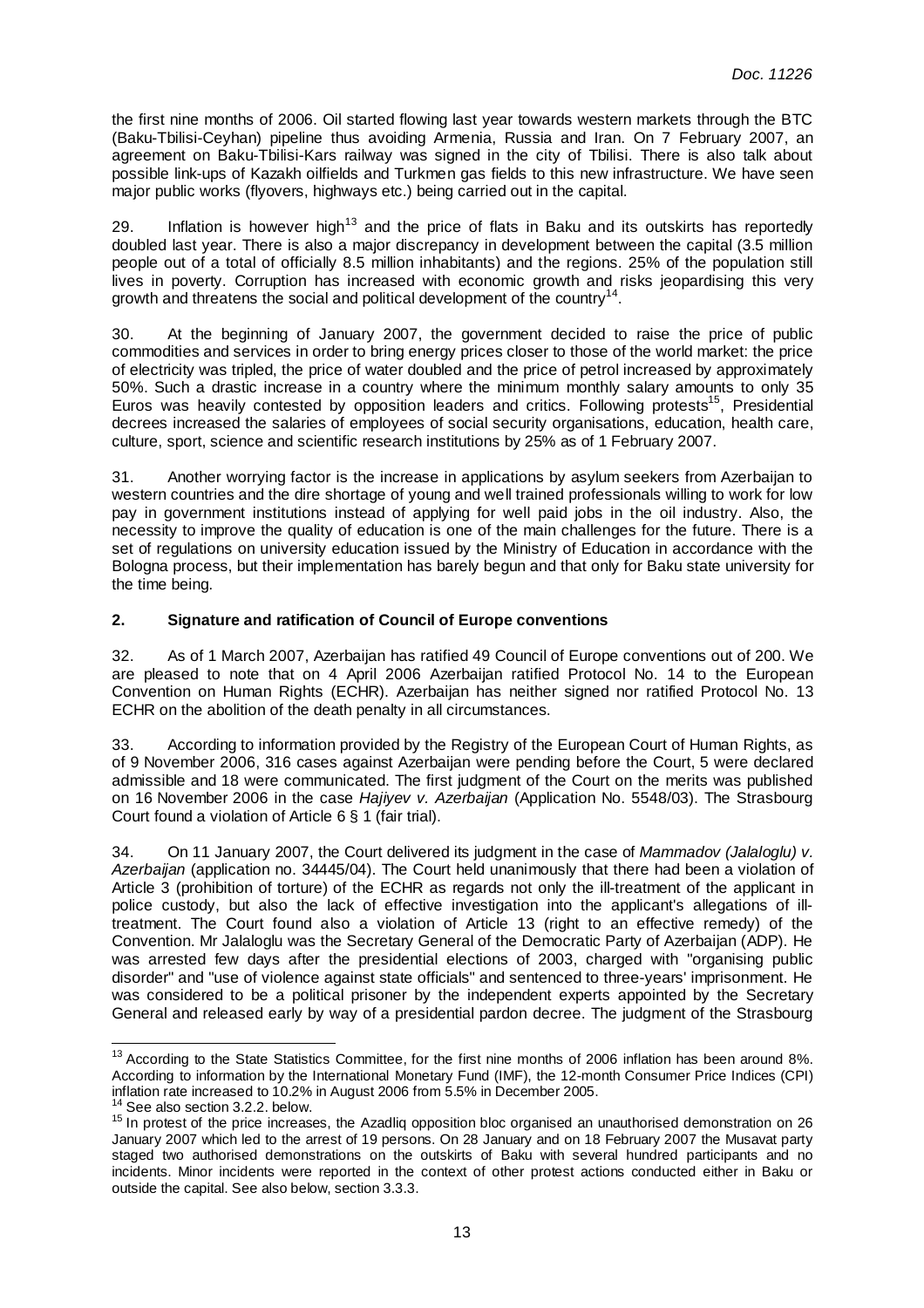Court in this case is very important since it opens the way for addressing similar cases and shows that the Azerbaijani domestic legal system is subject to the ultimate control of the Strasbourg's jurisdiction.

35. The only remaining convention mentioned in Opinion No. 222 (2000) which Azerbaijan has signed but not yet ratified is the European Charter for Regional or Minority Languages, although it had undertaken to do so within one year of its accession to the Council of Europe. We were informed that the Azerbaijani authorities do not consider it possible to ratify the Charter in the near future. The explanation given is that there is currently a lack of funds for financing all the measures that should be taken in order to duly implement the Charter. We cannot consider this explanation satisfactory and urge the Azerbaijani authorities to reconsider the matter and honour a commitment they freely undertook when joining the Council of Europe.

# **3. Honouring of obligations and commitments**

# **3.1. Pluralist democracy**

#### **3.1.1. Separation of powers**

36. Upon its accession to the Council of Europe Azerbaijan undertook:

"to continue the reforms aimed at strengthening the independence of the legislature vis-à-vis the executive, so that the former can exercise the right to put parliamentary questions to members of the government" (Opinion No. 222, para. 14, iii.c).

37. The 1995 Constitution as further amended by referendum on 24 August 2002 provides for a strong presidential system. All previous monitoring reports have insisted on the need to strengthen the application of the constitutionally guaranteed principle of separation of powers in practice and in particular the need to strengthen the role of the Parliament vis-à-vis the executive.

38. We would like to recall that Article 95, paragraph 14, of the Constitution provides as one of the "competences" of the Milli Mejlis (Parliament), "the taking of a decision regarding a vote of confidence in the Cabinet of Ministers of the Republic of Azerbaijan". To provide a mechanism allowing the legislature to put questions to members of the government in line with the accession commitment, a Constitutional Law "on additional safeguards to the right of the Milli Mejlis to address the issue of confidence to the Cabinet of Ministers" was adopted in 2001 soon after Azerbaijan's accession to the Council of Europe.

39. However, as the Venice Commission noted in its Opinion on the matter<sup>16</sup>, this Constitutional Law did not introduce any changes to the political system of Azerbaijan. It provided for "a mechanism whereby the Milli Mejlis is enabled to exercise, by means of a "recommendatory" vote of no confidence, some control over the executive." The Constitutional Law sets out the framework of the mechanism. However, according to the Venice Commission, important procedural details still needed to be formulated, possibly in the Internal Rules of the Milli Mejlis.

40. For the rest, the Venice Commission clearly concluded that any substantial strengthening of parliamentary control would require a revision of the Constitution by referendum. The referendum held in August 2002 did not introduce such a strengthening of parliamentary control.

41. In reply to our requests, the Azerbaijani parliamentary delegation informed us that the Internal Rules of the Milli Mejlis contain a specific provision (Article 21-1) concerning the annual reporting of the government on its activities before the Milli Mejlis. This reporting is to take place at the fifth sitting of each spring session of the Parliament. According to the established practice, such sittings are not confined to formal reporting, but include a broad debate concerning the activities of the government, replies of its members to questions put by the parliamentarians, and critical observations and recommendations made by the latter to the members of the government. As a result of such debates, the issue of confidence to the government may be put forward<sup>17</sup>.

l <sup>16</sup> See Doc. CDL-INF(2001)26.

<sup>&</sup>lt;sup>17</sup> During the debate on the annual report of the government to the parliament, on 16 March 2007, a fight between two MPs broke out for the first time in the history of the Azerbaijani parliament. As a result of the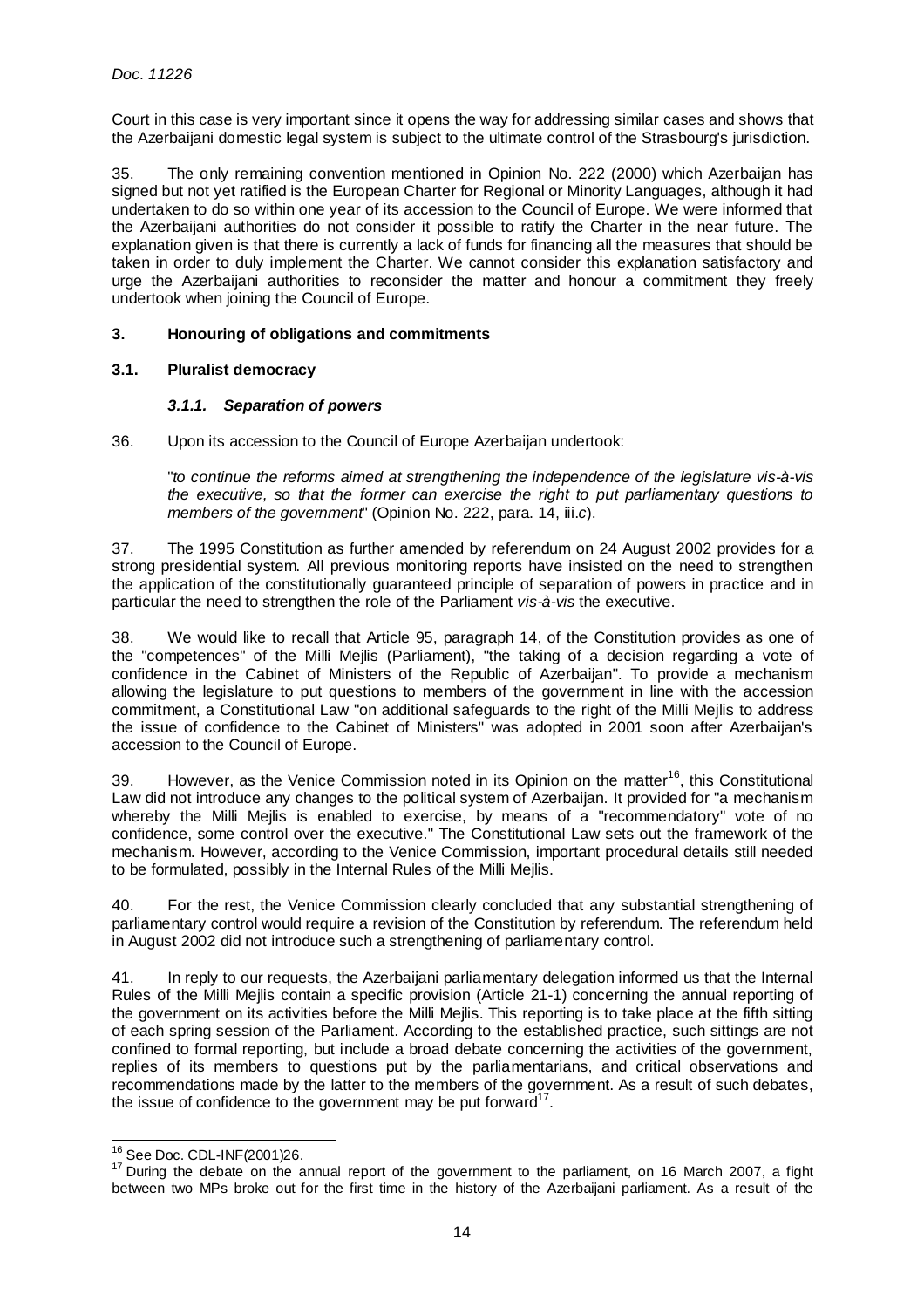42. The delegation also informed us that currently no revision of the Constitution is envisaged as to strengthening parliamentary control over the executive.

43. Since accession to the Council of Europe in 2001 and the referendum of 2002, the Parliament has *de facto* progressively reinforced its role as a forum for political debate and an instrument for enacting laws and pushing forward democratic reforms. For us, it is of utmost importance that the Parliament's role vis-à-vis the executive be further strengthened and we fully encourage any initiative which goes in that direction. We would therefore invite the authorities of Azerbaijan to consider the possibility of a constitutional revision to strengthen the parliamentary control over the executive and thus improve the balance of powers in the country at a later stage, for instance after the presidential elections of 2008. The Venice Commission could assist them in this endeavour.

44. We would also welcome the work of parliamentary committees being further developed and that more and more laws on important matters such as those related to the honouring of commitments undertaken upon accession to the Council of Europe being elaborated and discussed within the Parliament and its committees.

45. Another concrete measure which could facilitate genuine democratic debate within the Parliament and thus increase its importance would be the lowering of the percentage required to form a faction. At present, political groups must have at least 20% of the voting strength to form factions. In other words, no less than 25 MPs (out of a total of 125) are required for this purpose. This is an astonishingly high percentage, especially if we consider that in most Council of Europe member states this figure varies from 3% to 5%.

46. The Azerbaijani parliamentary delegation explained to us in their comments that, in their parliament, each individual parliamentarian, irrespective of his or her party affiliation, is entitled to and actually enjoys on an equal footing the same rights (such as the right to legislative initiative, the right to submit any matter to the parliament for consideration etc.) as those normally granted to factions in other Council of Europe member States. Nevertheless, the delegation said that they might reconsider this issue.

47. For our part, we would urge our Azerbaijani colleagues to lower the percentage required to form a faction, since such a development could help create organised political factions and thus improve the quality of debates and strengthen the role of the parliament.

48. The parliamentary delegation of Azerbaijan to our Assembly has undoubtedly a special role to play in pushing forward initiatives aimed at reinforcing the role and powers of the parliament. In this respect, the more pluralist this delegation is, the more representative and efficient it is. We therefore in our preliminary draft report expressed our regret that the only member who appeared on the list of the delegation as coming from the Musavat party – considered to be the biggest opposition party currently represented in Parliament – was no longer a member of this party and we asked for an explanation on this very important issue.

49. In its replies, the Azerbaijani delegation considers this problem "a rather complex one". The delegation argues that Ms. Aynur Guliyeva participated in the 2005 parliamentary elections as member of the Musavat party. It is not clear for them what happened after the elections. The delegation says that Ms Guliyeva continues to regard herself as a member of the Musavat party and that within the party itself there are various views on this matter among the members. Therefore, although they respect the opinion of the leadership of the Musavat party, the members of the delegation believe that any premature decision on this delicate matter would be irrelevant.

50. In the meantime both the leader of the Musavat Party, Mr Isa Gambar, and all MPs from the Musavat Deputy Group (currently five) wrote to the President of the Assembly, Mr van der Linden, to complain about the current situation and ask that members of the Musavat party be represented in the Azerbaijani delegation to the Assembly, in time for them to participate in the debate on Azerbaijan scheduled for the April part-session. Mr van der Linden passed on these letters to us, since, as President of the Assembly, he cannot take any unilateral action on this matter.

l incident, the parliamentary immunity of MP Huseyn Abdullayev was lifted and he was charged with hooliganism and beating. His pre-trial detention for two months was ordered by the court on 20 March 2007.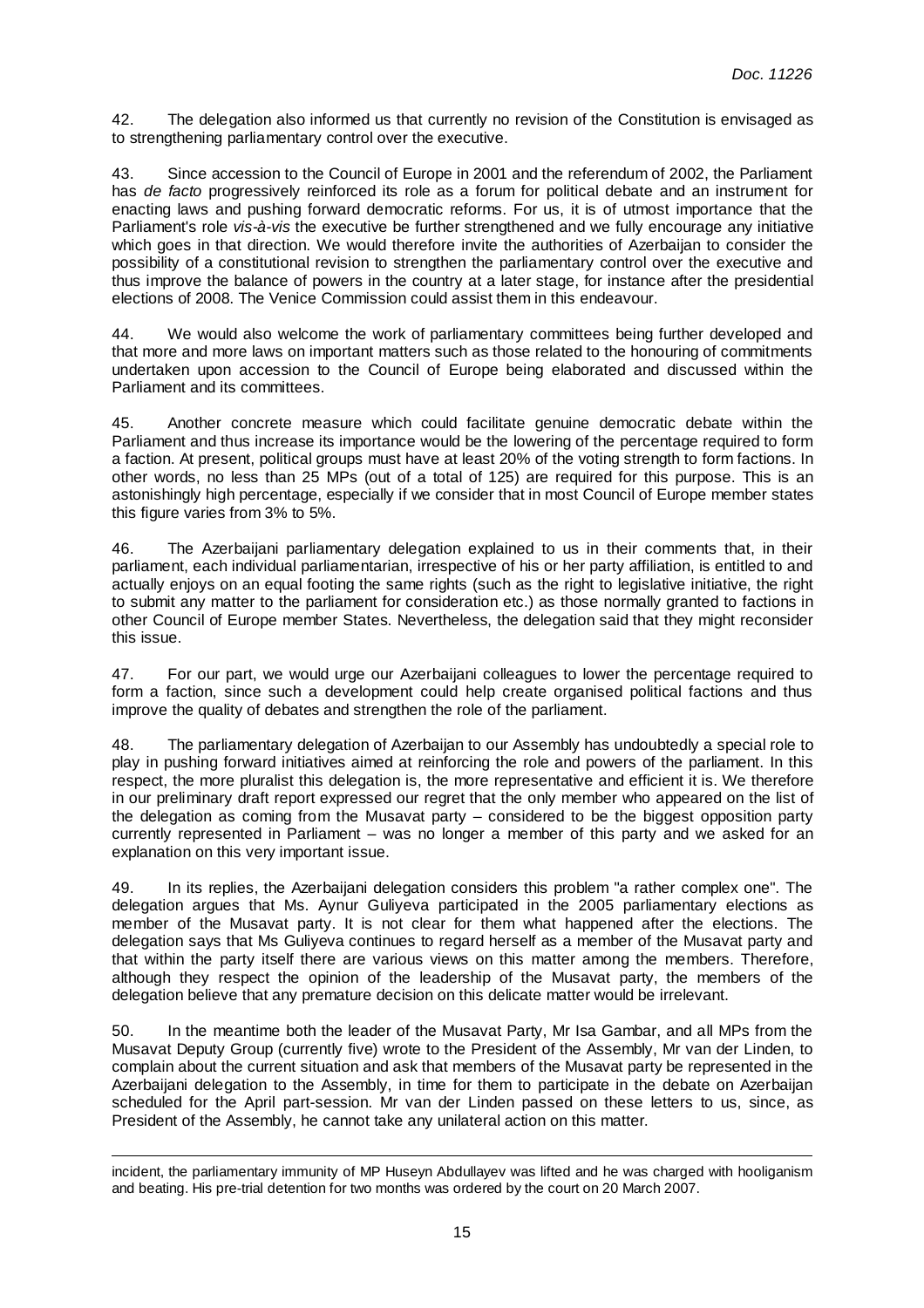l

51. We are in contact with the Chairperson of the delegation, Mr Seyidov, hoping that he can find a satisfactory solution on what we agree is a delicate matter, and this before the April Assembly debate. We should be able to report on the outcome of our joint efforts during the discussion at the committee.

# **3.1.2. Electoral reform**

52. In its Resolution 1505 (2006), adopted in June 2006 after the May 2006 re-run elections, the Assembly noted that the electoral legislation had not been amended in line with the recommendations repeatedly made by the Venice Commission in time for the re-run elections. The Assembly, however, welcomed the fact that the Azerbaijani authorities had requested, albeit at a late stage, the assistance of the Venice Commission with the reform of the Election Code of Azerbaijan. The Assembly in particular urged the authorities of Azerbaijan to:

"- amend the provisions regarding the composition of the electoral commissions at all levels so as to establish an election administration which enjoys the confidence of the electorate and of all the stakeholders;

- further develop the procedure for an efficient handling of election-related complaints and appeals with the assistance of the Venice Commission."

53. Amendments to the Electoral Code were transmitted by the Presidential Administration to the Venice Commission in September 2006 and have been analysed by its experts<sup>18</sup>. A working meeting between the experts of the Venice Commission and representatives of the Presidential Administration of Azerbaijan took place in Strasbourg on 7 December 2006. It was agreed that new draft amendments would be presented to the Venice Commission taking into account the discussions held recently in Strasbourg and that a working meeting on these would be organised in March 2007.

54. During our meetings with the authorities, including at the highest level, we stressed the importance of electoral reform as a crucial pre-requisite for the 2008 presidential elections to be held in accordance with Council of Europe standards and commitments. We welcome the on-going cooperation with the Venice Commission and underline that, despite technical improvements, what is essential for us is that this co-operation leads to a long-due revision of the Electoral Code in line with the recommendations made by the Assembly in June 2006 as regards in particular: the issue of the composition of the electoral commissions at all levels so as to establish an election administration which enjoys the confidence of the electorate and of all the stakeholders; and a better procedure for the efficient handling of election-related complaints and appeals. It would facilitate our Assembly debate in April 2007 if an opinion of the Venice Commission (even a provisional one) is available on the issues addressed in the new draft amendments.

55. The Speaker of Parliament informed us that among the proposals under consideration were the creation of professional electoral commissions. As for the opposition parties, they have for years argued that the opposition should be equally represented, together with the ruling YAP party, on election commissions at all levels.

56. In accordance with the Electoral Code in force, the Central Electoral Commission (CEC) is composed of 18 members, of whom six are appointed by the ruling majority, six by the opposition parties which are represented in Parliament and six by independent MPs.

57. However, during our visit to Baku, the CEC operated with only 13 members. For four of the remaining seats candidates had to be proposed by the opposition and for the fifth one the candidate should be proposed by independent MPs in consultation with the opposition. When we raised this issue with the Chairman of the CEC and the Speaker of the Parliament, they told us that the current situation was due to the fact that the Musavat party had not proposed any members although it was

<sup>&</sup>lt;sup>18</sup> Since September 2003 a number of important suggestions on how to improve the Electoral Code have been made by the Venice Commission and OSCE/ODIHR in altogether six documents. For the most recent joint document see Final Opinion on the Amendments to the Election Code of the Republic of Azerbaijan, doc. CDL-AD(2005)029, para. 6.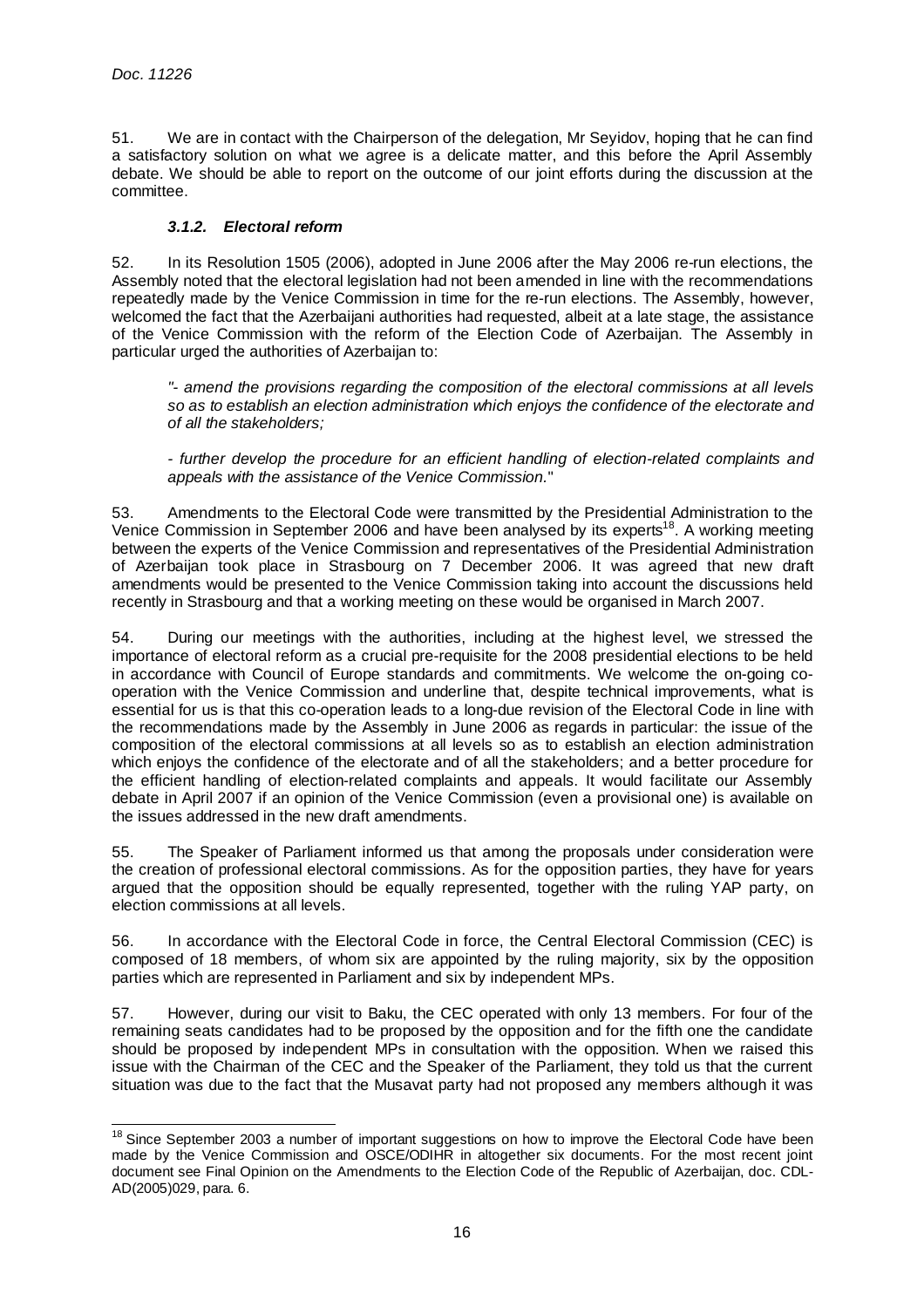invited to do so. The Chairman of the Musavat party told us that he had asked for certain guarantees but he never received a reply from the leadership of the Parliament.

58. In our preliminary draft report we urged the leadership of the Parliament, the CEC and the Musavat party to resolve this problem without further delay and allow for the CEC to operate in full. In its comments, the Azerbaijani delegation informed us that in order not to disrupt further the work of the CEC, the parliament, on 15 December 2006, elected three additional members nominated by the other opposition parties represented in the parliament. Still, one of the two remaining seats was reserved for the Musavat party.

59. We reiterate our request that the issue be resolved without further delay in order for the two remaining seats of the CEC to be properly filled.

60. We find of paramount importance that, in addition to the revision of the Electoral Code, for the 2008 presidential elections fully to meet Council of Europe standards, it should be made clear that violations of the electoral law by local authorities will not be tolerated but penalised and that those responsible will be charged and brought to justice. It is noteworthy that a few criminal proceedings were instituted following the November 2005 elections which finally resulted in the imprisonment of only one single person and the dismissal of others<sup>19</sup>. More resolute action is however needed to discourage future violations. We urge the authorities of Azerbaijan to pass on a clear message, in time for the 2008 presidential elections and at the highest political level, that electoral fraud will not be tolerated.

# **3.1.3. Local self-government reform**

61. On joining the Organisation, Azerbaijan undertook to:

"amend, before the next local elections, the current legislation governing the powers of local authorities so as to give them greater responsibilities and independence, taking into account the recommendations made in this respect by the Congress of Local and Regional Authorities of Europe (CLRAE)" (Opinion No. 222, paragraph 14 iii. b)<sup>20</sup>.

62. Experts from the Council of Europe finalised an Action Plan for local self-government reform back in 2003. This has not yet been implemented however.

63. It is worth noting that municipalities are recent institutions of local government in Azerbaijan: they started working as elected bodies only in 1999. Their term of office is 5 years.

64. Each municipality is administered by a council, elected directly, whose membership varies according to the size of the population, from five members in municipalities with populations of under 500 inhabitants to 19 members in municipalities with populations of between 100 000 and 300 000. There are special arrangements for the city of Baku, which is divided into 11 districts (decentralised entities) of varying size and population, and 48 municipalities ("devolved entities").

65. Recently, in close cooperation with the Congress of Local and Regional Authorities and the Norwegian Association of Local and Regional Authorities, three municipal associations (for cities, rural towns and settlements) have been established in Azerbaijan. At present, the Congress and the Norwegian Association support the joint work of the three associations and insist on the establishment of a co-ordination council or a co-operation agreement.

66. Beside municipalities, local executive authorities are appointed by the President of the Republic to exercise central government powers as decentralised bodies. According to the Constitution, "local executive power shall be implemented by the Heads of Executive power." The latter are appointed to and removed from positions by the President of the Republic.

67. In its Recommendation 126 (2003) on local and regional democracy in Azerbaijan, the Congress of Local and Regional Authorities underlined that further efforts needed to be made to bring

l <sup>19</sup> See Doc. 10959 (2006) paragraph 33.

<sup>&</sup>lt;sup>20</sup> See in particular Recommendation 126 (2003) on local and regional democracy in Azerbaijan as well as Recommendation 206 (2006).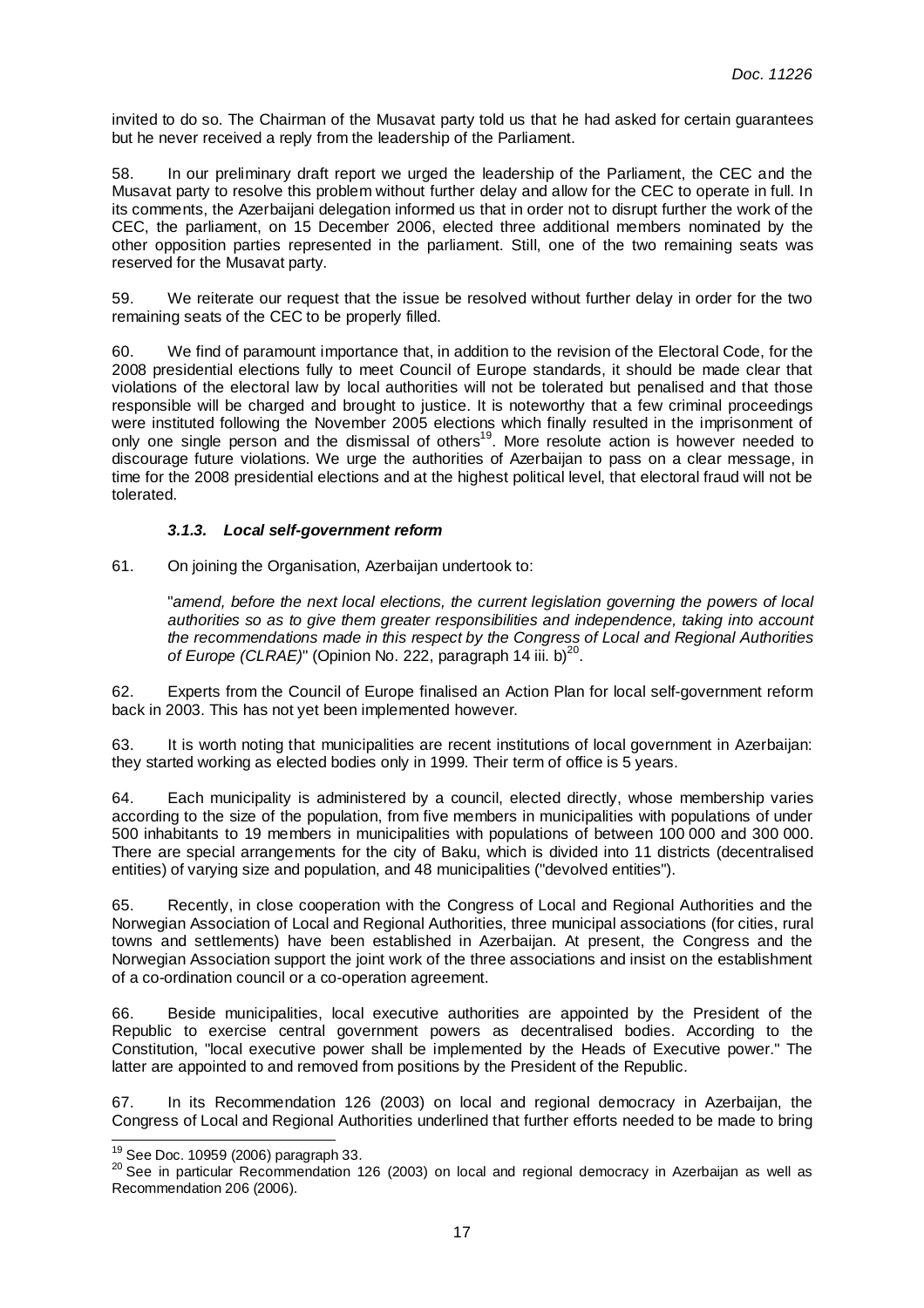legislative provisions and their implementation fully in line with the Constitution and the European Charter of Local Self-Government, in particular by facilitating the full recognition of the powers and the responsibilities of the local authorities. This would also entail gradually increasing the tax-raising capacity of municipalities, defining more transparent and objective criteria for the distribution of state funds and clarifying the administrative supervision framework.

68. Moreover, the Congress recommended the setting-up of a city council directly elected by the citizens of the city of Baku (and other big cities which do not have an elected mayor at the city level) and of a local public administration acting at overall city level. The Congress has also encouraged a larger involvement of citizens and civil society in public interest matters and in the local decision making process.

69. Re-run local elections were held on 6 October 2006 in 603 municipalities, including newly established constituencies or old constituencies with vacant seats, and the 141 municipalities where the results of 2004 had been invalidated. They were observed by the Congress of Local and Regional Authorities. The elections were marked by a low turnout (33.9%) and the lack of an active electoral campaign.

70. While commending the authorities for the efforts made in conducting the local elections overall in compliance with international electoral standards, the Congress noted that "still serious irregularities in polling stations and attempts of influence/intimidation outside the polling stations were observed, and that most polling stations are difficult to reach or inaccessible for the elderly and people with disabilities".

71. A positive development which was reported to us by representatives of civil society is that the results in three municipalities had been invalidated upon appeal for violations of the electoral law.

72. In its Recommendation 206 (2006) on the re-run of local by-elections that were held in Azerbaijan on 6 October 2006, the Congress notes that it is clear that municipalities in Azerbaijan are still not allocated adequate responsibilities, the trained staff and resources that would enable them to play a consistent role and increase the level of trust from the central authorities and the population. Furthermore, in the opinion of the Congress, elements such as the low voter turnout and the lack of an active pre-electoral campaign reflect the small degree of priority conferred by governmental authorities and political forces to the real practice of local and regional democracy.

73. The Congress invited the Azerbaijani authorities to take all necessary measures aimed at granting municipalities a substantial share of public duties, ensuring that sufficient means are provided for their implementation and, with respect to the status of Baku and other large cities, to set up a city council directly elected by the citizens to run local public administration acting at overall city level.

74. We urge the authorities to implement the recommendations of the Congress.

# **3.2. The rule of law**

# **3.2.1. Reform of the judicial system and the bar association**

75. The need to reform and train the Azerbaijani judiciary, effectively eradicate corruption among judges and improve its present negative image has repeatedly been urged by the Assembly and other international and non-governmental organisations. The authorities of Azerbaijan, including at the highest level, recognise these problems, mostly due to the Soviet legacy, and the need to reform. The Council of Europe has invested a lot in this endeavour and the Ministry of Justice is a close and active partner. We therefore welcome recent positive developments with respect to judicial reform while being of course fully aware that their ultimate success will depend on implementation and that this is bound to be a longer process.

76. The Judicial Legal Council was created with Council of Europe assistance and is composed of representatives of the judiciary, prosecution, defence lawyers and the Ministry of Justice.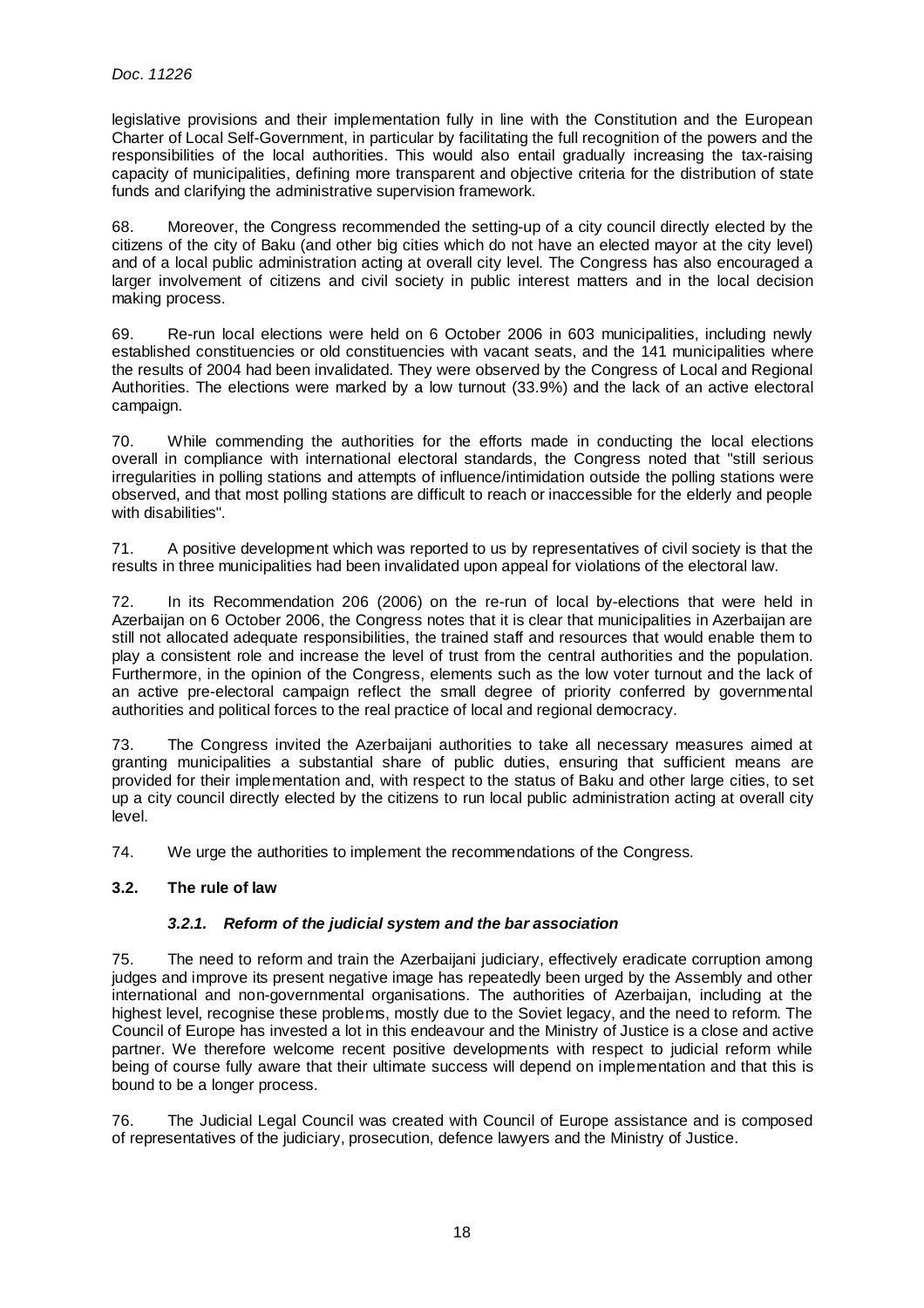77. Following a law adopted by Parliament in December 2005, a presidential decree on the organisation of the judicial system was published in January 2006. It provides for the establishment of six courts of appeal in the country, each with a criminal, a civil and an economic section. The four existing economic courts will be increased to seven. Also, 17 new court buildings have been inaugurated.

78. Two further presidential decrees were signed on 17 August 2006 on the development of the judicial system in Azerbaijan and one on 2 November 2006 on the development of legal institutions in the Autonomous Republic of Nakhichevan. As a result, the number of judges in the country has increased from 320 to 476. One of the August 2006 decrees provided, *inter alia*, for the establishment of a Justice Academy which would be responsible for training professionals from the justice field.

79. On 11-16 December 2006, an Azerbaijan – Council of Europe Joint Working Group met in Baku and dealt with two major issues: continuation of the judicial reform and establishment of the Justice Academy. On the basis of the conclusions of the meeting, appropriate recommendations have been prepared which will be taken into consideration when establishing the Justice Academy. For our part, we underline the importance that the Academy of Justice, as the institution in charge of training of judges and prosecutors, be placed under the authority of the Judicial Legal Council in order to secure its independence from the executive.

80. Exams were organised to recruit new judges over the summer. 55 candidates passed fourround examination tests in what we heard was a fair and transparent selection procedure drafted in co-operation with the Council of Europe. These 55 candidates have now completed their training courses $^{21}$  and are expected to be appointed as judges in the first half of 2007.

81. On 1 October, 700 candidates took part in an examination organised by the Judicial Legal Council in the context of a new selection procedure for judges. 301 candidates have taken a second written examination in December 2006; 188 of them have successfully passed through this stage.

82. The number of lawyers in Azerbaijan is insufficient: there are only 541 lawyers who are members of the "Collegium of Advocates", of whom only half are practising<sup>22</sup>. In parallel, there are about 100 private law firms each comprising 5 to 20 lawyers. However, only members of the Collegium can be defence lawyers in criminal cases in accordance with the law.

83. The lack of defence lawyers is even more flagrant in the regions: in Nakhichevan for example (population 300 000 people) there are only 3 lawyers, of which two in reality live in Baku. Very few lawyers specialise in criminal law, not only because it is more profitable to work in the private law firms which specialise in business and company law but also because of the difficulties in joining the Collegium.

84. The presidential decree of January 2006 announced the increase in lawyers and the improvement of legal aid in the regions. Thus, in order to increase the number of lawyers, the Collegium of Advocates held a bar exam on 4 March 2007. At the same time, in the light of the presidential decree of November 2006, bar exams were also organised in the Autonomous Republic of Nakhichevan with a view to increasing the number of defence lawyers in the region. 441 applicants filled in an application to sit the bar exams, 299 of whom passed successfully to the second stage. The State Students Admission Commission (SSAC) provided technical assistance to the Bar Association of Azerbaijan. The exams were observed by the representatives of the authorities, as well as representatives of local NGOs and international organisations including the Council of Europe. The international observers noticed the very low number of candidates under the age of 40 as well as the low number of female candidates. It seems that mostly men in their late 40's and early 50's took part in the exams. Those who have successfully passed the exams would take part in the 2nd stage known as an oral interview. The oral interview is expected to take place in April 2007.

85. It has long been clear that the establishment of a strong defence bar is critical in preventing human rights abuses and protecting the rights of the criminal defendants. So far, efforts to expand the

<sup>&</sup>lt;sup>21</sup> Mr Hammarberg, the CoE Commissioner for Human Rights, for example, gave them a lecture at the beginning of May 2006, during his visit to Azerbaijan.

 $22$  With an Azerbaijani population of over 8.5 million, this number is totally inadequate to serve the legal needs of the country.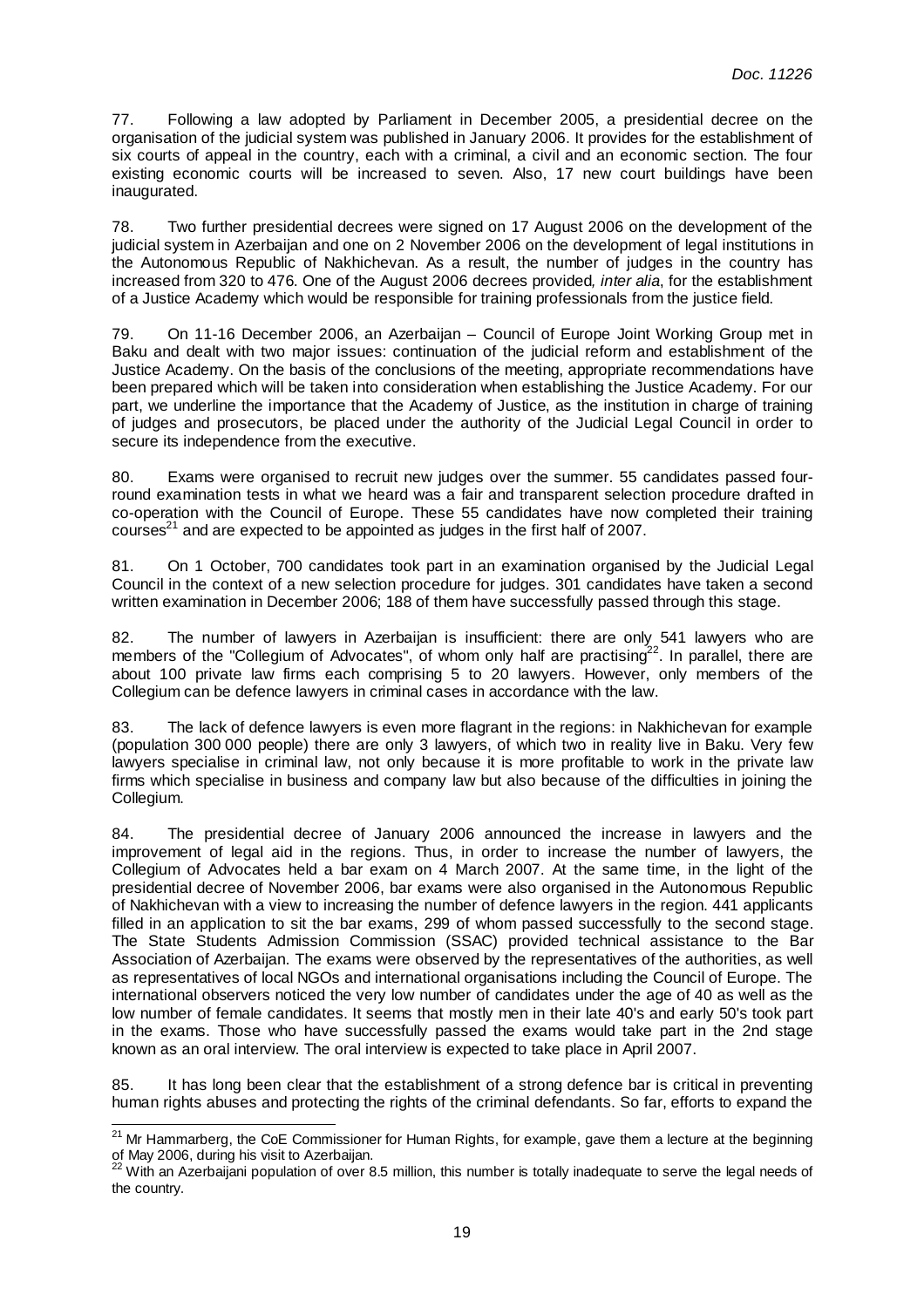Collegium and lawyer licensing, to include in particular young lawyers, have failed. Despite offers of assistance and training for the Collegium, none has been accepted. The immediate effect of failing to admit new members into the Collegium of Advocates has so far translated into a legal profession that is unable to meet the demands and needs of the country.

86. We discussed this problem with the Minister of Justice who agreed with the need to up-grade and increase the number of defence lawyers.

87. We welcome the recently organised exams to the Collegium. However, in our view, the mere fact of organising new exams and increasing the members of the Collegium will not suffice in itself to solve the problem.

88. We therefore urge the competent authorities to reform the system of selection of lawyers who can then qualify as defence lawyers and ensure that their number and the quality of their services will be increased. State administered bar exams should be organised, following the model which has apparently been successfully applied for the judicial selection process and with the involvement of an impartial professional oversight commission. Council of Europe assistance could be requested for this purpose.

89. We would like to underline that thorough reform of the judiciary and of the criminal defence bar would ultimately put an end to allegations that persons are convicted in proceedings which do not respect the fundamental guarantees of a fair trial by independent and impartial courts and thus the creation of new "political" prisoners. A properly functioning judiciary and efficient defence lawyers would also put an end to persistent allegations of ill-treatment during investigations. The measures taken recently with respect to the judiciary constitute a very positive step. They should now be followed by proper implementation and similar reforms in the criminal defence system. We are encouraged by the fact that the presidential decrees in this field show that the political will to bring through such reforms exists at the highest level.

# **3.2.2. Combating corruption and organised crime**

90. Upon accession, Azerbaijan undertook:

"to adopt, within one year of its accession, a law on combating corruption and, within two years of its accession, a state programme on combating corruption".

91. In Azerbaijan corruption is a major problem, which could jeopardise the strong economic growth and represent a threat to its social and political development<sup>23</sup>. This is the conclusion of the first report published on Azerbaijan by the Group of States against Corruption (GRECO) on 23 June  $2006^{24}$ .

92. Azerbaijan has been a member of the GRECO since 1 June 2004 and has ratified both the Civil Law and the Criminal Law Conventions on Corruption.

93. The GRECO found that Azerbaijan was making substantial efforts to address the problem of corruption, but nevertheless still appeared to be extensively affected by corruption, at all levels of society. To address this problem, a law on combating corruption was amended on 13 January 2004, complemented by a presidential decree on 3 March 2004. Also, in line with its accession commitments, the government has introduced a State Programme on Combating Corruption (2004- 2006), a comprehensive anti-corruption strategy which required various authorities to implement legislative and organisation measures.

94. According to the GRECO, in carrying out this programme commendable progress has been made in adopting new legislation and amending existing legislation. However, the effective and timely implementation of the legislation and measures of the State programme is the challenge lying ahead for the authorities. This implementation will prove to be critical in the success of the efforts to reduce corruption in Azerbaijan.

l  $^{23}$  In Transparency International's corruption perception index 2006, Azerbaijan ranked 130 (out of 163 countries listed) with a score of 2.4 out of 10 (compared to 2.2 out of 10 in the 2005 index).

 $24$  See Greco Eval I-II Rep (2005) 5E, of 23 June 2006.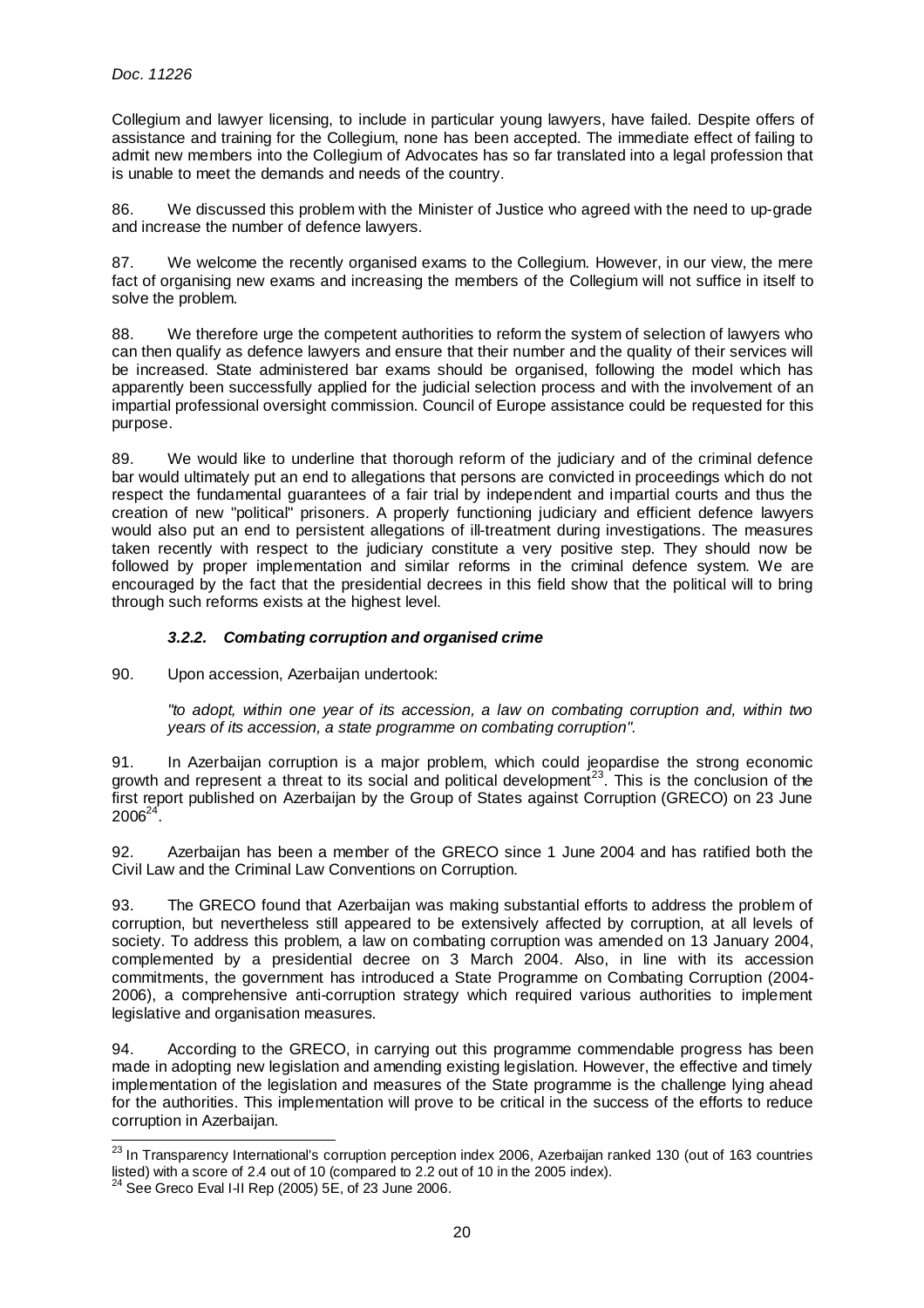95. The GRECO addressed no fewer than 27 recommendations to the Azerbaijani authorities in order to help them to improve the efficiency of their fight against corruption. We urge the authorities of Azerbaijan to implement the recommendations of the GRECO.

96. The Prosecutor General informed us that 40 cases of corruption were under investigation by the special anti-corruption department and 76 public officials had already been brought to justice.

97. The GRECO report has been analysed by the Anti-corruption Commission under the Council for Management of Public Service and proposals for improving domestic legislation in line with its recommendations have been prepared. Four draft laws have been examined by experts from the Council of Europe.

98. We congratulated the Minister of Justice of Azerbaijan on his appointment as Vice-Chairman of the Executive Committee of the International Association of Anti-Corruption Authorities (IAACA) during the first international conference of IAACA in Beijing in October 2006.

99. As regards the fight against organised crime, the trial for kidnappings, money extortions and killings by the gang led by Hadji Mamedov, former high ranking official of the Interior Ministry, has been completed before the Court of Grave Crimes. The gang was caught in 2005 after a massive operation was launched by the Ministry of National Security.

100. This scandal led to the resignation of the Deputy Ministry of the Interior, the dismissal of the Deputy Ministry of National Security, of the Head of the Department of Criminal Investigations (who was the direct superior of Hadji Mamedov) and a few other low-ranking officers<sup>25</sup>. However, no parliamentary hearings have been held on this serious case and no political responsibility at a higher level within the Ministry of the Interior has been assumed.

# **3.2.3. Follow-up to the issue of alleged political prisoners and humanitarian concerns**

3.2.3.1. Implementation of Resolution 1457 (2005) and the Task Force

101. Upon accession to the Council of Europe, Azerbaijan undertook to:

"to release or to grant a new trial to those prisoners who are regarded as "political prisoners" by human rights protection organisations…" (see Opinion No 222, paragraph 14, iv, b).

102. The Parliamentary Assembly has since considered the honouring of this commitment on four occasions in January 2002, June 2003, January 2004 and June 2005 on the basis of reports presented by its Committee of Legal Affairs and Human Rights on the basis of a specific mandate.

103. In its Resolution 1457 adopted on this issue in June 2005, the Assembly welcomed the six pardon decrees which President Ilham Aliyev had signed since Resolution 1359 adopted a year and a half earlier (in January 2004). The Assembly in particular welcomed the presidential pardon decrees of March and June 2005 which allowed the release of all but three<sup>26</sup> of those prisoners who were recognised as political prisoners by the independent experts appointed by the Secretary General a few days after Azerbaijan's accession (in an effort to facilitate the decision on accession by the Committee of Ministers).

104. The Assembly also welcomed the setting up in June 2005 (two weeks prior to its debate) of a Task Force comprising representatives of the authorities and of human rights NGOs (hereinafter referred to as "the Task Force") for the purpose of "adopting a single position and approach to the issue of meeting the commitment and eliminating the problem".

l  $^{25}$  See also Resolution 1456 (2005) and Doc. 10569.

<sup>26</sup> These three prisoners had been considered by the independent experts as political solely because of the fact that they had been tried by a military court not meeting the requirements of Article 6 ECHR (by reference to the judgment of the European Court of Human Rights in the *Incal v. Turkey* case). All three of them have been granted a re-trial by a civil court and sentenced to life imprisonment. The Task Force concluded that, taking into account the alleged violent nature of their crimes and other specifics of the case, no insistence would be made for their extra-judicial release. During their May visit, the rapporteurs met one of these prisoners in the Gobustan prison, Mr Arif Kazymov (case No. 15 in the initial "list of 716").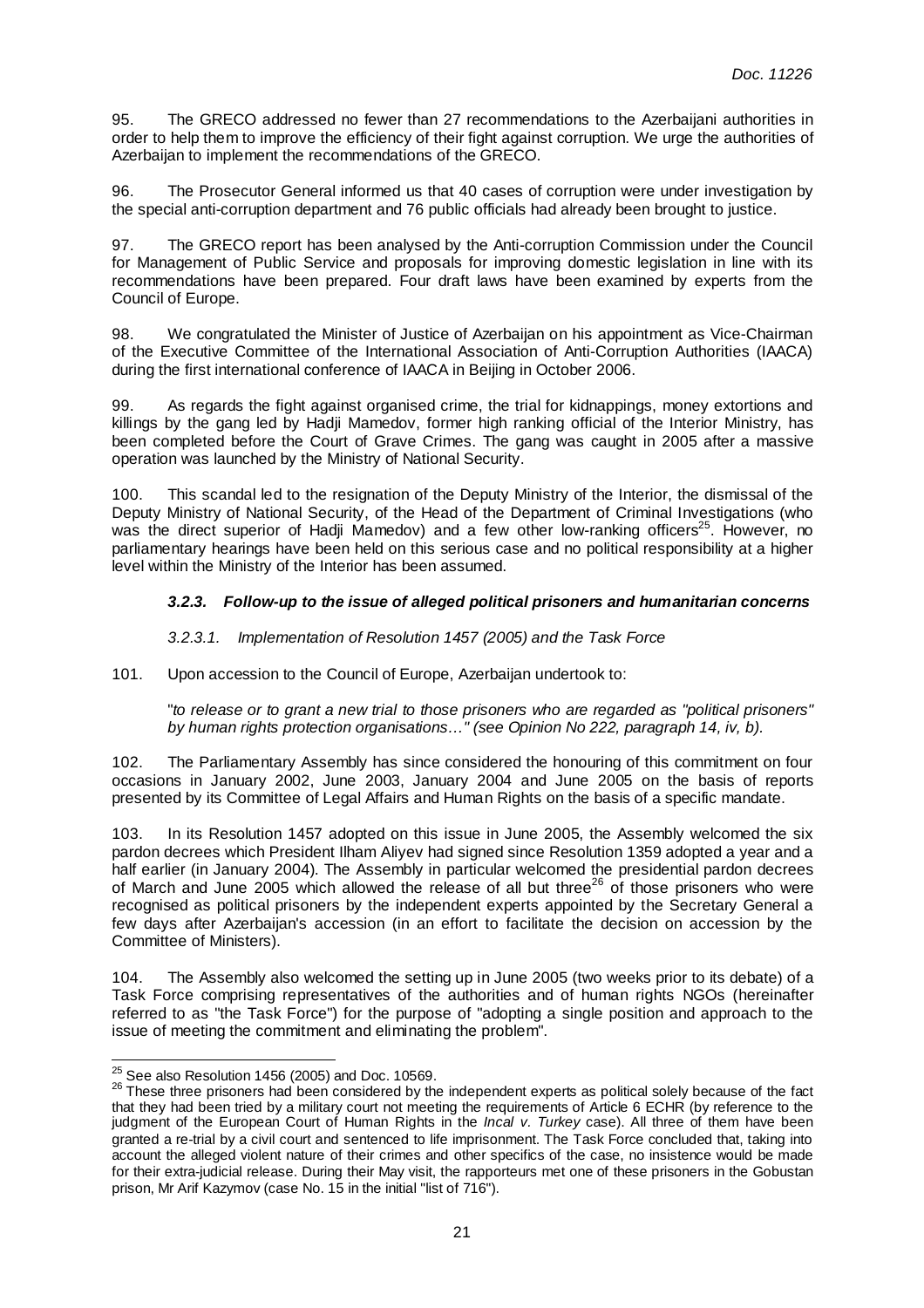105. The Assembly concluded that it "[could] not consider the issue of political prisoners to have been finally resolved" and asked the Azerbaijani authorities to take a number of measures in order to find "a speedy and permanent solution to the issue of political prisoners and presumed political prisoners".

106. In the absence of any specific mandate for the Committee of Legal Affairs and Human Rights on this issue, it is at present up to the Monitoring Committee and its co-rapporteurs on the honouring of obligations and commitments by Azerbaijan to inquire into the honouring of this commitment and check on the follow-up given to Assembly Resolution 1457 (2005) and the last report by Mr Malcolm Bruce (Doc.  $10564)^{27}$ .

107. This follow-up is entrusted to the Task Force which comprises the major NGOs active in the field of human rights, a number of MPs (notably the Chairman and members of the PACE Delegation) and officials from the presidential administration, the Ministry of Foreign affairs and the Ministry of the Interior.

108. Upon its establishment in June 2005, the Task Force signed a memorandum in which the authorities of Azerbaijan have committed themselves to "make use of every legal remedy (amnesty, review of cases by higher-instance courts, conditional release, release for health reasons, pardon) to settle this problem."

109. Also the Task Force agreed to work on the basis of two lists referred to in Assembly Resolution 1457 (2005):

– a list of 41 people who have not been recognised by the independent experts as political prisoners, but whose cases raised concerns for the Assembly and could be resolved by pardon based on humanitarian reasons, conditional release, etc;

– another list of prisoners (initially 107 and in Resolution 1457 (2005) brought down to 45) who, based on certain grounds, particularly due to alleged violations of their fair trial rights, could be considered for release by the Task Force.

110. Since June 2005, the above-mentioned lists have been modified and the number of persons concerned has been decreased. However, we did not obtain any document signed by all sides of the Task Force indicating how many persons on these two lists can no longer be considered political prisoners (for instance because their re-trial on the merits by a higher court has given them the right to apply to the European Court of Human Rights) $^{28}$ .

111. The reason for this is that the Task Force on which so much hope had been placed in June 2005 has been inactive until recently. Since a meeting held in the presence of the rapporteurs during their visit in May 2006, no other meeting had been convened until a few days before our arrival at the end of October 2006.

112. Moreover, as far as we know, no concrete action was taken as to the proposal of passing an amnesty law by Parliament although the authorities had promised in June 2005 to consider this solution and had reiterated this undertaking during the May 2006 meeting of the Task Force in the presence of the rapporteurs.

113. Also, according to NGOs members of the Task Force, on 11 appeals to the Supreme Court by persons mentioned on the lists of the Task Force and sentenced prior to the ratification of the ECHR by Azerbaijan, eight were declared inadmissible on procedural grounds and no review of the merits of the case took place<sup>29</sup>. This prevents the applicants from usefully lodging an application to the European Court of Human Rights and renders groundless the argument of the authorities that, to the

l  $^{27}$  During the May 2006 mission of (the then co-rapporteur) Mr Gross and Mr Herkel, the rapporteurs inquired into the follow-up given to Resolution 1457 and held meetings with prisoners.

<sup>&</sup>lt;sup>28</sup> Different figures have been given to us by one or another side which, for avoiding any confusion, we do not wish to report.<br><sup>29</sup> Cf. the judgment of 28 March 2006 of the European Court of Human Rights in the case *Melnyk v. Ukraine*,

Application No. 23436/03. See also the Court's judgment of 16 November 2006 in the case Hajiyev v. Azerbaijan, Application No. 5548/03.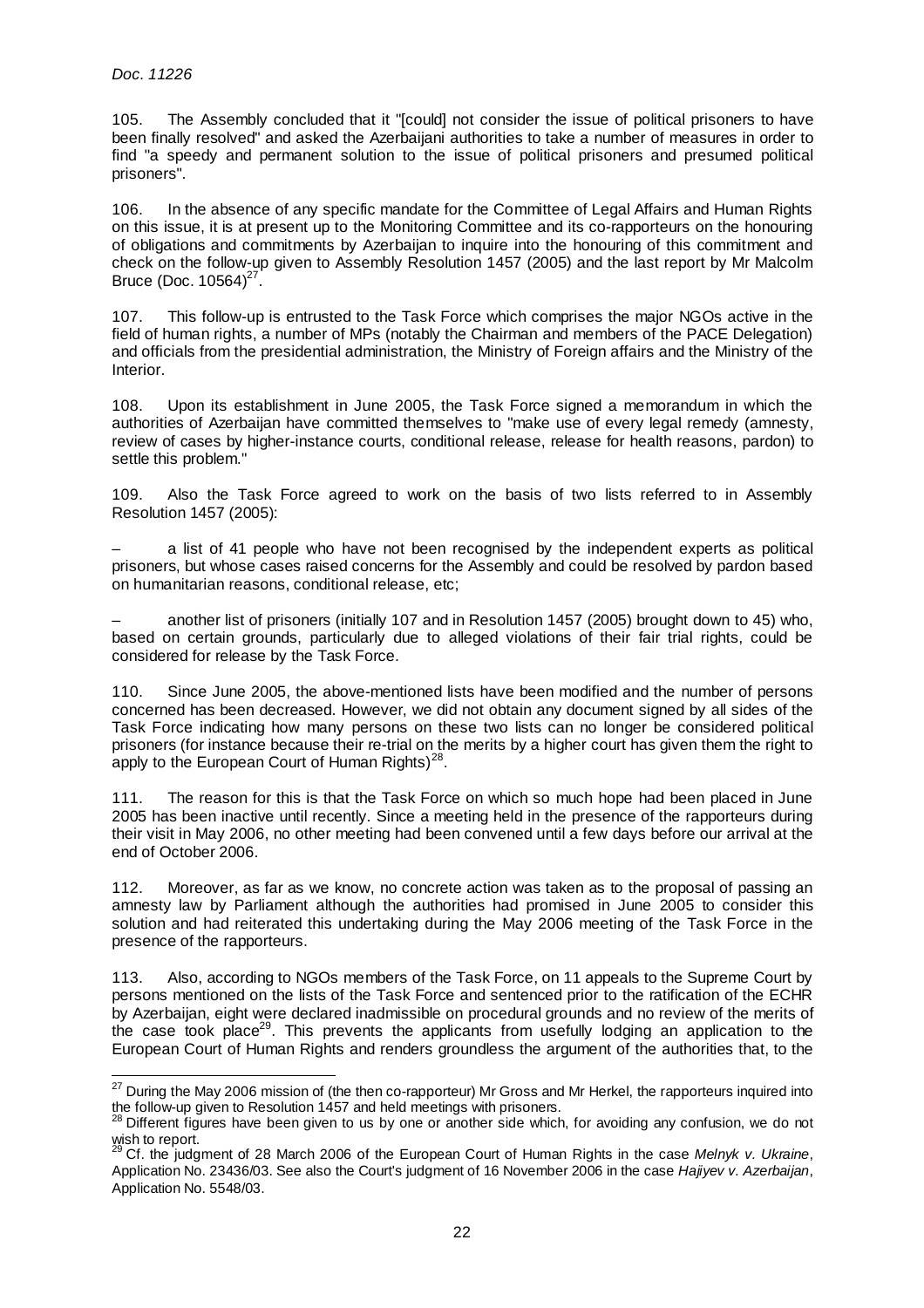extent that persons can be re-tried and then apply to the Strasbourg Court, they cannot be considered as political prisoners. Again, review of the cases by higher-instance courts was mentioned in the June 2005 memorandum as one of the legal means to be considered for the solution of the remaining cases. The same was the case for conditional release; however legislation on conditional release was not applied in all cases concerned: six people were conditionally released but three had to serve their entire sentence.

114. In October 2006, the President issued a pardon which led to the release of some ninety-nine convicts including two journalists. However only two persons among those released were mentioned on the lists of NGOs members of the Task Force.

115. Under these circumstances, the NGOs refused to participate in the meeting which was convened by the Parliament just prior to our visit in October 2006. We insisted on the need to reactivate the Task Force and underlined the importance we attached to its efficient work.

116. Finally the NGOs accepted our proposal that a meeting of the Task Force be organised in the Council of Europe Office in Baku. The meeting took place in our presence on 2 November 2006. We urged the members of the Task Force to adopt clear working methods and fix a calendar of regular meetings (for instance once a month). A further meeting was organised – again in the Council of Europe Office – on 4 December 2006. A third meeting was organised on 17 March 2007 in Parliament.

117. We welcomed this development and thanked the Chairman of the Parliamentary Delegation to PACE, Mr Seyidov, for his commitment to meet our expectations and carry on with this important task. We also thanked the Speaker of Parliament who has expressed his full support and the Representative of the Secretary General in Azerbaijan for hosting two meetings of the Task Force.

118. We urged the Task Force to produce concrete results in the nearest possible future. It is upon the achieved results that the efficiency of the Task Force will ultimately be assessed and prove that there is no need for Assembly rapporteurs, with general or specific mandate, to follow-up the issue of implementation of Resolution 1457.

119. In this respect, we mostly welcome as an important step forward the presidential pardon decree of 19 March 2007 which led to the pardoning of 11 persons appearing on the lists of NGOs members of the Task Force<sup>30</sup>. As a result, ten persons were released and one person's sentence was reduced from life imprisonment to 25-year imprisonment. We had personally requested the release for humanitarian grounds of two of those pardoned during our November 2006 visit: Mr Aliyev Arif Muzaffar oglu and Mr Ibrahimov Shamil Mahamahasan oglu. Also, among those pardoned appears Mr Said Nuri, one of the leaders of the Yeni Fikir Youth Movement, whose suspended sentence has now been cancelled<sup>31</sup>.

120. The remaining five prisoners in the list we handed into the authorities with a request that their release be considered for humanitarian grounds are:

- Natiq Efendiyev
- Rasim Alekperov
- Sahavat Gumbatov
- Akif Huseynov<sup>32</sup>

l  $\frac{30}{10}$  A total of 100 prisoners were included in the last presidential decree dated 19 March 2007.

<sup>&</sup>lt;sup>31</sup> About the other two youth leaders see below section 3.2.3.2. Mr Said Nuri was arrested on 12 September 2005. He was temporarily detained in confinement at the Narimanov District Police Administration, where he was reportedly accused of "preparation of a coup d'état and getting financial support from interested forces". The "evidence" was his participation on the same dates in a seminar in Poland organised by the Institute of European Democracy. On the day after his arrest, Mr Nuri was hospitalised because of a poor health condition. On 14 September 2005, it was reported that Mr Nuri had received necessary treatment and was released. However, the next day, he was rearrested on his way to work, although the Prosecutor's Office stated that he was "invited" by the investigator. On 14 November 2005, Mr Said Nuri was released from hospital where he had been since 15 September 2005, and was placed under house arrest. During the rapporteurs' visit in May 2006, the then rapporteur, Mr Gross, met with Mr Nuri. On 12 July 2006, Mr Nuri was given a suspended sentence and was allowed to travel to Moscow to receive treatment for his thalassaemia condition.

 $32$  For the information submitted by the Azerbaijani authorities regarding this case see doc. AS/Mon (2007) 07.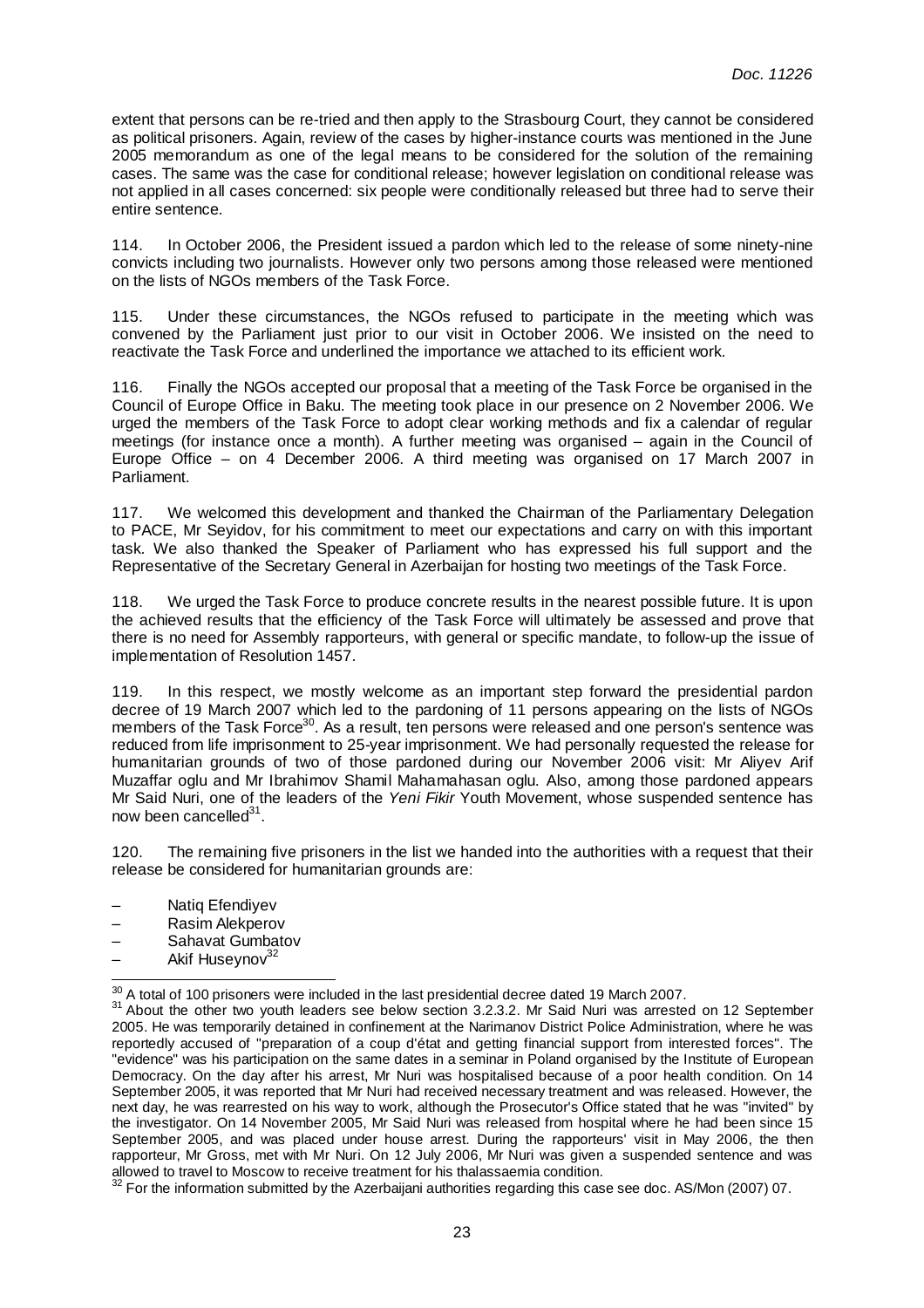l

# Telman Ismayilov<sup>33</sup>

121. We draw particular attention to the cases of Mr Natiq Efendiyev and of Mr Alekeperov:

– Mr Natiq Efendiyev had been considered as a political prisoner by the independent experts of the Secretary General. His release following a presidential pardon in March 2005 was welcomed by the Council of Europe and other international organisations. He was however re-arrested few weeks prior to the parliamentary elections, on 15 October 2005. He was initially convicted to a 15-day administrative detention for resistance during arrest. At the expiry of the 15-day term, he was charged with attempted coup d'Etat with Rasul Guliyev and remained in detention on remand. This charge was later dropped and he was finally sentenced on 7 September 2006 to five years' imprisonment for illegal possession of weapons. We received allegations raising serious doubts regarding the evidence on which his conviction was based as well as claims by his family and lawyer that he was subject to electroshocks during his detention. His appeal was however rejected in November 2006 and the Supreme Court is now the last domestic instance for reviewing his case, including the validity of evidence and alleged ill-treatment. According to the Azerbaijani delegation, neither Mr Efendiyev nor his lawyer had made any complaints of him having been tortured. With respect to our concerns about the health situation of Mr Efendiyev, the delegation informed us that he was under continuous medical supervision, and his last medical examination was carried out on 26 December 2006. Mr. Efendiyev was diagnosed with "localised scleroderma in the remission phase".

Mr Alekperov is an old man and suffers from serious nervous and heart problems<sup>34</sup>. He cannot walk alone (or even dress himself) and he is constantly given help by other prisoners and the prison staff. He had been wounded three times (in 1991, 1992 and 1993) and this continues to hurt him and restrict his movements. We firmly hope that his release on humanitarian grounds will be seriously considered.

122. We hope that the recent presidential decree will encourage the Task Force to continue its work and produce further results. One of the first tasks of the Task Force should now be to sign an up-date of the June 2005 lists indicating to us how many cases have since been resolved. It is for the Task Force to establish other cases which need consideration, including on humanitarian grounds.

123. We invite the Task Force to check also on those persons sentenced to long terms of imprisonment or to life sentences only because they were relatives, employees or mere acquaintances of people who have meanwhile been pardoned or released. These people should not be forgotten<sup>35</sup>. Consideration should also be given to the proposals to extend the mandate of the Task Force to include trial monitoring and to invite the judiciary to be also represented.

124. The Criminal Code needs also to be amended as recommended by the Assembly in Resolution 1457. We welcome the fact that the Code has been expertised by the Council of Europe and urge the Azerbaijani authorities to take into account the recommendations made by the experts and transmitted to them in mid-December 2005, as regards in particular the compatibility of the code with ECHR and the case-law of the European Court of Human Rights, as well as with Council of Europe standards in the criminal field.

125. Finally we reiterate that an end to the allegations of dubiously motivated criminal prosecutions depends on the elimination of "the serious dysfunctions of the Azerbaijani judicial system"<sup>36</sup> and the creation of an independent and well trained judiciary.

 $33$  For the information submitted by the Azerbaijani authorities regarding this case see doc. AS/Mon (2007) 07.

<sup>&</sup>lt;sup>34</sup> Mr Denis Bribosia, Special Representative of the Secretary General of the Council of Europe to Azerbaijan, met Mr Rasim Alekperov on 16 November 2006 upon our request. The meeting was organised by Mr Seyidov and the Ministry of Justice. Other representatives of international organisations have also visited Mr Alekperov. The Red Cross has also details on the health problems of which Mr Alekperov suffers. Mr Alekperov is considered a national hero, and is in fact the only person who was awarded a medal by two different Presidents of Azerbaijan.

 $35$  See Doc. AS/Mon(2006)20 with respect to the case of the nephews of former Speaker of Parliament Rasul Guliyev.

 $36$  See Resolution 1457(2005), paragraph 8, where the Assembly "firmly condemned" such serious dysfunctions "resulting in the creation of new cases in which dozens or even hundreds of people find themselves charged and tried collectively for offences, such as attempted coups, offences against state security, terrorism and serious breaches of the peace, which do not always relate to the facts".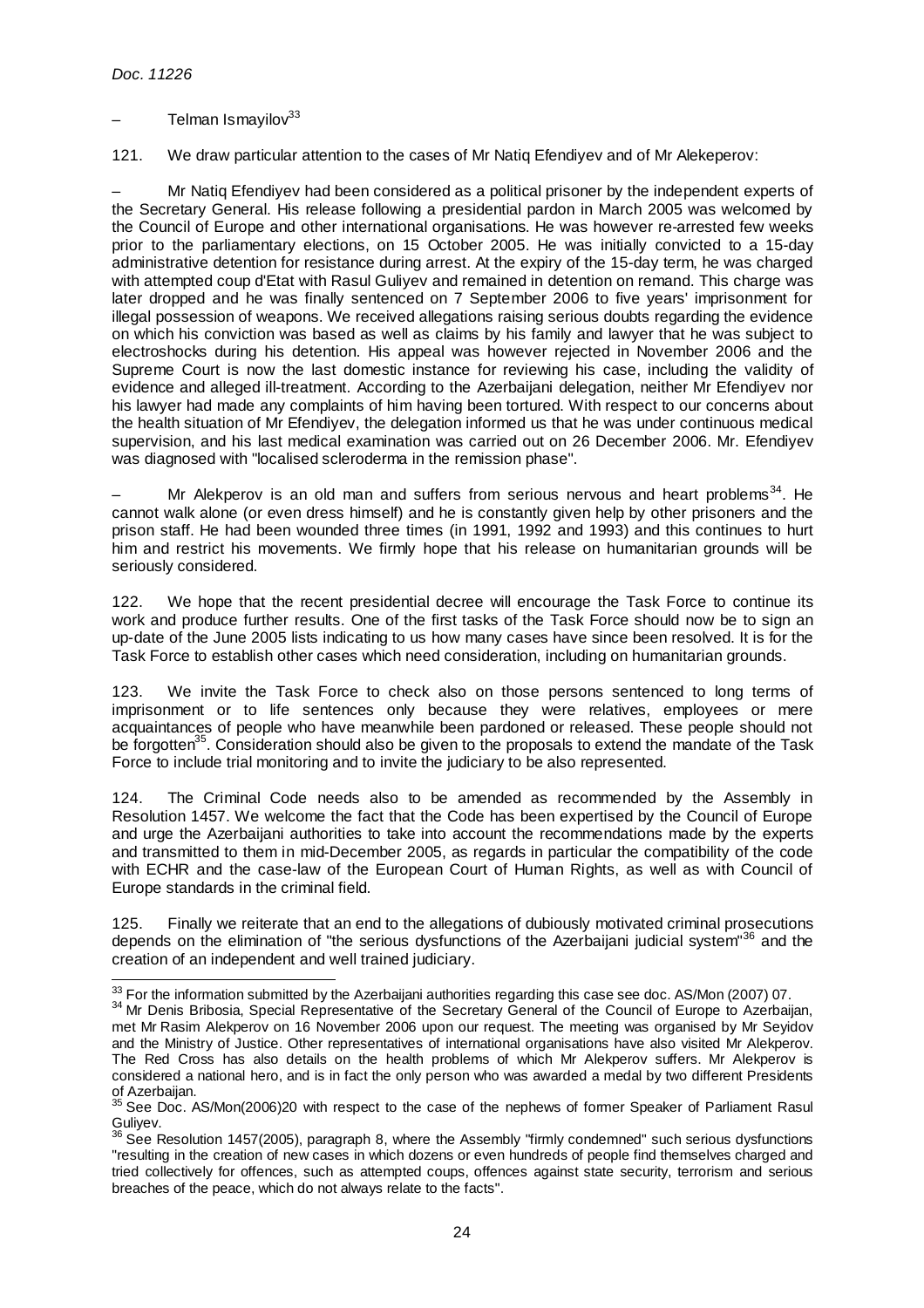# 3.2.3.2. Meetings with prisoners

126. During our recent visit to Azerbaijan we were allowed to visit in prison the two leaders of the Yeni Fikir Youth Movement, Mr Ruslan Bashirli, Chairman, and Mr Ramin Tagiyev, Vice-Chairman<sup>37</sup>. We also visited in prison the well-known poet and opposition satirical journalist, Mr Sakit Zahidov. We thank Mr Seyidov and the Ministry of Justice for organising these meetings<sup>38</sup>.

127. Mr Ruslan Bashirli was arrested on 3 August 2005, on the eve of his wedding, on charges under Article 278 of the Criminal Code of "plotting to overthrow the Azerbaijani leadership at the instigation of Armenian intelligence agents", with whom he allegedly met in Tbilisi on 28 and 29 July 2005<sup>39</sup>. Mr Ramin Tagiyev was arrested 40 days later, in September 2005. He was detained in Bayil Prison on suspicion of preparing the forced seizure of power in the same case as Mr Ruslan Bashirli's.

128. The trials for Mr Bashirli, Mr Tagiyev and Mr Nuri started on 31 March 2006 in the Court of Grave Crimes. Although the Code of Criminal Procedure and the law on courts and judges require cases punishable by life imprisonment to be tried by jury, no jury was appointed. Upon our request for explanations, the Azerbaijani delegation informed us that, according to the transitional provisions of the law on courts and judges, "the provisions of this law shall take effect after the judicial reforms are completed and the specific law is adopted". Since the judicial reforms have not yet been completed and the law on jury has not yet been adopted, it has not been possible for Mr R. Bashirli, Mr R. Tagiyev and Mr S. Nuri to be tried by a jury. Also their trial was initially held in camera. Journalists and human rights activists were granted access later in April 2006. After the defendants refused to appoint lawyers in order to conduct their own defence, the court appointed lawyers to represent them who were not familiar with the materials of the case. Later on, they were defended by a lawyer of their choice.

129. On 12 July 2006, Mr Bashirli was sentenced to 7-year imprisonment, Mr Tagiyev to 4-year imprisonment and Mr Nuri to conditionally suspended 5-year imprisonment because of his health problems. The Court of Appeal reduced Mr Tagiyev's sentence to 3-year imprisonment and for the rest rejected the defendants' appeal. In this respect, the Azerbaijani delegation drew our attention to the fact that all three members of the Yeni Fikir Youth Movement were convicted under Article 278 of the Criminal Code which provides for heavier sentences, namely imprisonment ranging from10 to 15 years. As said above, Mr Nuri's suspended sentence was cancelled by the presidential decree of 19 March 2007. The case of the other two youth activists is now pending before the Supreme Court.

130. Mr Bashirli told us that following his arrest on 3 August 2005, he was refused access to his lawyer until 6 August 2005. During these first days of police custody, he said that he had been severely beaten and that he still suffers as a result. He described to us the details of his ill-treatment which he had already submitted to the trial court with no result. On 6 August, he was transferred to the Bayil pre-trial detention centre. No medical examination was allowed to him for two months. He also informed us of the various violations which allegedly took place during the trial proceedings. The information he gave us coincided with what we were told by representatives of international organisations who observed the trial once they were allowed access. Mr Bashirli also told us that he suffers from a kidney problem pre-dating his arrest.

131. In its comments, the Azerbaijani delegation refutes in detail the allegations made by Mr Bashirli<sup>40</sup>. According to the delegation, during the investigation, no request for medical examination

 $37$  The other Vice-Chairman, Mr Said Nuri, had been given a suspended sentence and was allowed to travel to Moscow to receive treatment for his thalassaemia condition. His suspended sentence was cancelled by the presidential decree of 19 March 2007.

<sup>&</sup>lt;sup>38</sup> During their May 2006 visit, the rapporteurs were refused access to the leaders by the Prosecutor General because their trial was on-going.

 $39$  A video showing him taking money from allegedly Armenian secret service agents was broadcasted in all media in Azerbaijan. Mr Bashirli and his defense lawyer claimed that this video footage had been cut up 24 times in order to distort Mr Bahirli's words so as to incriminate him. The accused admitted that a meeting had taken place in Tbilisi, but said that they believed that they were meeting with Georgian civil society activists and the money received from them to be intended for democratisation activities.

<sup>40</sup> See doc. AS/Mon (2007) 07.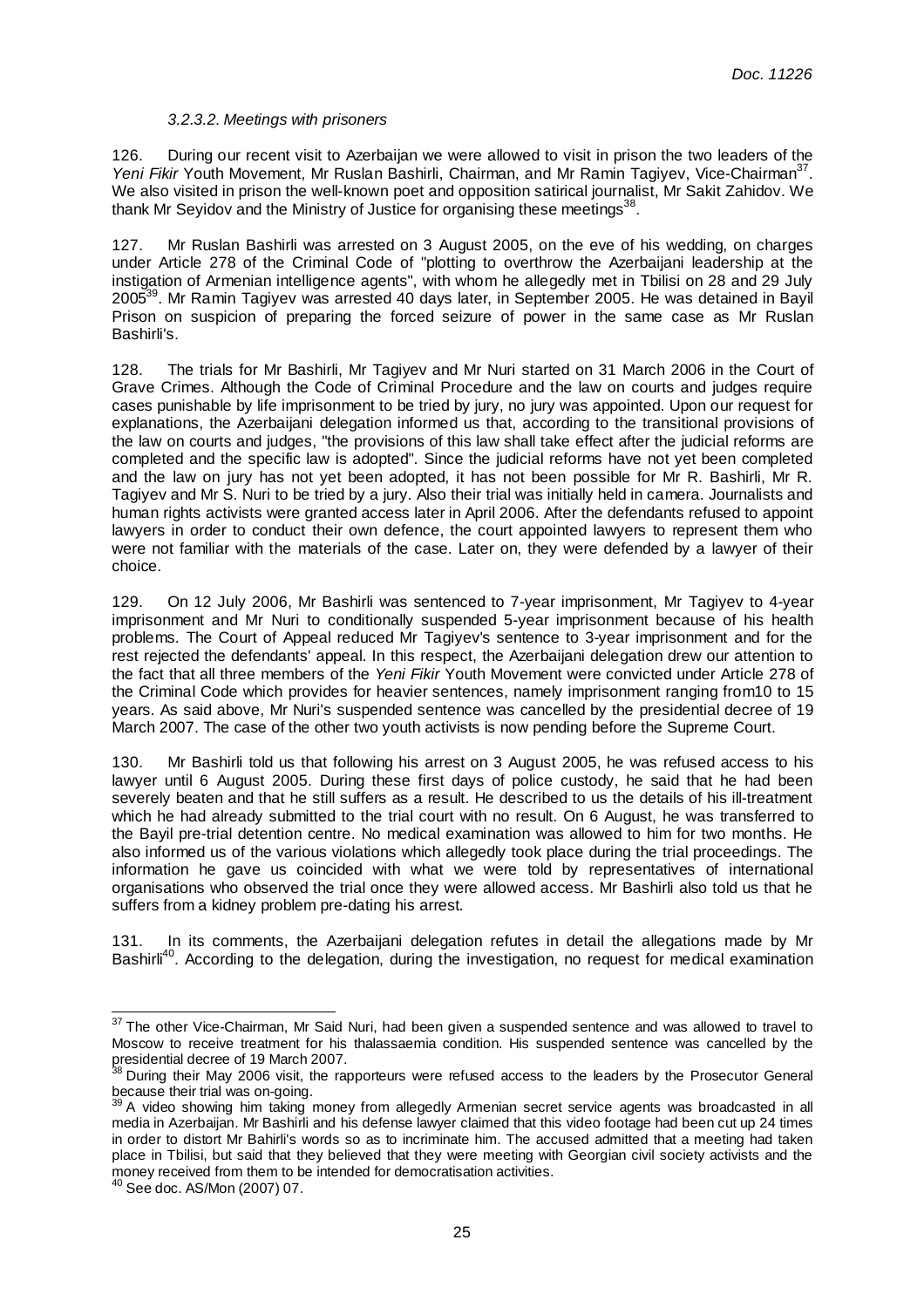was made, either by Mr Bashirli or by his lawyers, regarding Mr Bashirli's kidney problem, and no complaints were submitted that he had been the victim of violence.

132. We are not in a position and it is not our role to judge which side is right and which is wrong. The fact is that Mr Bashirli has complained of ill-treatment as well as of a number of procedural violations before the trial courts. We therefore hope that the Supreme Court will consider the reported violations of proceedings before the lower courts and examine the allegations of his ill-treatment during police custody. The Task Force could also consider this case given the health problems Mr Bashirli allegedly suffers from.

133. Mr Sakit Zahidov (Mirza Sakit) was arrested on 23 June 2006. He was sentenced on 4 October to a three-year prison sentence for illegal possession and use of drugs. 10 grams of heroin were found in his pocket while he was being searched in the police station.

134. When we met him in prison he told us what he has always maintained since his arrest, namely that the illegal substance was planted on him and that he neither uses nor deals drugs. Police admitted in court that a urine drug test, performed on the same day of his arrest, was clean. No blood drug test was performed. According to doctors called to testify in court, statements they wrote in medical documents calling Mr Zahidov a drug addict were based on merely visual assessments. Mr Zahidov suffers from heart problems.

135. Mr Zahidov's appeal was rejected by the Appeal Court on 15 December 2006. An appeal is now pending before the Supreme Court as the last domestic remedy. We hope that the Supreme Court could consider Mr Zahidov's conditional release pending its decision so that Mr Zahidov can be treated for his heart problems. In the light of the Supreme Court judgment, the Task Force could consider examination of Mr Zahidov's case because of his health problems.

#### 3.2.3.3. Other cases of prisoners arrested in mid October 2005 for corruption charges

136. The following high level officials were arrested in mid October 2005 for corruption charges (and attempted coup d'Etat):

- Farhad Aliyev, former Minister of Economic Development
- Fikret Yusifov, former Minister of Finance
- Rafiq Aliyev, President of AzPetrol company, brother of Farhad Aliyev
- $-$  Ali Insanov, ex-Minister of Health<sup>41</sup>

l

- Akif Muradverdiyev, ex-Head of the Management Department of the Presidential Administration
- Fikret Sadikhov, ex-MP and ex-president of Azarkimya [Azerbaijani Chemistry] state company in Sumgayit
- Nazim Ibrahimov, ex-Head of the Health Ministry personnel department
- Akif Maharramov, ex-Head of the ministry's pharmacy department
- Eldar Salayev, academician, former President of the National Academy of Science
- Chingiz Abdulov, member of ADP, Siyazan

137. Mr Farhad Aliyev, ex-Minister of Economic Development and a prominent businessman, was arrested on 19 October 2005 on the following charges: attempting to organise a violent coup d'etat; organisation of massive unrest; corruption; economic mismanagement; embezzling state property. Recently, it has been alleged that he had ordered the murder of a well-known opposition journalist, Elmar Huseynov, but no charge has yet been brought against him on this ground.

138. Mr Rafiq Aliyev was arrested on 19 October 2005 at Heidar Aliyev Airport where he was boarding a plane to Moldova. He was arrested for allegedly attempting to smuggle USD 30 000, which is alleged to have been found in his luggage, without paying a customs fee of USD 600. He has since been charged with other offences and his detention at the Ministry of National Security has been

<sup>&</sup>lt;sup>41</sup> His trial started on 22 February 2007. Opposition journalists complain that they are prevented access to the court room on the pretext that there is not enough space.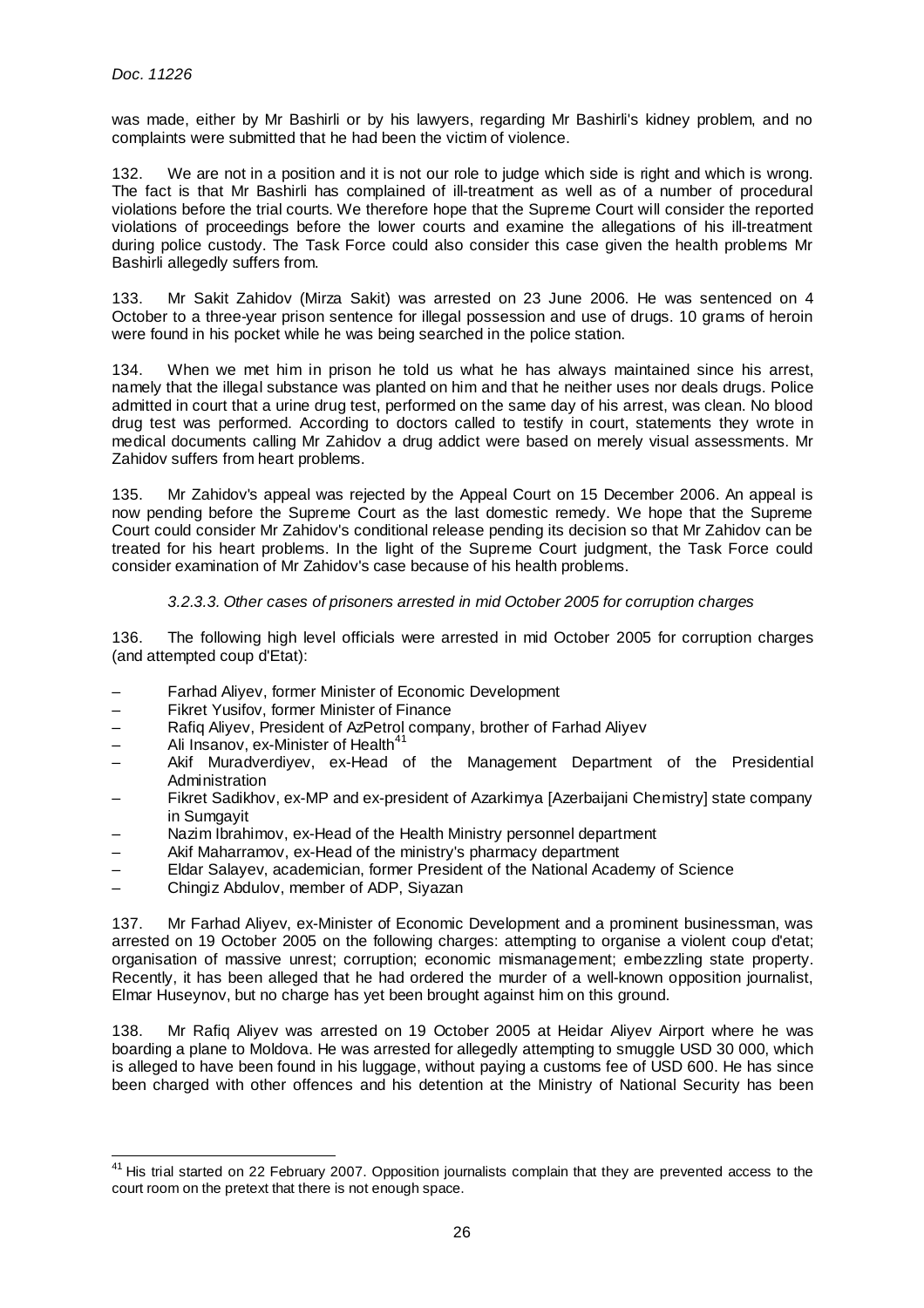extended several times. His Azeri lawyers have appealed against the extensions of the periods of his detention but without success $42$ .

139. Upon his arrest, Mr Farhad Aliyev was taken to the Ministry of National Security (without having been able to make a phone call to his wife or being able to instruct, at that moment, the lawyer of his choice). According to the information submitted by the authorities, he was immediately informed of his rights, including the right to access to a lawyer of his own choice. Before he chose his own lawyer, Mr Aliyev had been provided with a lawyer by the state (Mr. V. Javadov). As of 21 October 2005, i.e. two days after his arrest, Mr. E. Guliyev and Mr. R. Mammadov, lawyers chosen by Mr. Aliyev himself, have been defending his rights. Later Ms. I. Javadova, a lawyer of his own choice, joined those two lawyers. Farhad Aliyev's family was officially notified of his situation by letter immediately after his arrest.

140. Following his arrest, Mr Aliyev was detained in solitary confinement for an initial three-month period. The period of his detention has since been extended, more recently until April 2007. His Azeri lawyers have brought a number of appeals against his detention before the District and Appeal Courts but without success. According to the information submitted by the authorities, the investigation is at present about to be finalised and the case is expected to be transmitted to the court in March 2007.

141. During our meeting with the Vice-Minister of National Security we asked whether we could meet detainees held in the pre-trial detention centre of the Ministry, in particular the two former Ministers of Economic Development and Health, Mr Farhad Aliyev and Mr Ali Isanov respectively. We were informed that organisations and institutions, such as the International Committee of the Red Cross (ICRC), the Ombudsman and the Azerbaijani Committee against Torture (a local NGO), had visited on several occasions the detention centre in the Ministry of National Security and met the detainees<sup>43</sup>. For other meetings with detainees, permission of the Prosecutor General was required. The latter refused to allow us access arguing that, pending an investigation of the case, meetings with detainees – other than with their lawyers – are only allowed if they are in the interest of the investigation. A meeting with us was not in the interest of the investigation and, in the opinion of the Prosecutor General, could influence the independence of the judges who would later try these political figures. This refusal was the second in less than six months. Indeed, the first request for a meeting with Mr Farhad Aliyev was made prior to the May 2006 visit of the rapporteurs. The Azerbaijani authorities had then rejected the request at the very last moment. We regret their decision not to allow us to visit the two former Ministers in the pre-trial detention centre of the Ministry of National Security which is not in compliance with the country's duty to co-operate with the Monitoring Committee.

142. We subsequently discussed with the Prosecutor General in more detail the investigation against the former Minister of Economic Development. We made it clear during our visit and we reiterate that our interest in the case of Mr Farhad Aliyev is solely based on the following technical grounds: his health condition and his need for appropriate treatment; it is necessary to respect fair trial guarantees during his investigation and adequate judicial control of prolonged pre-trial detention in accordance with domestic legislation provisions and the European Convention of Human Rights which is directly applicable in the Azerbaijani legal system. Guilt or innocence in this case should properly be determined by a fair trial.

143. As confirmed by the Head of Cardiology at the Ministry of Health, Mr Farhad Aliyev suffers from stenocardia (a form of angina) and a poor blood supply (ischemia), and he is alleged to have suffered a number of hypertensive strokes since his arrest and detention in the investigation-isolation unit of the Ministry of National Security. The Vice-Minister of National Security ensured us that he had received appropriate medical treatment and gave us details. Information in writing was also provided in reply to an inquiry made by the Chairman of the Human Rights Sub-Committee of the Committee

 $^{42}$  Criminal cases were also opened against Mr Farhad Aliyev's relative Vasif Amirov, uncle-in-law Vasif Kazimov, deputies Ismayil Masimov and Qadir Huseynov, assistant Elshad Abbasov, Chairman of a Department Alihuseyn Shaliyev (who died in prison) and worker Rahman Latifov. Administrative cases were opened against his brotherin-law Khayam Huseynov, relative Ulfat Nabiyev, and drivers Ilgar and Samir Babayev.

<sup>&</sup>lt;sup>43</sup> Thus, representatives of the ICRC met Mr Farhad Aliyev on 10 November 2005, 26 December 2005, 21-23 February 2006, 7 March 2006 and 25 April 2006; the Ombudsman visited him on 12 November 2005, 26 December 2005, 7 November 2006 as well as in February 2007; representatives of the Azerbaijani Committee against Torture met him on 3 April 2006 and 2 May 2006. Medical doctors participated in some of these meetings.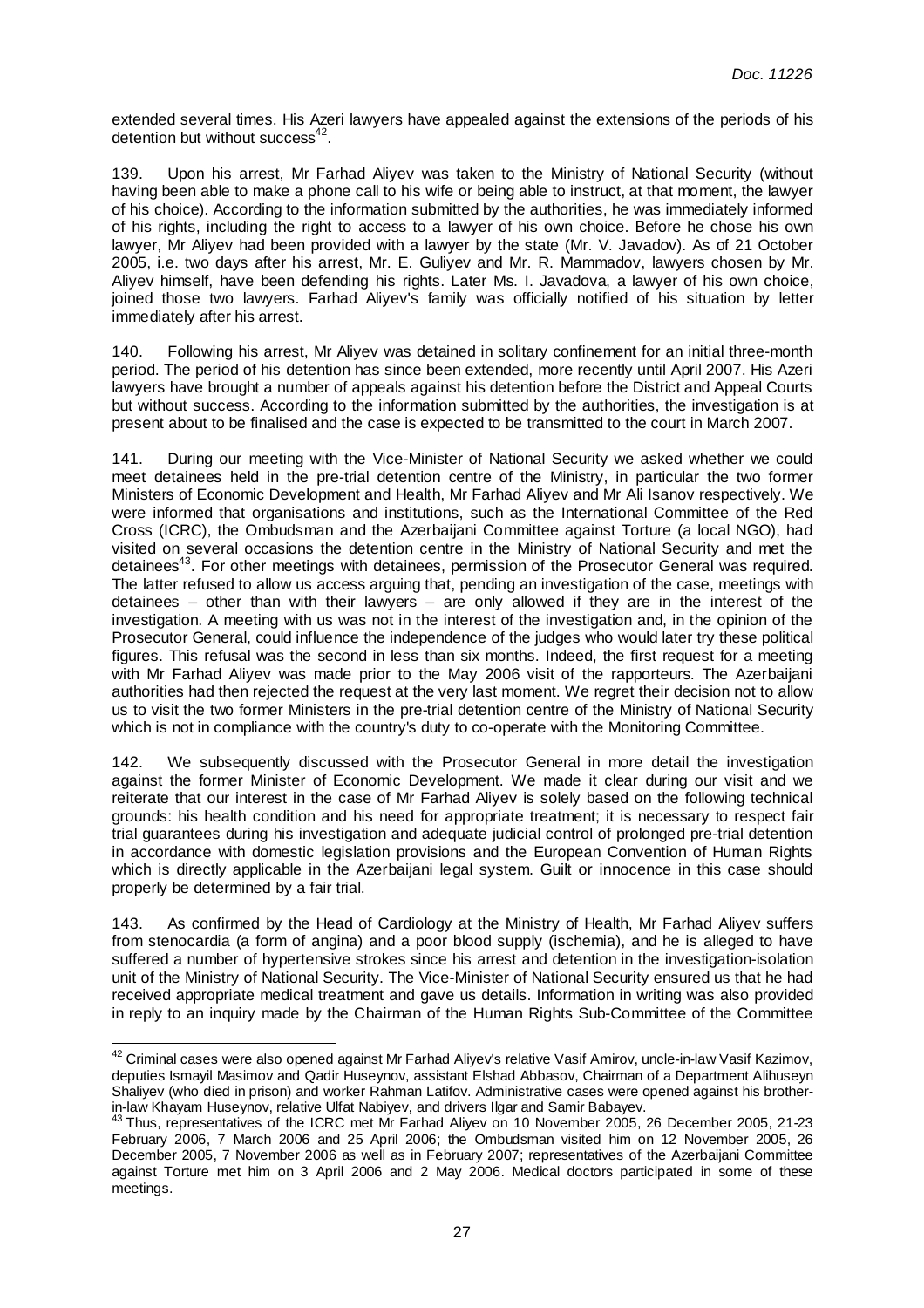on Legal Affairs and Human Rights. Mr Aliyev's lawyers claim that the treatment of their client was inadequate and that his health has seriously deteriorated.

144. Under these circumstances, we reiterated in our preliminary draft report the request that was made by the Sub-Committee on Human Rights on 4 October 2006 to allow Mr Aliyev's family to send for a foreign doctor of their choice to come and examine Mr Aliyev at their own cost.

145. In their comments, the Azerbaijani delegation reiterated that Mr Farhad Aliyev had been under permanent medical supervision and received adequate treatment. With a view to determining his health conditions the investigative body had decided that a medical examination should be carried out. Moreover, an alternative medical examination would be organised by Mr Aliyev and his lawyers by medical doctors of their own choice. We would like to know when this alternative medical examination is to be carried out.

146. As regards the procedural aspects of the case, the time-limit of pre-trial detention pending investigation has so far been (at least formally) respected since for the crimes for which Mr Aliyev is charged a maximum of 18-month detention on remand is allowed according to domestic legislation. The ECHR does not fix a maximum time-limit and considers the specific circumstances of each case, depending *inter alia* on the complexity of the investigation. The Prosecutor General ensured us that the trial would start not later than within 18 months after initial arrest and would be totally transparent and open to international observers.

147. However, a number of other procedural violations of both the domestic legislation and the ECHR (related to the arrest, first appearance before a judge, access to and contacts with a lawyer, judicial control of detention on remand, conduct of investigation etc.) have been reported to us by Mr Aliyev's lawyers. They have been refuted by the Prosecutor General. It is not for us to judge at this stage who is right and who is wrong. We hope that the trial court will appropriately examine allegations of any procedural violations which might have occurred during pre-trial investigation. An application lodged with the European Court of Human Rights by Mr Aliyev was registered on 13 October 2006.

# **3.3. Human Rights**

# **3.3.1. National Action Plan on Human Rights**

148. On 28 December 2006, the President of Azerbaijan signed a Decree on the National Action Plan on the Protection of Human Rights. The decree states that the guaranteeing of human and civil rights and freedoms is a nationwide task in Azerbaijan. The text was promulgated by the President bearing in mind the priorities determined by the UN "Millennium development goals" and by the Third Summit of the Council of Europe in the field of human rights protection, democracy and rule of law, to expand the activities in this sphere.

149. All sectors of public authorities are expected to contribute to the implementation of the Action Plan. The government is expected to engage local non-governmental organisations in the implementation of the Action Plan.

# **3.3.2. Media pluralism and freedom of expression**

150. Upon its accession to the Council of Europe, Azerbaijan undertook:

"to guarantee freedom of expression and the independence of the media and journalists and particularly to exclude the use of administrative measures to restrict the freedom of the media."

151. In its Resolution 1505 of June 2006, the Assembly expressed its great concerns about violent incidents directed against journalists. The Azadlig newspaper correspondent Fikret Huseynli, the Russian-speaking Zerkalo newspaper sport correspondent Rustem Makayilli and the Deputy Chairman of the Popular Front Party of Azerbaijan and editor of the Bizim Yol newspaper, Bahaddin Haziyev, were explicitly mentioned. During their May 2006 visit to the country, the rapporteurs visited Mr Bahaddin Haziyev in intensive care in a Baku hospital where he was transferred following a brutal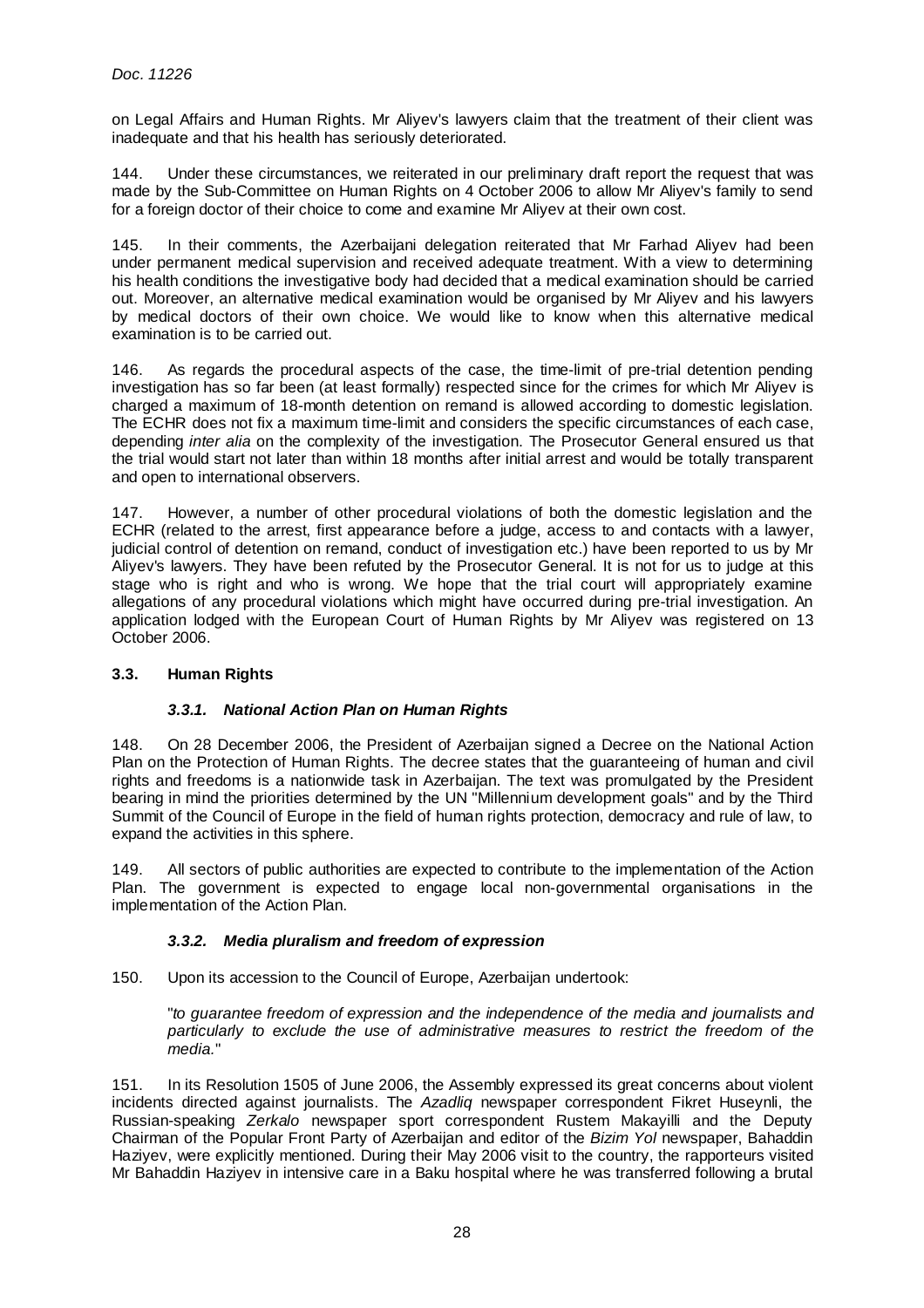assault on 18 May<sup>44</sup>. The Assembly also expressed its concerns about the lack of progress in bringing to justice those responsible for the murder of Elmar Huseynov, the editor-in-chief of the Monitor Magazine who was gunned down in March 2005.

152. Regrettably, instead of improving, the general environment for the independent media in Azerbaijan has deteriorated since the June 2006 Assembly debate<sup>45</sup>.

153. Despite the President's political moratorium on defamation, launched in March 2005, civil and criminal defamation proceedings continue to be brought against opposition journalists and newspapers by public officials leading to intimidation and self-censorship. Their number has significantly increased over the last months. While independent, opposition and pro-government media alike in Azerbaijan have been known to publish personal insults, the vast majority of defamation lawsuits are directed against opposition media. To mention a recent example, on 30 January 2007, a regional Azeri court sentenced a journalist from a local independent newspaper to two years in prison, and its editor to one and a half years of labour work, for libelling senior officials in articles published in September 2006.

154. Two of the journalists serving prison sentences for defamation were released following a Presidential pardon in October 2006. We welcome their release. However, we urge the authorities to consider a legal reform in this matter aiming at the decriminalisation of defamation. Relevant civil law provisions should also be revised to ensure respect of the principle of proportionality in accordance with the case-law of the European Court of Human Rights. It is expected that the Council of Europe expert opinion on the Criminal Code of Azerbaijan, including the provisions on insult and defamation, will be discussed during a meeting in March 2007 with the participation of the Organisation's experts.

155. We also welcome and further encourage efforts undertaken by the OSCE Office in Baku aiming at the decriminalisation of libel and insult in Azerbaijan. A working group comprised of MPs and independent media experts prepared a detailed analysis on Azerbaijan's defamation laws which were discussed at public events with international and local experts, MPs, government representatives, judges, journalists and lawyers. On 10 October 2006, Azerbaijan's first draft law on defamation was presented and members of the public were able to share their views on its importance for Azerbaijani society and make recommendations. By December 2006, opinions and ideas voiced at a number of meetings were incorporated into the final draft of the law and submitted to the permanent commission of the national parliament. The key features of the draft law are that it transfers defamation entirely into the civil sphere and establishes compensation for damages proportional to the offence and the ability of citizens and the media to pay.

156. At the same time, we also encourage efforts aiming at improving the professional standards and ethics of journalists in Azerbaijan. Journalists themselves should strive for such improvements. Council of Europe assistance could be sought.

157. On 23 June 2006, the well-known poet and opposition satirical journalist Sakit Zahidov (Mirza Sakit) was arrested. He was convicted in 4 October to a three-year prison sentence for illegal possession and use of drugs found in his pocket while he was being searched in the police station. His sentence has been denounced as being politically motivated and based on no credible substance by local and international human rights organisations. When we met him in prison he reaffirmed that the illegal substance was planted on him by police and that he neither uses nor deals drugs<sup>46</sup>.

158. A few weeks before our visit to Azerbaijan, in October 2006, the largest weekly in the country, Realni Azerbaijan (circulation around 26 000) was closed down by its publisher without any

<sup>&</sup>lt;sup>44</sup> Mr Bahaddin Haziyev was kidnapped in the evening of 17 May, brutally beaten up, run over by a car and then dumped in a Baku suburb where he spent a whole night before being found. He claimed that two of his articles on corruption and lack of transparency in public institutions could have been the cause for what he thought was attempted murder and not just bodily assault. See Doc. AS/Mon (2006) 20.

 $45$  See also: Assembly Resolution 1535 (2007) on threats to the lives and freedom of expression of journalists, adopted on 25 January 2007 (Doc. 11143); the letter sent by Human Rights Watch to the President of Azerbaijan on 9 February 2007; the Report by Amnesty International on "Azerbaijan: the contracting space for freedom of expression", 24 January 2007, AI Index: EUR 55/003/2007; the Human Rights Watch 2006 Annual report on Azerbaijan; the US State Department Report on Human Rights Practices in Azerbaijan – 2006.

<sup>46</sup> See also above paragraphs 133-136.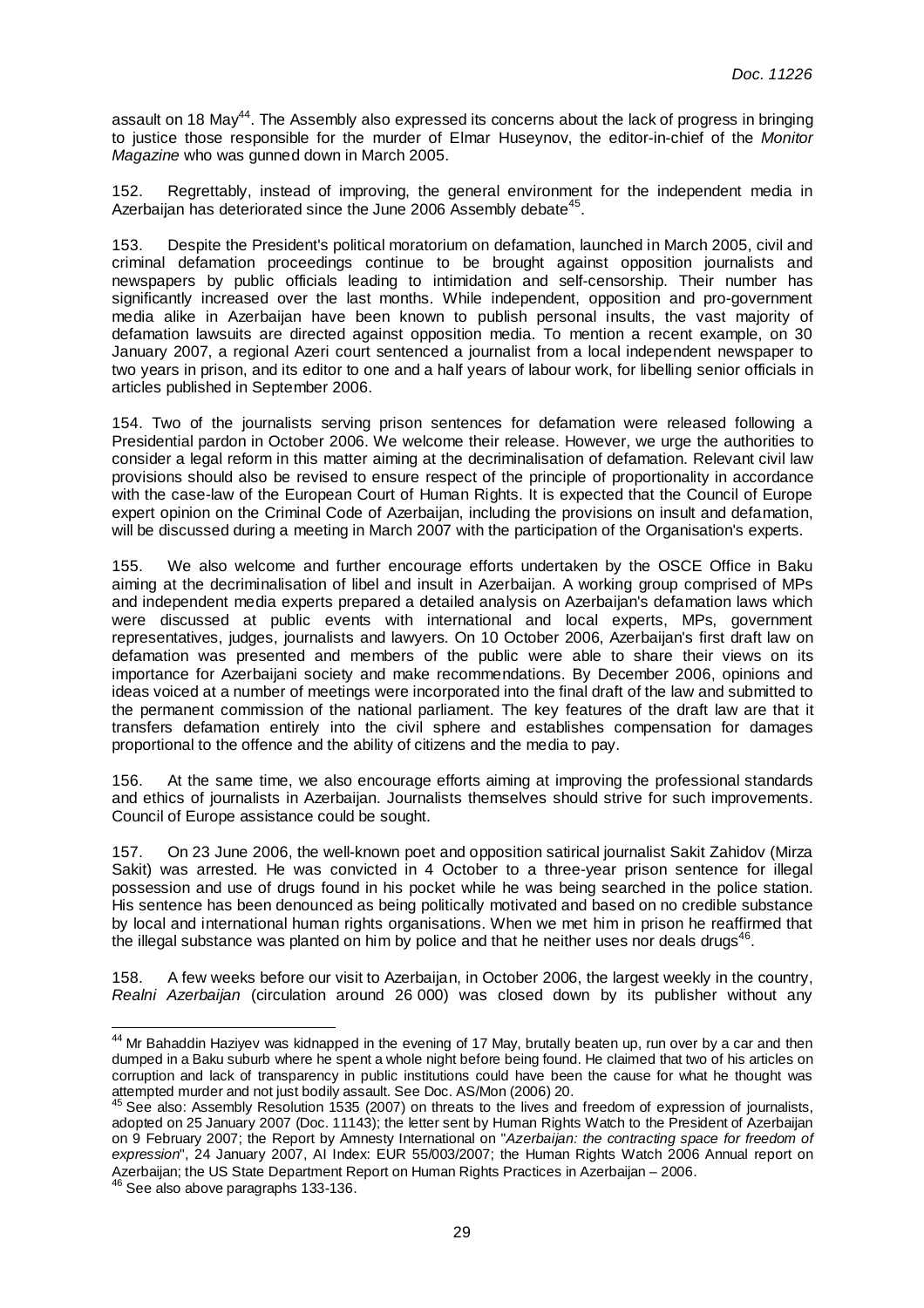explanation. The members of the Monitoring Committee had met its editor-in-chief, Mr Einullah Fatullayev, during the meeting of the committee in Baku in July 2005. Mr Fatullayev had published many articles on the Hadji Mamedov's gang case. We welcome the fact that the Realni Azerbaijan started to come out again in December 2006. However, we are at present concerned with the death threats that Mr Fatullayev received in early March 2007. We urge the law enforcement agencies to ensure his personal safety and investigate the origins of these threats.

159 Nijat Huseynov, a correspondent for Azadlig newspaper was attacked in broad daylight on the morning of 25 December 2006 as he walked to the bus stop from his home<sup>47</sup>.

160. A journalist and an editor of a very low circulation newspaper ("Sanat") were arrested on 15 November 2006 on a charge of "stirring religious hatred" under Article 283 of the Criminal Code and have since been held in custody while their case is being investigated. Mr Rafik Tagi and Mr Samir Sadagetoglu were charged for the publication of an article criticising Islamic values and culture, entitled "Europe and us". The publication prompted protests from conservative Islamic supporters in the outskirts of Baku. Protesters threatened to kill the author of the article. The publication also raised protest in front of the Azerbaijan embassy in Teheran and threats from Iranian clerics. But several international organisations, such as the Committee to Protect Journalists, as well as local writers have supported the defendants. After having read a translation of the article, it is difficult for us to understand how this publication could "stir religious hatred". The court proceedings against the two journalists started on 19 March 2007 $48$ ;

161. On 13 October 2006, the National Television and Radio Council (NTRC) requested that some radio and TV stations, including ANS, Azerbaijan's most watched independent TV channel, should stop retransmitting BBC, Voice of America and Radio Liberty/Radio Free Europe programmes as from 1 January 2007. We therefore requested a meeting with the Chairman of the NTRC to clarify the situation. The legal arguments given to us by the Chairman of the NTRC were not clear. He also told us that draft amendments on the law on radio and television would be prepared to provide better regulations on this matter and we urged that Council of Europe experts be consulted.

162. It was during this meeting, that we were informed that a decision by the NTRC on prolonging the special licence of the ANS Television Channel was imminent. The NTRC Chairman told us that ANS had committed numerous violations of the law, namely regarding advertising (giving rise to 9 warnings and 2 fines). He said that he did not expect ANS to be closed down adding that the decision would be taken by the NTRC. We double-checked with the President of ANS TV and Radio Company who argued that they had paid the fines and complied with the warnings. We appealed to both of them for a compromise and they each promised they would do this.

163. We were thus taken by surprise when three weeks after our meeting, on 24 November 2006, we heard that the NTRC decided, on the basis of the violations of the law on radio and television, that the broadcasting licence of the ANS TV and Radio company would not be extended and that broadcasts by ANS would be suspended with effect as from 11.00 GMT. Soon after that, the technical equipment of ANS was dismantled by law-enforcement agents. The broadcasting activity of ANS TV and Radio stopped. We were informed that ANS was also required to pay a total amount of \$500 000 in penalties in the context of this taxation dispute.

164. Moreover, on the very same day (24 November 2006), the most vocal opposition newspaper, Azadlig, was evicted from the state-owned building assigned to it free of charge in the centre of Baku by the Mayor in 1992<sup>49</sup>. The eviction took place within the hour following the decision of the First Instance Economic Court in favour of the claim submitted by the State Property Committee against

l  $47$  Mr Huseynov was beaten and stabbed with a knife in the stomach. He said that prior to the event he was under surveillance. In addition he said that people had been recently calling him and threatening to punish him for his publications.

 ${}^8$  For the arrest and charge with high treason of the editor-in-chief of a newspaper published in the Talysh language ("Tolishi Sedo" which means "Voice of Talish"), Mr Novruzali Mammadov, as well as the secretary of the same newspaper, Mr Elman Quliyev, see below section 3.3.6.

<sup>&</sup>lt;sup>49</sup> According to information provided by the authorities, until 1992, the building in which the newspaper was located belonged to the Baku branch of the Teachers Training Institute. In 1992 the latter was evicted from the building without any court decision. Moreover, the newspaper passed on some of its premises to the Turan news agency, as well as to the opposition's party, Popular Front, without any lease agreement.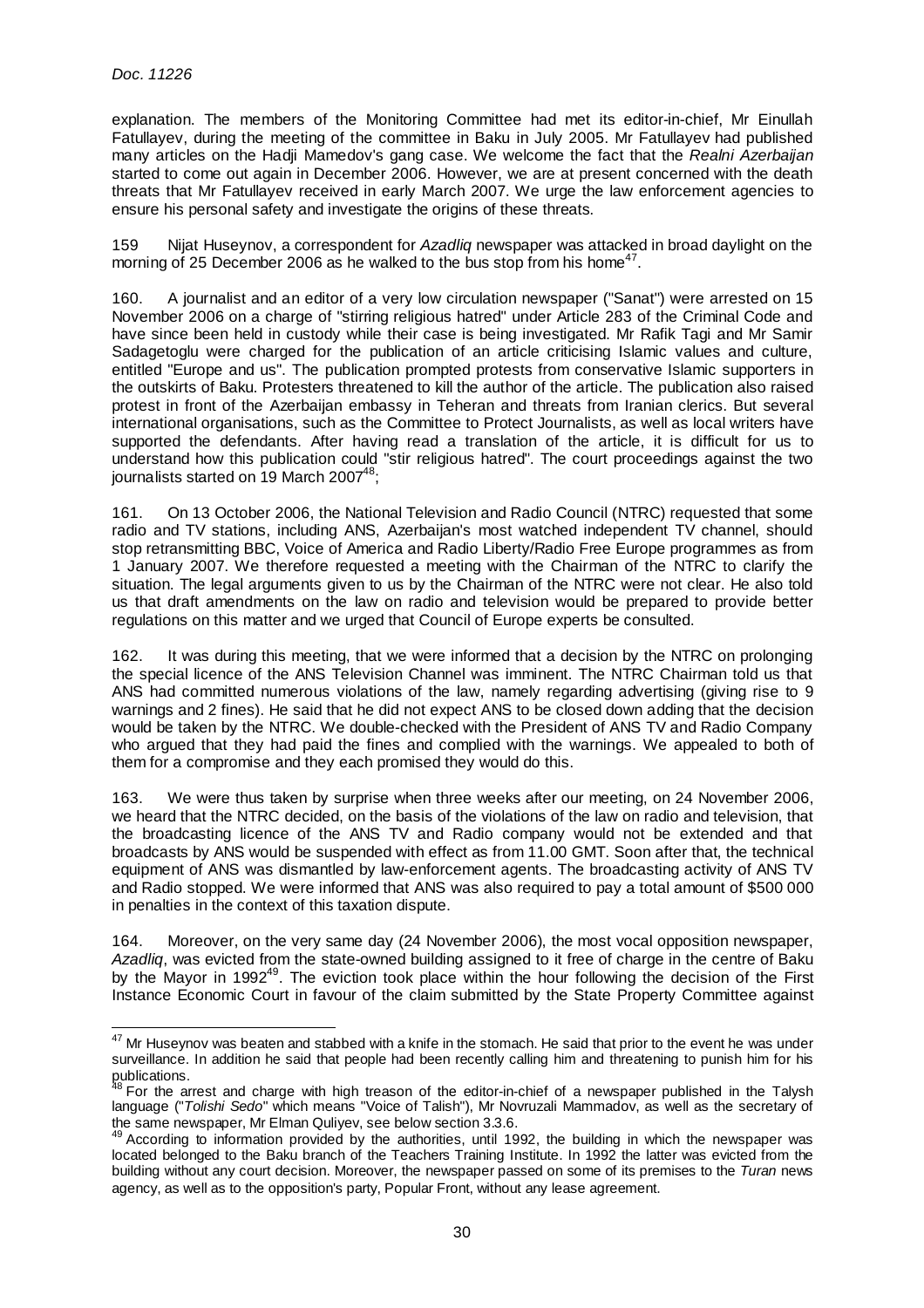the newspaper for non-payment of rent. The State property Committee claimed that the 1992 agreement between the paper and the Mayor of Baku was illegal and that the building should be given back to the Teachers Training Institute. The eviction was executed by police officers, including special forces, who surrounded the Azadliq Building and ordered everyone out. Other outlets forced to leave the same building were Bizil Yol, the Turan news agency and the Yeni Nesil Publishing House<sup>50</sup>. Two representatives from each organisation were allowed to stay in the building overnight to guard equipment<sup>51</sup>.

165. We immediately expressed our concerns with respect to these developments to the Chairman of the Azerbaijani delegation to PACE. Mr Seyidov provided us with relevant information in writing on 4 December 2006, including an interview which Mr Ilham Aliyev, President of Azerbaijan, gave on these issues to the state television on 28 November 2006.

166. In his interview President Aliyev said that he had always supported ANS considering it important to strengthen independent media in Azerbaijan. He called for the case to be settled in the frame of law and not to be politicised. "If the channel fulfils the demands given in the warnings, the work of the channel will be continued," the President said. Mr Seyidov also informed us of the close interest in the development of the media and press in the country shown by the Speaker of Parliament.

167. For our part, we fully agree with the President of Azerbaijan when he stresses the importance of respecting the law and we had actually used similar words when we spoke to both the NTRC Chairman and the ANS President. However, in this case there seems to be a disagreement on the application of the law.

168. It is not for us to decide which side is right and which is wrong and whether the Azeri law has been correctly applied. This is for the Azeri competent authorities and ultimately for the Azeri courts. However, by reference to the case-law of the European Court of Human Rights, we consider that revoking the licence of a television station seems a disproportionate measure compared to the violations of the law on radio and television allegedly committed by  $ANS^{52}$ .

169. Besides the legal aspects of the case and pending a final decision on the legal case and technical matters, we appealed to the authorities of Azerbaijan to stop further harming the image of media freedom in Azerbaijan and allow ANS to start rebroadcasting. We were convinced that a solution could be found if good will was shown on both sides, ANS and the NTRC, in the light also of the personal interest that the President of the State had shown in this case. Whether the solution would be found through a decision by the courts or the winning by ANS of the new tender announced for the frequency it previously used was of minor importance for us provided that ANS could go back on the air.

170. Just hours before issuing our preliminary draft report, on 12 December 2006, we were informed that a decision was taken by the NTRC in line with our appeal: the NTRC permitted ANS to restore its broadcasts so that the "frequencies of the channel would not remain empty until the result of the tender was known". The tender would end on 5 January 2007, and then the applications would be considered by 5 February 2007. After this, the winner of the competition would be announced. ANS started rebroadcasting as of 12 December 2006.

We immediately issued a public statement to welcome this positive development which, according to the Chairman of the NTRC, was the result of the President's goodwill and numerous

 $50$  The threat of eviction of Azadliq had prompted several staff members and the managers of the newspaper to start a hunger strike to denounce pressure on freedom of expression. The strike went on for several weeks and several participants were hospitalised. The hunger strikers received the support of political opposition leaders, parliamentarians, NGOs and high profile public figures. They were also visited by representatives of the international community and foreign journalists.

 $51$  According to information provided by the authorities in the course of the execution of the court decision all the property belonging to the newspaper, the agency and the party, was safely transported to the new premises assigned to them. The latter have, however, brought complaints before the court for damages suffered during the eviction.

 $52$  Licensing must not be, in the words of the European Court of Human Rights, clearly arbitrary or discriminatory. See Application. No. 35591/97, J. Lévèque v. France, Decision of 23 November 1999.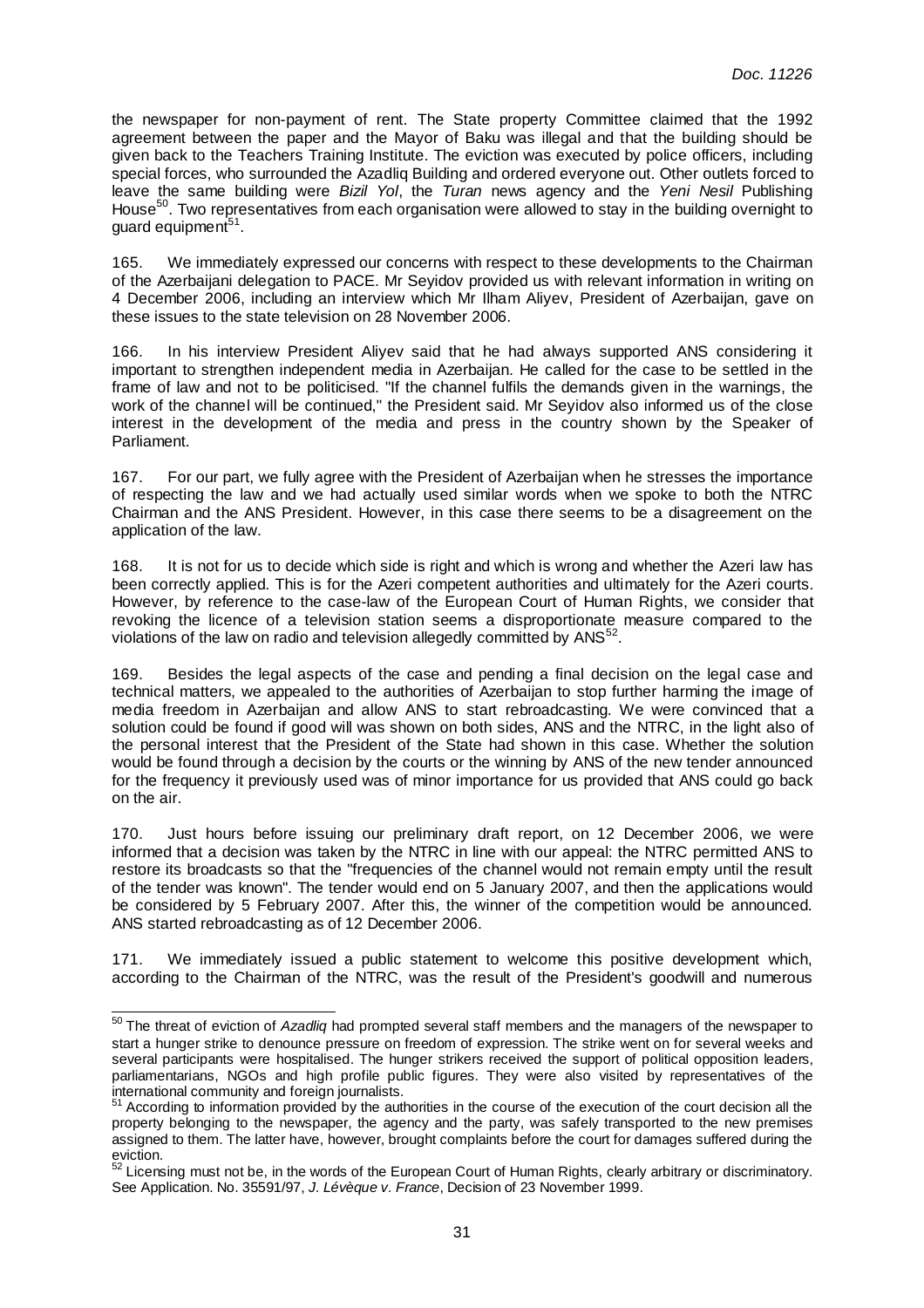appeals from society and human rights activists. We thanked the competent authorities and other participants to this process for showing flexibility. We also thanked Mr Seyidov for the personal efforts we are convinced he made in this context. However, it was clear that this positive development was a temporary measure pending the decision on the new tender which was announced for the ANS frequencies. We therefore urged that a definitive solution should be found to the license issue of ANS.

172. When we learnt that ANS was the only one to apply for the tender we thought we were finally close to a "definitive solution" to the problem. We were thus extremely disappointed to learn, in early February 2007, that a second tendering round had been announced (from 20 February to 20 March 2007) on the ground that no bidders other than ANS had taken part in the earlier tender. The results of the second tendering round will be announced after 20 April 2007. During this period, ANS TV and ANS Radio are allowed to continue broadcasting.

173. We reiterate that when Azerbaijan joined the Council of Europe, it committed itself "to exclude the use of administrative means to restrict the freedom of the media." We therefore hope that this uncertainty regarding ANS' fate will soon come to an end. At the same time, we welcome the fact that the law on radio and television broadcasting has now been sent for an expert review to the Council of Europe so as to avoid similar situations in the future.

174. In another worrying development which we fail to understand, the NTRC has recently announced that it will prohibit the broadcasting of films (feature, documentary and cartoon) in foreign languages on all Azerbaijani TV channels. Sanctions are foreseen for the channels that do not comply with the prohibition and fail to dub all broadcasts. Also, on 17 January 2007, the NTRC informed the Embassies of Turkey and Russia that terrestrial broadcasting of TV channels belonging to these countries will be stopped as from 1 June 2007 in Azerbaijan. On the same day, the Chairman of the NTRC announced that the control over television and radio will be further strengthened in 2007.

175. As regards the broadcasting of BBC and Voice of America<sup>53</sup>, they have recently been allocated separate frequencies. Thus, according to information provided by the authorities, whereas previously they were on the air only 2 hours a day using the frequencies of ANS CM, Radio Antenn and Radio Azerbaijan, they are now broadcasting round-the-clock. Radio Liberty will soon also be granted a separate frequency.

176. Last but not least, as regards the eviction of Azadlig, the newspaper is now functioning in the Azerbaijan Publishing House, also situated in the centre of Baku, where most press outlets are located. For us the essential is that the new premises allow the paper to operate normally. We remain puzzled by the manner in which the court's decision on eviction was executed since no explanation was given to us as regards the urgency and the use of special forces.

# **3.3.3. Freedom of assembly**

177. Violations of freedom of assembly in Azerbaijan have been repeatedly and strongly denounced by the Assembly especially prior to or after elections, most recently after the parliamentary elections of November 2005. Unacceptable violations of the freedom of assembly were one of the reasons for which the credentials of the Azerbaijani delegation had been challenged $54$ .

178. The Baku Mayor has fixed seven venues where public meetings can be held. However, these places are reportedly situated far away from the centre of the capital which renders the exercise of the right to freedom of assembly meaningless. Representatives of the Presidential Administration told us that this list was not exhaustive. However, the decision to authorise public meetings elsewhere than in the seven venues fixed in advance is at the discretion of the Mayor.

179. During our recent mission opposition parties and pressure groups informed us that their requests to hold public meetings had consistently been denied by the Baku Mayor's Office. Unauthorised meetings were interrupted by the police on several occasions. In the context of the

<sup>&</sup>lt;sup>53</sup> See above paragraph 161.

<sup>54</sup> See Doc. 10941 on the observation of the parliamentary elections of November 2005; Resolution 1480 (2006) and Doc. 10807 rev. on the challenge of still unratified credentials of the parliamentary delegation of Azerbaijan; see also doc. AS/Mon (2006) 20 and the Report on Freedom of Assembly during the 2005 parliamentary elections, published by the OSCE Office in Baku in August 2006.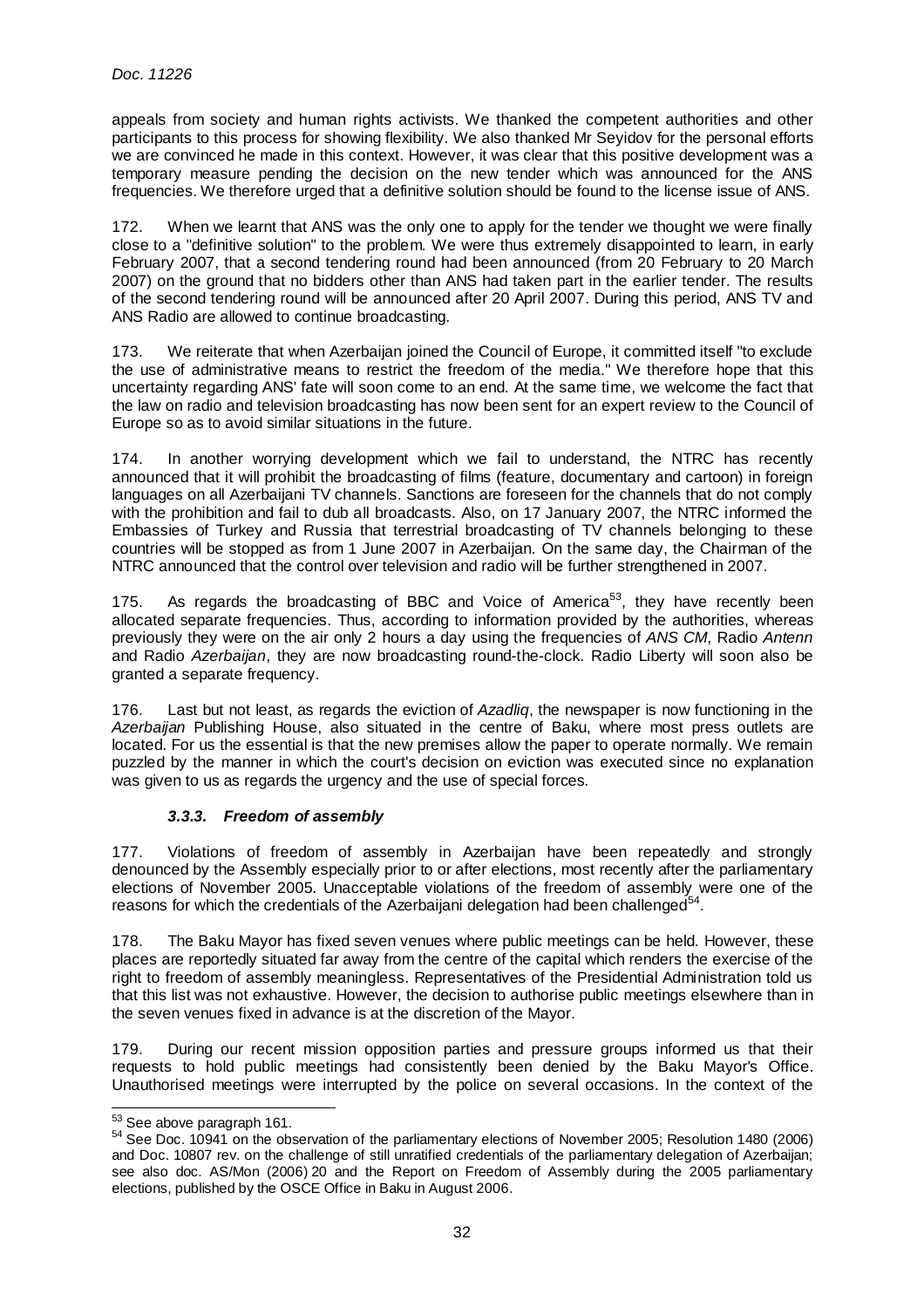eviction of Azadliq newspaper on 24 November 2006, 70 persons were arrested of whom 15 were subsequently brought to court and imprisoned. An unauthorised demonstration organised by the Azadliq opposition bloc on 26 January 2007 in protest of the price increases led to the arrest of 19 persons.

180. Two demonstrations staged on 28 January and on 18 February 2007 by the Musavat party on the outskirts of Baku, also in protest of the price increases, were authorised by the Mayor. Several hundred persons participated in these demonstrations and no incidents were reported. Minor incidents were, however, reported in the context of other protest actions conducted either in Baku or outside the capital.

181. A report recently published brought to light incidents of disruption of peaceful religious meetings organised by Jehovah's Witnesses in Azerbaijan and the subsequent deportation of attending foreign nationals, in violation of the guarantees of freedom of religion and of assembly enshrined in the Azeri Constitution and the European Convention of Human Rights**<sup>55</sup>**. Azerbaijan has been known to be a country where there is a high level of religious tolerance and religious harmony. We therefore urge the authorities not to harm this image and take measures to prevent illegal interference from the police authorities with the peaceful exercise of the freedom of religion and freedom of assembly of religious minorities such as the Jehovah's Witnesses. The authorities should also prevent the deportation or arrest of foreign citizens peacefully assembling for religious meetings or legally representing religious minorities and rescind the deportation orders against six foreign nationals deported in December 2006 and January 2007.

182. In its Resolution 1505 of June 2006, the Assembly urged the Azerbaijani authorities to amend without delay the law on freedom of assembly. It also reiterated that in the absence of any amendments, the law on freedom of assembly of 1998 continued to give disproportionate discretion to local executive authorities in accepting or not requests for holding rallies and deciding on their venues.

183. We therefore welcome the fact that the authorities of Azerbaijan have shown the political will to amend the relevant legislation and have requested the assistance of the Venice Commission.

184. In its Opinion, adopted on 14 October 2006, the Venice Commission concluded that the law set with excessive details the conditions for exercising the quaranteed right of assembly, especially where its exercise would pose no threat to public order and where necessity does not in fact demand state intervention. The relevant legislation should focus on what is forbidden rather than on what is allowed: it should be made clear that all that is not forbidden is permissible, and not vice-versa.

185. The Venice Commission identified certain substantial shortcomings in the law which do not properly respect the principle of proportionality. The law provides for numerous cases of automatic prohibition on holding an assembly. The proportionality and necessity test should be more consistently reflected in the law so as to ensure, on a case by case basis that the restriction including the use of force – is justified within the meaning of Article 11 (2) ECHR.

186. A working meeting was organised in Strasbourg on 6 December 2006 between representatives of the Presidential Administration and experts of the Venice Commission, with the participation of the OSCE Office in Baku, to discuss the conclusions and recommendations made in the Opinion. On the basis of the latter, the Azerbaijani side is now preparing draft amendments to the 1998 law which will subsequently be submitted to the Venice Commission.

187. We urge the Azerbaijani authorities to amend the 1998 law on freedom of assembly in line with the recommendations made by the Venice Commission. It is also important that improvements in

<sup>&</sup>lt;sup>55</sup> See Human Rights Violations against Jehovah's Witnesses in Azerbaijan, February 2007. According to the report, there are over 500 Jehovah's Witnesses in Azerbaijan who, after suffering decades of religious persecution under the former Soviet Union, were glad to be legally registered by the government of Azerbaijan on 22 December 1999. Their religious organisation was re-registered on 7 February 2002. In the most recent incident, on Sunday, 24 December 2006, police raided a religious service of Jehovah's Witnesses and arrested approximately 200 persons. Equipment, literature, and other property were confiscated. Six foreign nationals, who were in the building at the time of the raid were arrested and held in detention for several weeks without legal representation. All six were in the country legally but were subsequently deported.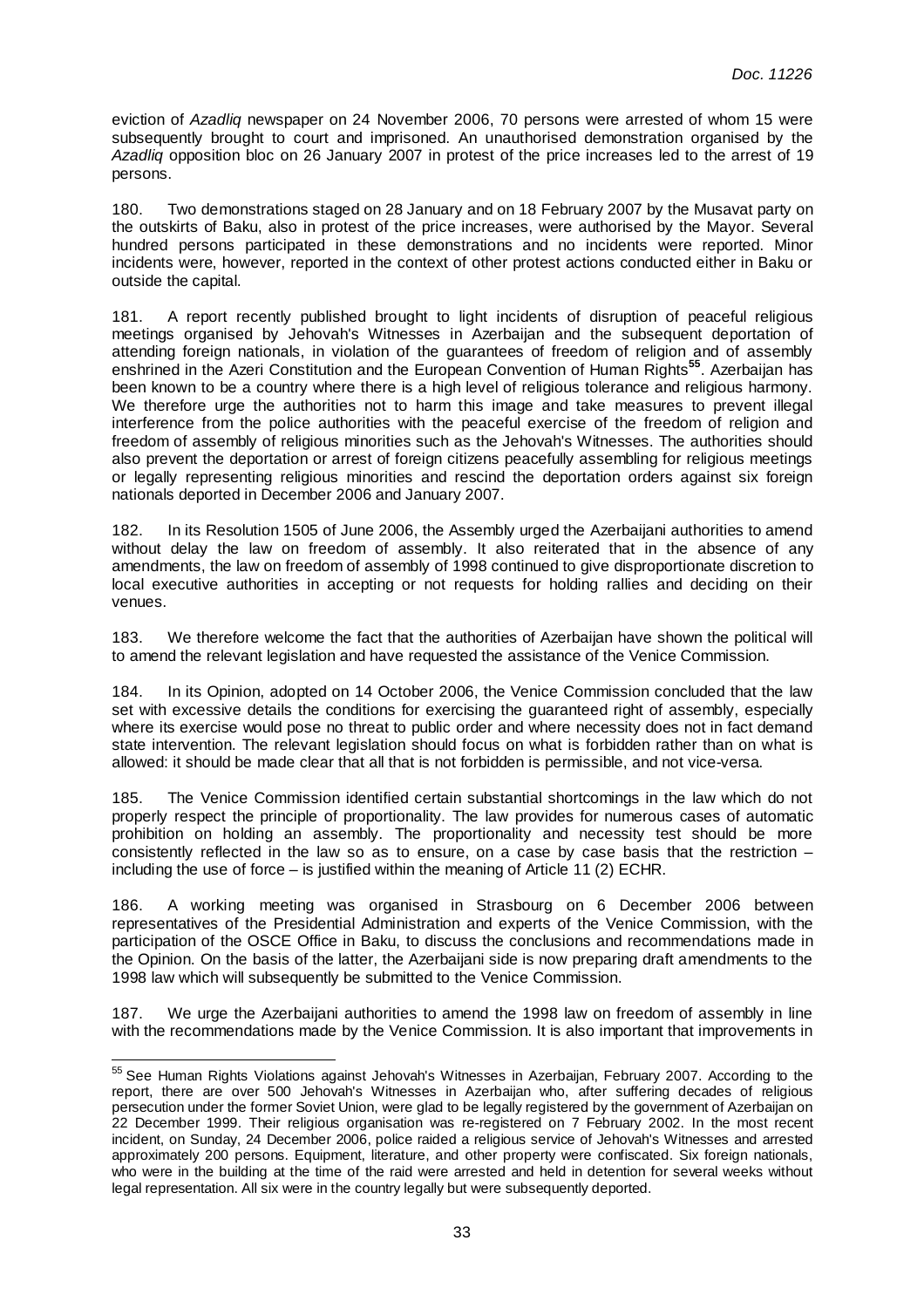the text of the law be coupled with progress made in its implementation, which may justify awarenessraising measures and adequate training for the competent authorities. The way in which the law is interpreted and applied is of great significance in terms of its compliance. We therefore welcome training offered in this respect by the OSCE Office in Baku. Pending a revision of the law, we urge the authorities to ensure respect for the guarantees of Article 11 ECHR, as interpreted by the European Court of Human Rights, in applying the existing law and forbid violations of freedom of assembly and excessive use of force by law enforcement agents.

# **3.3.4. Prison reform, detention conditions and allegations of ill-treatment**

188. The total number of inmates in Azerbaijan is between 17 000 and 18 000 people, of which 10% are in pre-trial detention. Prison conditions remain harsh despite continuing infrastructure improvements<sup>56</sup>. In most detention facilities for convicts, inmates live in dormitories accommodating 50 to 60 people and can move around. The only exception is the high security prison in Gobustan, located approximately 45 minutes from Baku, which is to date the only prison in the country for  $\frac{1}{2}$  convicts serving life sentences<sup>57</sup>. In Gobustan most inmates<sup>58</sup> are kept 23 hours a day in cells accommodating 2, 4, 6 or 10 prisoners. They are neither provided with the opportunity to work or any other activity. Gobustan prison's capacity is 650 but there are currently 700 inmates. The situation of prisoners in Gobustan raised further concerns following the suicide, on 17 February 2007, of yet another prisoner bringing the number of prisoners who committed suicide in that prison to four within the last twelve months.

189. A report published on 29 January 2007 by the International Federation of Human Rights and the Human Rights Centre of Azerbaijan<sup>59</sup> brought to light the specific problem of the persons who were convicted to death prior to the abolition of the death penalty in Azerbaijan in 1998 and whose sentences were then commuted to life imprisonment, although the Criminal Code in force at that moment did not provide for life imprisonment (but for a maximum of 15-year imprisonment). The new Criminal Code of 2000 provided as a maximum sentence 15 to 20 year-imprisonment. We urge the authorities to study this report and ensure a case-by-case review of life sentences which were the result of the abolition of the death penalty; the prisoners concerned who are still serving life sentences in the Gobustan prison should in particular benefit from the retroactive application of the most favourable criminal law provisions adopted in 2000.

190. There are projects to build mixed regime prisons in Lenkaran, Cheki and Nakhichevan. It is also planned to build a new wing in Gobustan and to rehabilitate some of the existing buildings. An ambitious programme of prison reform is on-going directed by the Ministry of Justice of Azerbaijan with Council of Europe and European Commission assistance. An Action Plan for 2006-2007, drawn up as part of a Joint CoE/EC Programme, provides for a number of activities aiming at: enhancing legal reform by bringing laws and regulations governing the pre-trial regime and the prison system into compliance with European standards; improving the management of the Prison Service and prison establishments through an efficient use of financial and human resources, supporting the Prison Training centre in order to improve the professional skills of prison staff and the protection of human rights; improving policies and practices for prisoners' resettlement. Both the Council of Europe and the Ministry of Justice of Azerbaijan are satisfied with the implementation of the Action Plan.

191. Access to prisons has been granted to the Ombudsperson, local and international nongovernmental organisations and human rights defenders. By an order of the Minister of Justice dated 25 April 2006 regulations on public participation and supervision over the prison system have been approved and a Public Committee to secure their implementation has been established. We welcome these recent positive developments.

<sup>&</sup>lt;sup>56</sup> See also the Human Rights Watch 2006 Annual report on Azerbaijan; the US State Department Report on Human Rights Practices in Azerbaijan – 2006; the report published in January 2007 by the International Federation of Human Rights and the Human Rights Centre of Azerbaijan on "Après l'abolition de la peine capitale, les condamnés à perpétuité en danger de mort. Torture et mauvais traitements dans les prisons d'Azerbaïdjan".

 $57$  A delegation of the Council of Europe's Committee for the Prevention of Torture and Inhuman or Degrading Treatment or Punishment (CPT) carried out an ad hoc visit to Azerbaijan to examine the situation at Gobustan Prison in May 2005.

<sup>58</sup> The exception being around 50 convicts who constitute the so-called «domestic brigade».

<sup>&</sup>lt;sup>59</sup> See reference in footnote 56.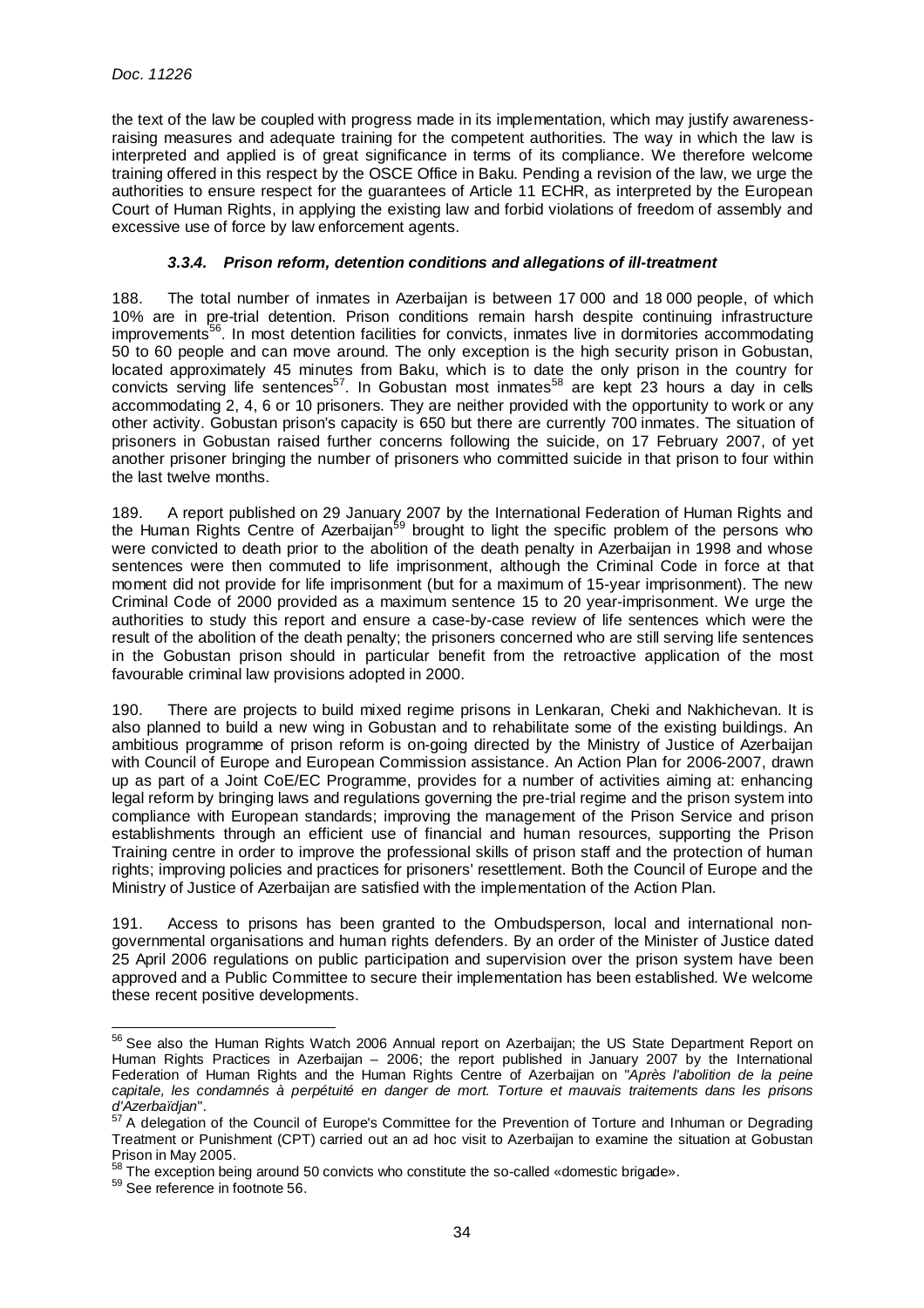192. However, improvements in the prison system cannot provide satisfactory answers to most cases of reported ill-treatment and allegations of torture carried out by law-enforcement agents during police custody or pre-trial investigation as well as in the army.

193. Persistent allegations of ill-treatment harm the image of the country especially as long as they are not appropriately investigated and sanctioned. There is a high perception of impunity. According to the Ministry of the Interior, a total of nine cases of ill-treatment by police were sent to the courts in 2005 and in 330 cases, police officers were reprimanded, dismissed or otherwise administratively dealt with. This is clearly not enough to have any deterrent effect.

194. The Prosecutor General informed us of a special order he signed for cases of alleged torture carried out by law enforcement agents. We urge the authorities to act energetically to prove that they do not tolerate torture or ill-treatment within public institutions and their own army.

195. We submitted to the authorities three cases of death in the army which were allegedly the result of torture: Aliyev Faig Giyas oglu, died on 4 November 2005 at the age of 23; Nasibov Orkhan Adil oglu, died on 21 June 2006 at the age of 19; Safarov Tahir Fazail oglu, died on 24 October 2006 at the age of 26. We urged the authorities to conduct or re-open investigation on these cases and inform us accordingly of the outcome.

196. The following information was provided by the Azerbaijani authorities concerning these three cases:

– On 4 November 2005 criminal proceedings were initiated following the death (reported as suicide) of Aliyev Faig Giyas oglu. As a result of the investigation, the commander of the military unit was found guilty and convicted under Article 331.2 of the Criminal Code (insult or torture of a serviceman). Faig Aliyev's father appealed against this judgment, asking that the behaviour of the offender be qualified as a more serious crime. The Appeal Court dismissed his appeal. Following an appeal by the Prosecutor General of Azerbaijan against this judgment, the latter has been revoked and the case has been sent back to the Appeal Court for re-trial.

As concerns the case of Nasibov Orkhan Adil oglu, the preliminary findings based on a forensic examination and questioning of witnesses lead to the conclusion that the cause of his death was sunstroke and that he had not been subjected to any ill-treatment. Another forensic expertise has been assigned to establish *inter alia* the conditions in which the victim got sunstroke and the reasons why no medical treatment was provided to him in due time. The forensic opinion is pending and the criminal investigation is under way.

As regards Safarov Tahir Fazail oglu, the criminal investigation of his case is on-going.

197. Also, we are very concerned about the case of three minors who were arrested on 14 March 2005: Ruslan Bessonov (born on 22 April 1988, arrested at the age of 17), Makim Genashkin (born on 15 March 1990, arrested at the age of 15) and Dmitri Pavlov (born 16 July 1989, arrested at the age of 16). They were allegedly subjected to severe beatings by police and prosecutor's officials, suffocation, denial of food, water and supply, threats of rape and threats against their family members. Reportedly, compelled under torture, the three boys signed confessions and incriminating statements against one another for participation in the murder of another boy which they all maintain none of them committed. After several postponements, their trial resumed on 15 September 2006. We urged the authorities to investigate the allegations of ill-treatment against the three boys and inform us accordingly.

198. In their comments, the Azerbaijani authorities refute the above-mentioned allegations of illtreatment of the three boys. They argue that during their police custody they were questioned in the presence of their lawyers, parents and interpreter. The forensic examination ordered by the investigative authorities found no injuries on the bodies of the accused. A special inquiry carried out by the Office of the Prosecutor General also concluded that none of the three defendants had been subjected to torture or other ill-treatment and that they had pleaded guilty without any pressure. The trial was postponed because one of the defendants (Dmitri Pavlov) had been hospitalised and the defence lawyer of another defendant (Ruslan Bessonov) was ill. At present, the trial is on-going.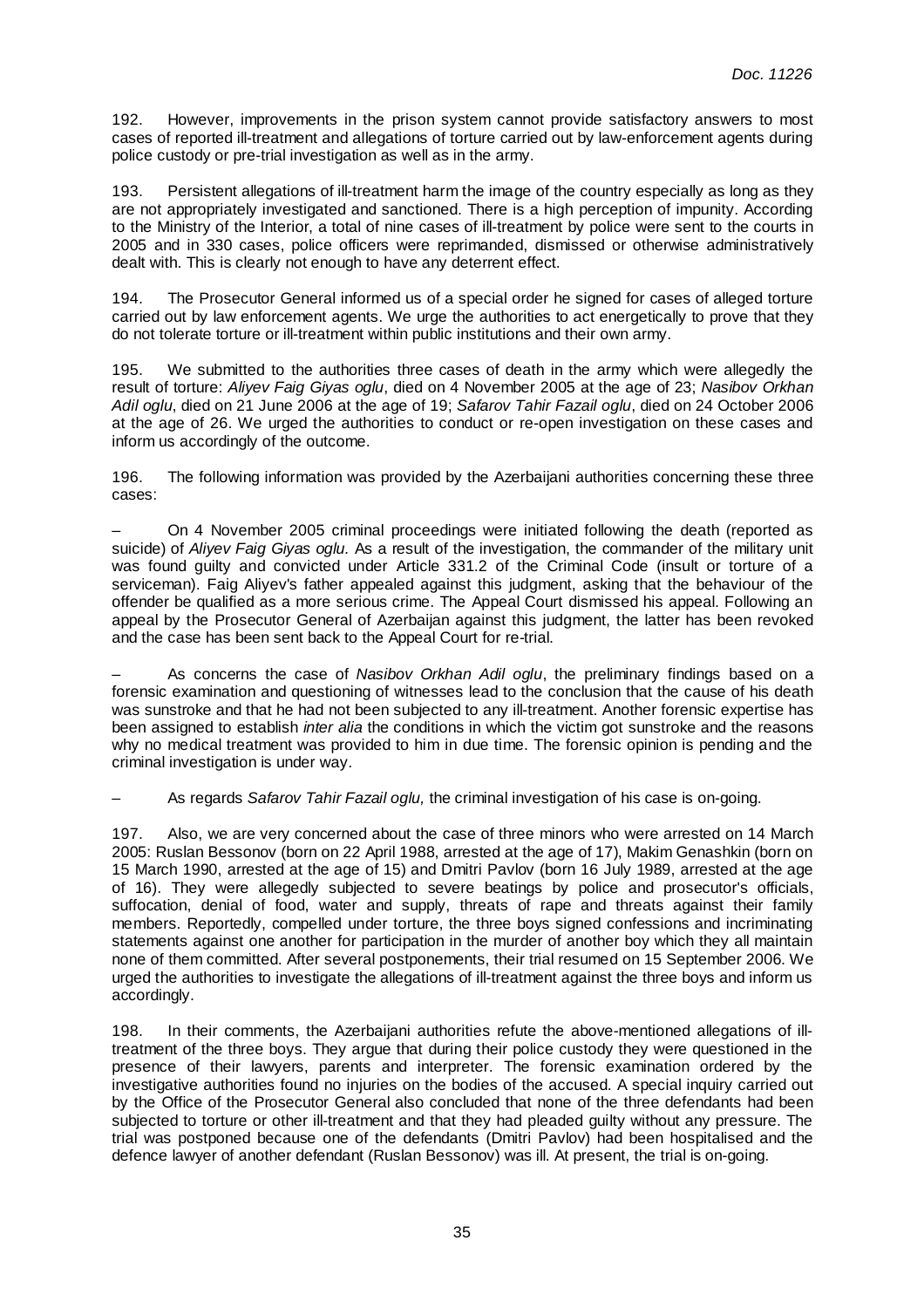199. We hope that the criminal trial of the three boys will comply with fair trial standards and proceed as swiftly as possible without additional delays $^{60}$ .

200. The European Committee for the Prevention of Torture and Inhuman or Degrading Treatment or Punishment (CPT) has carried out four visits to Azerbaijan<sup>61</sup>. The most recent visit took place mid-November 2006. Regrettably the government of Azerbaijan has not yet authorised the publication of CPT reports on its visits in 2004 and 2005. We urge the authorities to make public these reports and implement their recommendations.

# **3.3.5. Alternative service and conscientious objectors**

201. The establishment of an alternative civilian service is one of the obligations undertaken by Azerbaijan when it joined the Council of Europe in 2001. Azerbaijan undertook to create a legal framework for alternative civilian service by January 2004, yet to date no such law has been adopted.

202. Through a constitutional amendment introduced in August 2002 the Azerbaijani Constitution provides for the option of alternative civilian service (Article 76) for all those whose convictions do not permit them to undertake military service.

203. In spite of this constitutional amendment, however, the Azerbaijani courts have a record of ruling in favour of the military authorities in cases of conscientious objection. In February 2005 Azerbaijan's Supreme Court ruled against the right of a Jehovah's Witness, Mahir Bagirov<sup>62</sup>, to conscientious objection notably by advancing a definition of the legal term 'minister of religion' taking in only recognized religions or trainee priests in recognized seminaries. This definition would effectively exclude all members of non-traditional religions in Azerbaijan, who are nonetheless entitled to the right of conscientious objection.

204. Mushviq Mammedov, another Jehovah's Witness, was arrested on charges of evading the draft for military service on 28 April 2006 and convicted on 26 July to a six-month suspended prison sentence.

205. The uncertain geopolitical environment facing Azerbaijan, which obliges it to take all necessary security measures, should not hold up the adoption of a law on alternative service in line with the accession commitment. We therefore welcome the fact that work on a draft law on alternative service has started. Council of Europe experts' opinion on the draft has been transmitted to the authorities of Azerbaijan on 23 October 2006. The Azerbaijani authorities are currently studying the opinion and will take it into consideration when drafting the final version of the law.

# **3.3.6. Minorities**

l

206. Azerbaijan is home to many national minorities living peacefully together for centuries.

207. In its Opinion on Azerbaijan<sup>63</sup>, adopted in May 2003, the Advisory Committee on the Framework Convention of National Minorities considered that Azerbaijan had made particularly commendable efforts in opening up the personal scope of application of the Convention to a wide range of minorities. The Advisory Committee welcomed overall the fact that the importance of the protection and promotion of cultures of national minorities was recognised and that the long history of cultural diversity of the country was largely valued in Azerbaijan.

 $^{60}$  See also Amnesty International's statement on this case: "Two years of ill-treatment must end for Azerbaijani teenagers!", published on 14 March 2007; AI Index: EUR 55/007/2007.

 $61$  In its report published in December 2004, concerning a visit that took place in 2002, the CPT concluded that people detained by the police in Azerbaijan run a significant risk of being ill-treated. The Committee recommended that a high priority be given to professional training for police officers and that the legal safeguards against ill-treatment (such as notification of custody, access to a lawyer and access to a doctor) are applied as from the very outset of deprivation of liberty.

 $62$  Mahir Bagirov has lodged an application to the European Court of Human Rights, which in recent judgments on this issue has upheld complaints of conscientious objectors (for instance in the case of conscientious objector Osman Murat Ulke v. Turkey in January 2006).

 $^{63}$  See Doc. ACFC/INF/OPI(2004)001. See also the Resolution adopted by the Committee of Ministers on 13 July 2004, Res CMN(2004)8.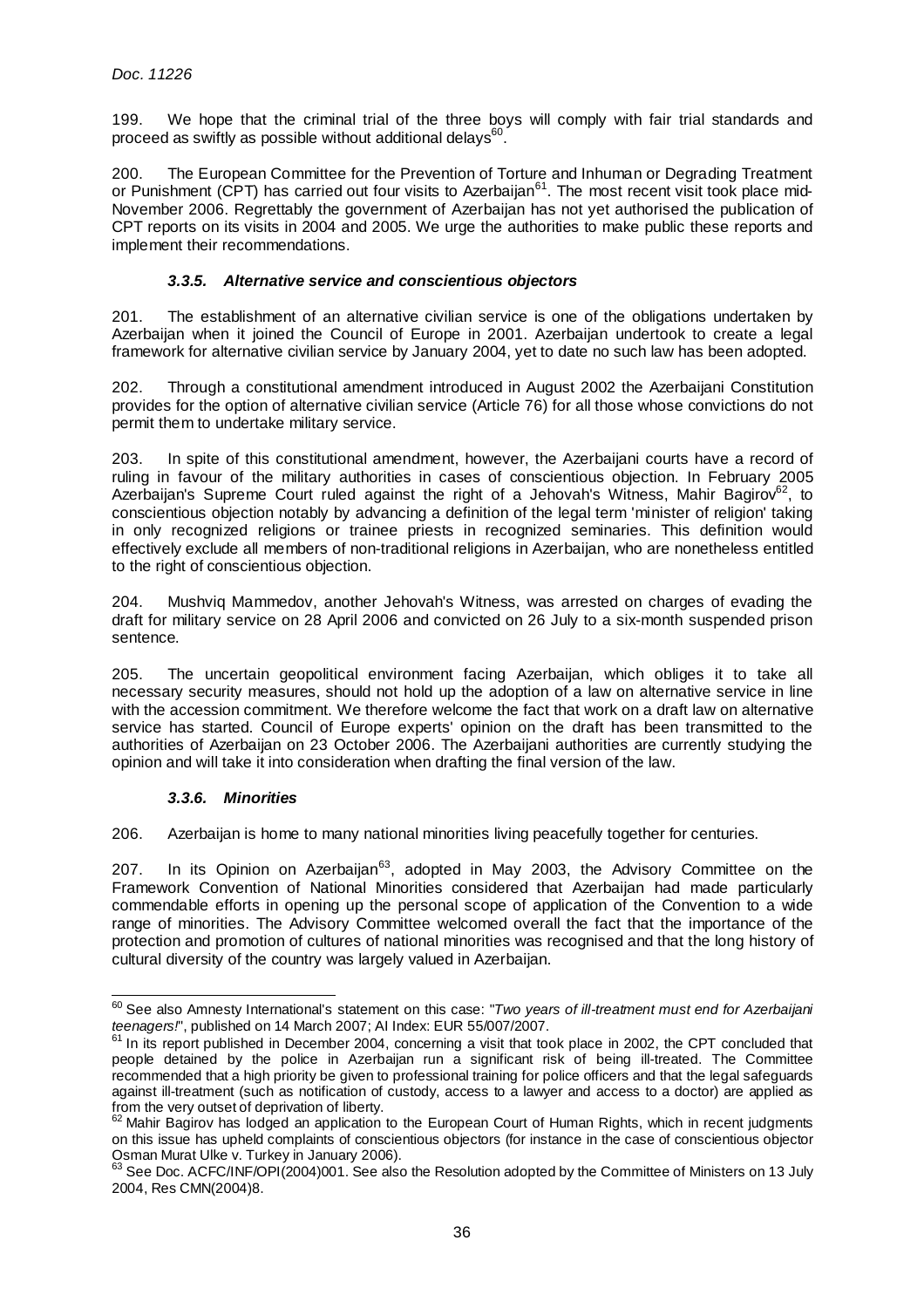208. At the same time, the Advisory Committee enumerated a number of shortcomings in the legislation pertaining to the implementation of the Convention and recommended certain measures that needed to be taken.

209. During our recent mission to the country, we had the opportunity to witness this cultural diversity in a meeting with representatives of numerous minorities in the region of Quba.

210. Some 200 000 Lezghis live in Azerbaijan. The representatives of this minority told us that their language was taught in elementary schools and textbooks were provided by the state. There are newspapers and TV Programmes in their language as well as a Lezghi theatre.

211. Approximately 2 000 Khinalugs live in the region of Quba in a mountain village called Khinalys at 2,300 metres altitude. The Khinalugs are Muslims (Sunnite). The Khinalug language is connected with one of the most archaic languages in the Caucasus, which has preserved its original form from the time of the Caucasian Albanian state (from the 3rd century BC to the 3rd century AD). The representative of this minority told us that there was an elementary and a secondary school in which the Khinalug language was taught, a Khinalug cultural association, including a theatre, as well as a newspaper issued once per month in the Khinalug language. Totally isolated during the Soviet period, a highway now assures access to their village. It is essential that the Khinalugs, as well as the Kryz, another small people living in remote villages in the same region, be given the possibilities to continue to develop their language, their only ethnic distinctive feature, and thus continue to exist<sup>64</sup>.

212. Azerbaijan is home to some 70 000 Tats, of whom 17 000 live in Quba. Their language is taught two hours per week in school and they are represented in all local administrative bodies.

213. Mountain Jews have been living in Quba in the so-called "Red Town" for some 300 years and in the region for more than 2 000 years. In two schools in the Red Town three languages are taught: Azeri, Russian and Hebrew. Out of 200 000 mountain Jews in the whole world, 30 000 live in Azerbaijan of whom about 4,500 live in the Red Town in Quba.

214. Representatives of civil society we met in Quba mentioned the following major issues of concern: lack of an independent judiciary in the regions and of enforcement of court decisions; violations of the freedom of assembly; farmers are not receiving credits so that they are forced to sell their land at low prices; corruption and unemployment.

215. Regional media representatives told us that they faced problems of financial sustainability. A private regional TV, Qutb-TV, suffers from unfair competition by national TV channels. The latter ignore the limit on the hours of advertising permitted which acts to deter advertisers from using the regional media. They wanted to open a local radio station but had received no licence from the National Television and Radio Council.

216. The recent arrest and subsequent charge with "high treason" (for alleged links with Iran) of Mr Novruzali Mammadov, a prominent member of the Talysh ethnic minority, on 2 February 2007, has given rise to concerns within this minority group. According to official statistics, some 80 000 Talysh live in the southern Azerbaijani regions of Lenkoran and Massaly, along the border with Iran (where some 100 000 Talysh live). The Talysh language belongs to the Iranian group of Indo-European languages<sup>65</sup>. Mr Mammadov is the Chairman of the Talysh Cultural Centre, Head of the Academy of Sciences of Azerbaijan's Institute of Philology and editor-in-chief of a newspaper published in the Talysh language ("Tolishi Sedo" which means "Voice of Talish"). On 16 February 2007, the secretary of the same newspaper, Mr Elman Quliyev, was also arrested. An investigation against the two men is on-going.

217. We urge the authorities to implement the recommendations made by the Advisory Committee on the Framework Convention of National Minorities and in particular to adopt a law on national minorities in line with their accession commitment. We also urge them to ratify the European Charter

 $64$  For a description of the Khinalugs and the Kryz peoples, as well as other ethnic minorities living in Azerbaijan, see the Red Book of the Peoples of the Russian Empire, www.eki.ee.

The rapporteurs had met with Talysh intellectuals in Lenkoran in December 2004 and during the November 2005 elections who had told them that it was more and more difficult to learn the Talysh language in Lenkoran University.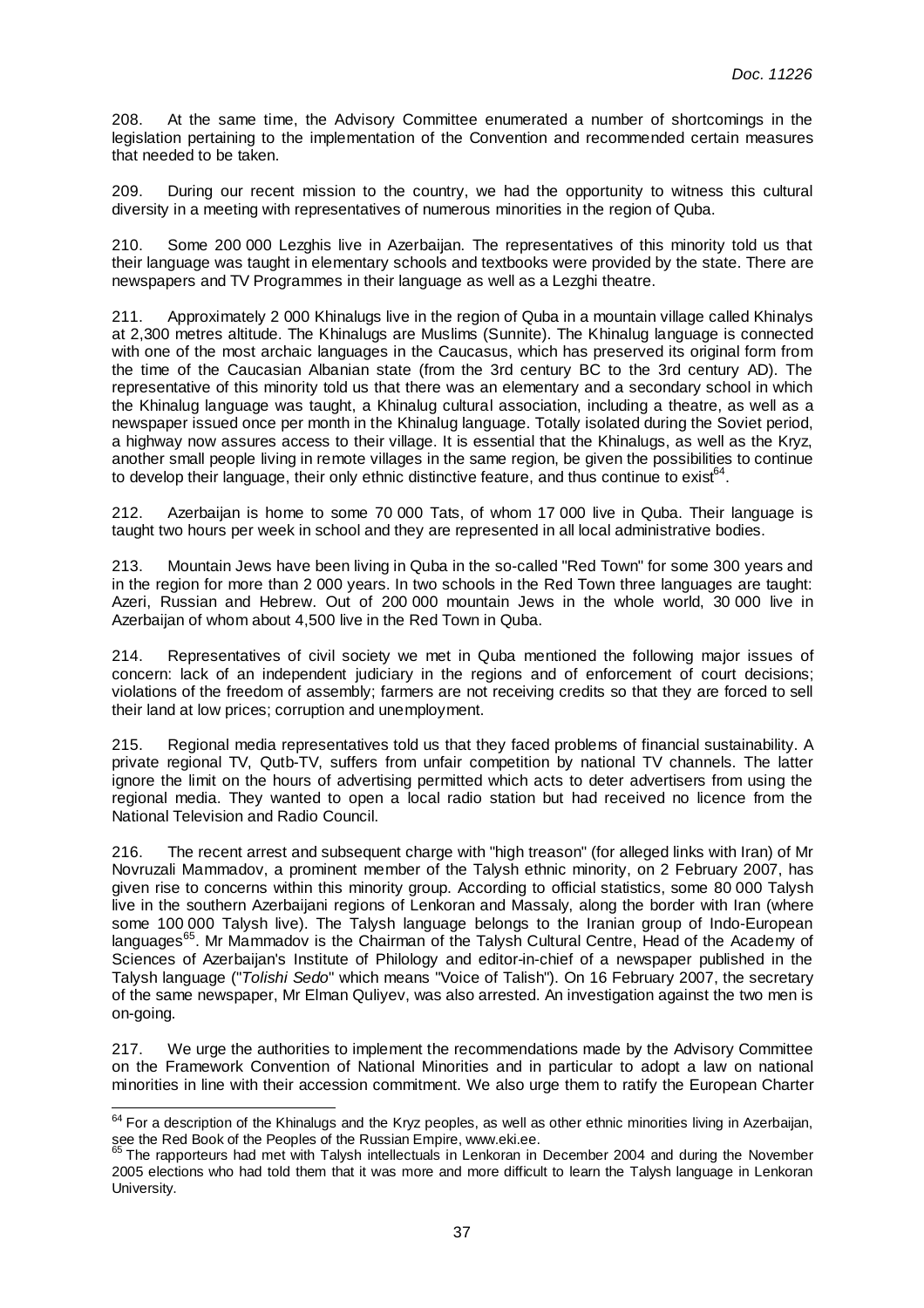for Regional or Minority Languages as soon as possible noting that Azerbaijan had committed to do so within one year of its accession to the Council of Europe.

# **4. The Nagorno-Karabakh conflict**

218. Upon acceding to the Council of Europe, Azerbaijan entered into the following commitments with regard to the conflict in Nagorno-Karabakh:

"a. to continue efforts to settle this conflict by peaceful means only;

b. to settle international and domestic disputes by peaceful means and according to the principles of international law (an obligation incumbent on all Council of Europe member states), resolutely rejecting any threatened use of force against its neighbours." (Opinion No. 222, para. 14.ii.).

219. As was said above, the settlement of the Nagorno-Karabakh conflict is the top priority of the Azerbaijani foreign policy. The absence of a definitive solution is also the greatest obstacle to peace and stability in the region as a whole. Over a decade has elapsed since the start of the hostilities and the subsequent ceasefire, but the parties have still not succeeded in reaching an agreement on tangible measures that might lead to a lasting peace and the return of the hundreds of thousands of displaced persons (some  $760 000$  persons from the Azerbaijani side)<sup>66</sup>.

220. During our last mission to the country, we discussed this issue with the President and the Foreign Minister and reiterated our full support to a solution which would be acceptable to both sides and allow Azerbaijan to restore its territorial integrity. We also received information about missing persons from the Ministry of National Security and the State Commission on Missing Persons<sup>67</sup>.

221. Most recently, the last meeting between the Presidents of Azerbaijan and Armenia in Minsk on 28 November 2006 on the fringes of the CIS Summit, raised hopes that progress was finally being achieved towards an agreement on the basic principles of the settlement $^{68}$ .

222. President Aliyev said upon his return to Baku that he had approached with his Armenian homologue "the final stage of the negotiations". He also stated that the territorial unity of Azerbaijan should be restored while Nagorno-Karabakh would gain "the highest level of autonomy inside Azerbaijan's borders". President Aliyev said that the sides had drawn their final versions and the future of negotiations much depended on their future steps. According to him, the negotiations passed in a constructive environment. Some days later, during an OSCE Ministerial Conference, a statement was issued recognising progress towards an agreement on the basic principles. We welcome the constructive position of the President of the Republic of Azerbaijan and urge the parties to continue their negotiations with a view to finding a solution to the conflict. We further urge the parties to refrain from unjustified delays, prolongations or intentional setbacks from the achieved understandings.

223. We reiterate the concern expressed by the Assembly in its Resolution 1416 (2005) that "the military action, and the widespread ethnic hostilities, which preceded it, led to large-scale ethnic expulsion and the creation of mono-ethnic areas, which resemble the terrible concept of ethnic cleansing". We therefore urge the parties to enhance their efforts to build peace and harmony between both communities of the Nagorno-Karabakh region. It is in the interest of both parties to end this conflict as soon as possible, ruling out the use of force, in accordance with the commitments they entered into on joining the Council of Europe.

224. The Parliamentary Assembly, in particular through the Bureau's Ad Hoc Committee "on the implementation of Resolution 1416 (2005) on the conflict over the Nagorno-Karabakh region dealt

l  $66$  The situation of refugees and displaced persons in Azerbaijan is described in Doc. 10835 which led to the adoption of Resolution 1497 (2006) in April 2006. The report refers to the situation of Azerbaijani refugees and displaced persons who are in that situation because of the Nagorno-Karbakh conflict. It also expresses concerns about the situation of Chechen refugees in Azerbaijan, the largest community of foreign refugees in the country.

 $67$  Mr Leo Platvoet, the rapporteur on missing persons in Armenia, Azerbaijan and Georgia of the Committee on Migration, Refugees and Population, visited the Nagorno-Karabakh region, among others, in June 2006 and has prepared a report (Doc. 11196) for debate in the Standing Committee in Belgrade on 24 May 2007.

 $68$  See also above, section 1.2.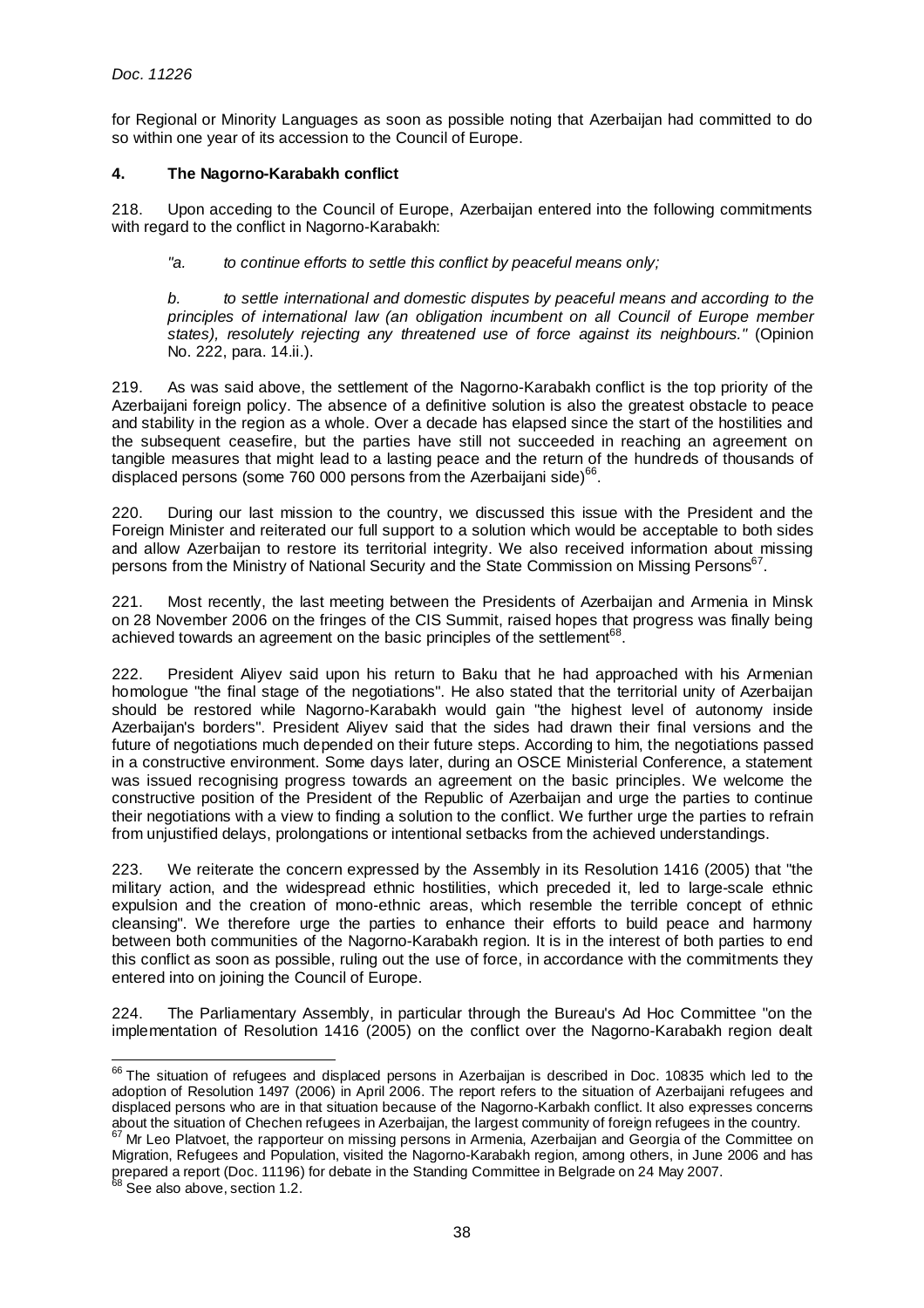with by the OSCE Minsk Conference", of which we are members together with the Chairmen of the two parliamentary delegations concerned and the Rapporteurs on Armenia's monitoring, could help foster a positive negotiating climate. It could in particular foster dialogue at the parliamentary level and between the populations of the two countries concerned, and also with the population of Nagorno-Karabakh, including both the Armenian and Azerbaijani communities, while refraining from interfering in the negotiating process.

225. The Ad Hoc Committee held an exchange of views with the delegations of Armenia and Azerbaijan on 25 January 2007. In the light of the discussions, the Committee decided to visit the two countries, including the Nagorno-Karabakh region, after the parliamentary elections of May 2007 in Armenia.

226. As pointed out in the report by the Chair of the ad hoc committee, Lord Russell Johnston<sup>69</sup>, nothing has been done to prepare the populations of the two countries for the possibility of a compromise. None of the communities seems ready to make concessions or to accept the measures currently being negotiated by the two foreign ministers.

227. In this context, we welcome and further encourage contacts which have recently been established between Azerbaijani and Armenian civil society groups. They have also been encouraged by the Foreign Minister of Azerbaijan. We regret that other politicians in both countries have criticised them.

<sup>&</sup>lt;sup>69</sup> See doc. AS/Bur/NK (2005) 02 rev. 2.